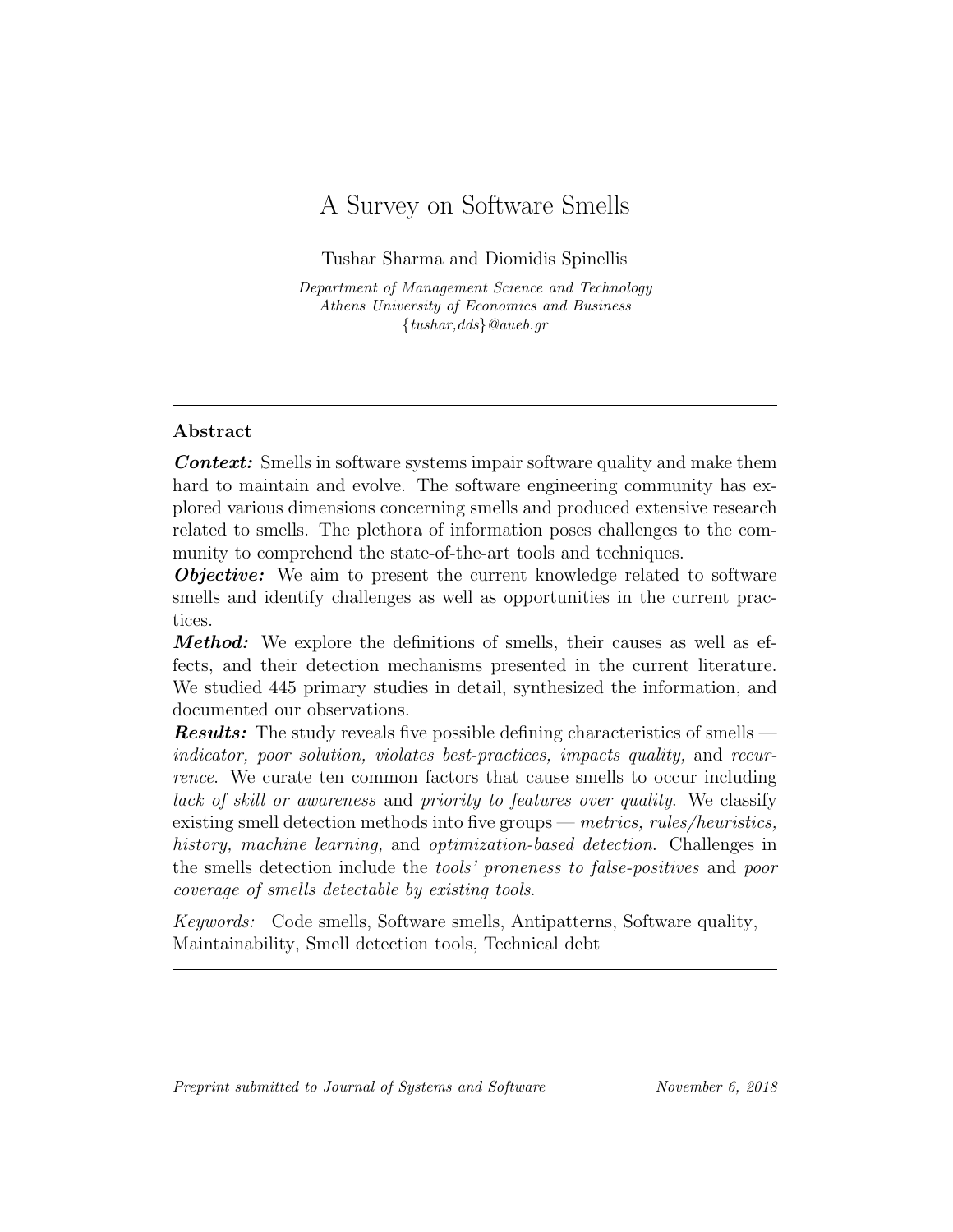## 1. Introduction

Kent Beck coined the term "code smell" in the context of identifying quality issues in code that can be refactored to improve the maintainability of a software [\[38\]](#page-38-0). He emphasized that the presence of excessive number of smells in a software system makes the software hard to maintain and evolve.

Since then, the smell metaphor has been extended to various related subdomains of software systems including testing [\[26\]](#page-37-0), database [\[52\]](#page-40-0), and configuration [\[109\]](#page-46-0). Further, since the inception of the metaphor, the software engineering community has explored various associated dimensions that include proposing a catalog of smells, detecting smells using a variety of techniques, exploring the relationships among smells, and identifying the causes and effects of smells.

The large number of available resources poses a challenge, equally to both researchers and practitioners, to comprehend the status quo of tools, methods, and techniques concerning software smells. Analyzing and synthesizing available information could not only help the software engineering community understand the existing knowledge, but also reveal the challenges that exist in the present set of methods and opportunities to address them.

There have been a few attempts to understand current practices and provide an overview of the existing knowledge about software smells. Singh et al. [\[116\]](#page-47-0) present a systematic literature review on code smells and refactoring in object-oriented software systems by studying 238 primary studies. The survey focuses on the smell detection methods and tools as well as the techniques and tools used to refactor them. The authors divide smell detection methods based on the degree of automation employed in smell detection methods.

Similarly, Zhang et al. [\[140\]](#page-50-0) review studies from year 2000 to 2009 and

Journal of Systems and Software, 138:158–173, April 2018. DOI: [10.1016/j.jss.2017.12.034](https://doi.org/10.1016/j.jss.2017.12.034)

This is a pre-print draft of an accepted manuscript. The publication should always be cited in preference to this draft using the reference in the previous footnote. This material is presented to ensure timely dissemination of scholarly and technical work. Copyright and all rights therein are retained by authors or by other copyright holders. All persons copying this information are expected to adhere to the terms and constraints invoked by each author's copyright. In most cases, these works may not be reposted without the explicit permission of the copyright holder.  $\odot$ 2018. This manuscript version is made available under the [CC-BY-NC-ND 4.0](http://creativecommons.org/licenses/by-nc-nd/4.0/) license.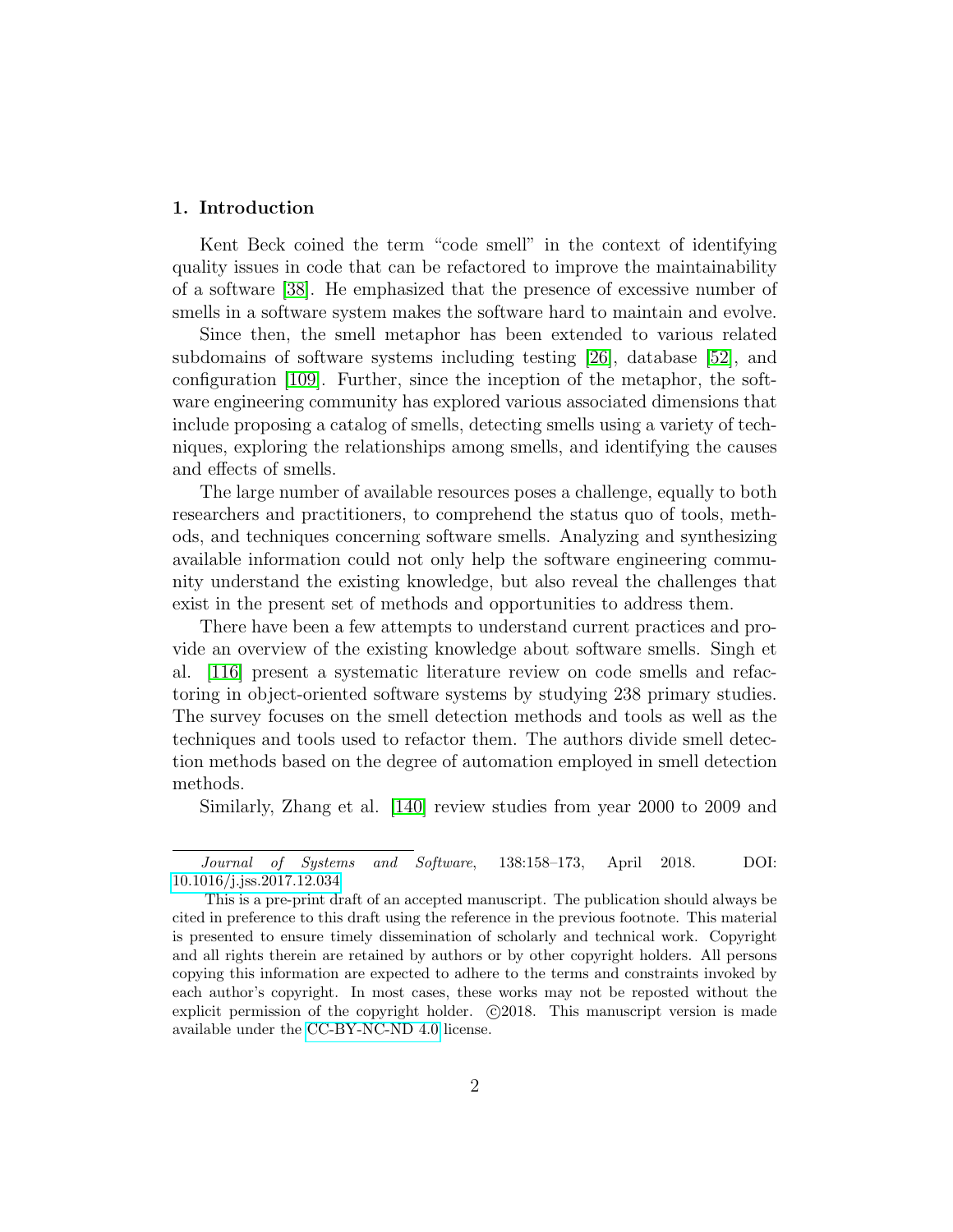draw a few observations about current research on smells. They reveal a large gap in existing smells' literature — current studies have chosen a small number of smells for their study and some of the smells (such as message chains) are poorly explored by the community. Further, the study emphasizes that the impact of code smells is not well understood.

Various tools have been proposed to detect smells. Fernandes et al. [\[32\]](#page-37-1) provides a comprehensive study containing a comparison of 84 smell detection tools. Similarly, Rasool et al. [\[103\]](#page-46-1) also review existing code smell detection tools and reveal the challenges associated with them. A few studies [\[4,](#page-34-0) [78\]](#page-43-0) provide an extensive coverage to refactoring techniques available to refactor the smells.

In this study, we explore the resources related to smells extensively that were published between the years 1999 – 2016 and present the current knowledge in a synthesized and consolidated form. Additionally, our goal is to identify challenges in the present knowledge and find opportunities to overcome them.

### 1.1. Contributions of this study

This survey makes the following contributions to the field.

- The study provides a holistic status quo of various dimensions associated with software smells. These dimensions include definition, classification, types, detection methods, as well as causes and impacts of smells.
- It presents the state-of-the-art in the current research, reveal deficiencies in present tools and techniques, and identifies research opportunities to advance the domain.

The rest of the paper is organized as follows: we define the methodology followed in the study in Section [2.](#page-2-0) We discuss the results in Section [3](#page-6-0) and we present our conclusions in Section [4.](#page-32-0)

# <span id="page-2-0"></span>2. Methodology

In this section, we first present the objectives of this study and derived research questions. We illustrate the search protocol that we used to identify relevant studies. The search protocol includes not only the steps to collect the initial set of studies, but also inclusion and exclusion criteria that we apply on the initial set of studies to obtain a filtered set of primary studies.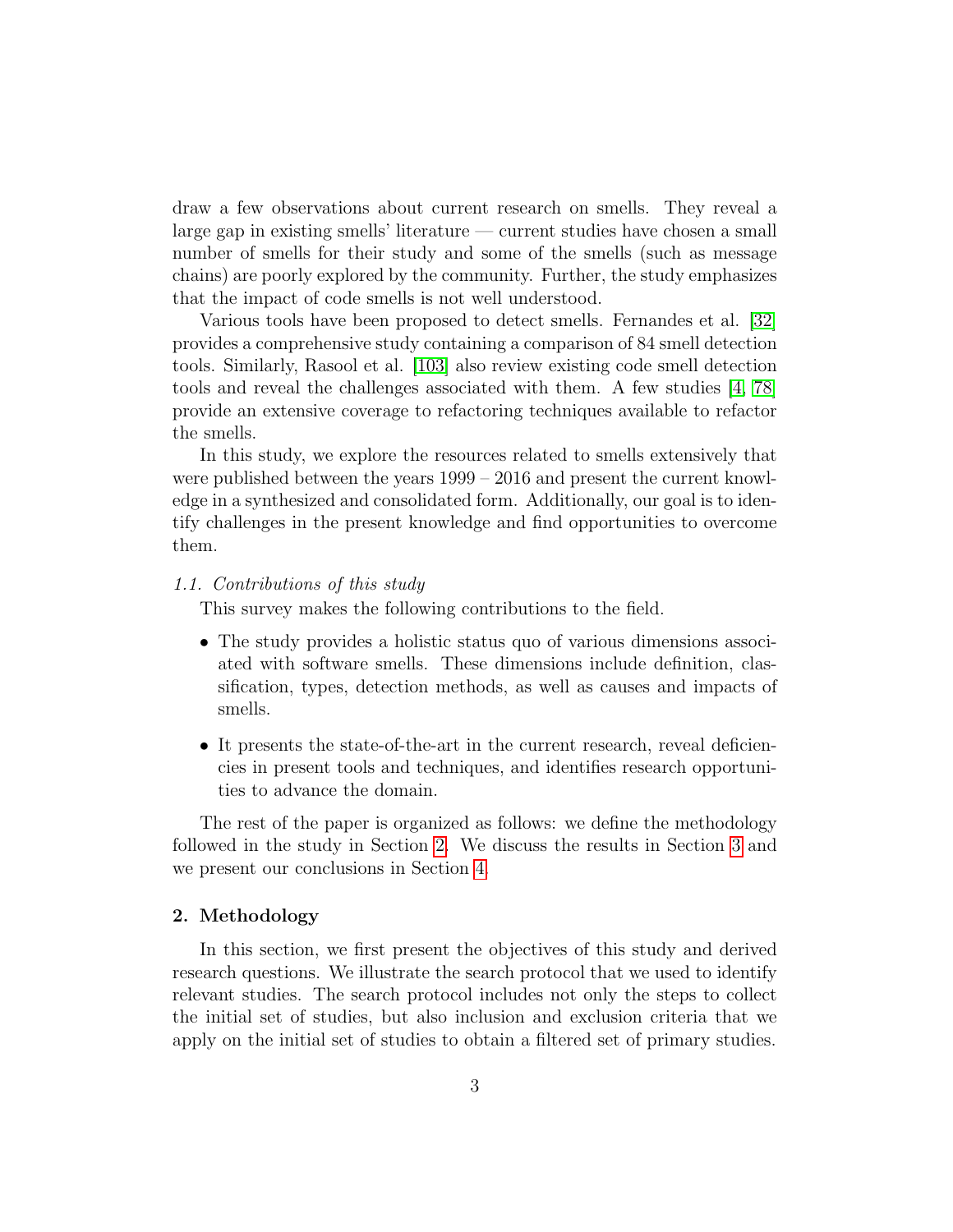#### 2.1. Research objectives and questions

The goal of this study is to provide a consolidated yet extensive overview of software smells covering their definition, types, causes, detection methods, and impact on various aspects of software development. In this study, we address the following research questions:

- RQ1 What is the definition of a software smell? We aim to understand how the term "smell" is defined by various researchers. We infer basic defining characteristics and types of smells.
- RQ2 How do smells get introduced in software systems? We explore the reasons that cause smells in software systems.
- RQ3 How do smells affect the software development processes, artifacts, or people?

We present the impact of smells on software systems. Specifically, we study impacts of smells on processes, artifacts, and people.

RQ4 How do smells get detected?

We discuss the techniques employed by researchers to identify smells.

### RQ5 What are the open research questions?

We present the perceived deficiencies and the open research questions with respect to smells, their detection, and their interpretations.

#### 2.2. Literature search protocol

The literature search protocol aims to identify primary studies which form the basis of the survey. Our search protocol has three phases:

- 1. We identify a list of relevant conferences and journals and manually search their proceedings.
- 2. We search seven well-known digital libraries.
- 3. We perform filtering and consolidation of the studies identified in the previous phases and prepare a single library of relevant studies.

### 2.2.1. Literature search – Phase 1

We identify a comprehensive list of conferences and journals based on papers published in these venues related to smells. We manually search the proceedings of the selected venues between the year 1999 and 2016. The start year has been selected as 1999 since the smell metaphor was introduced in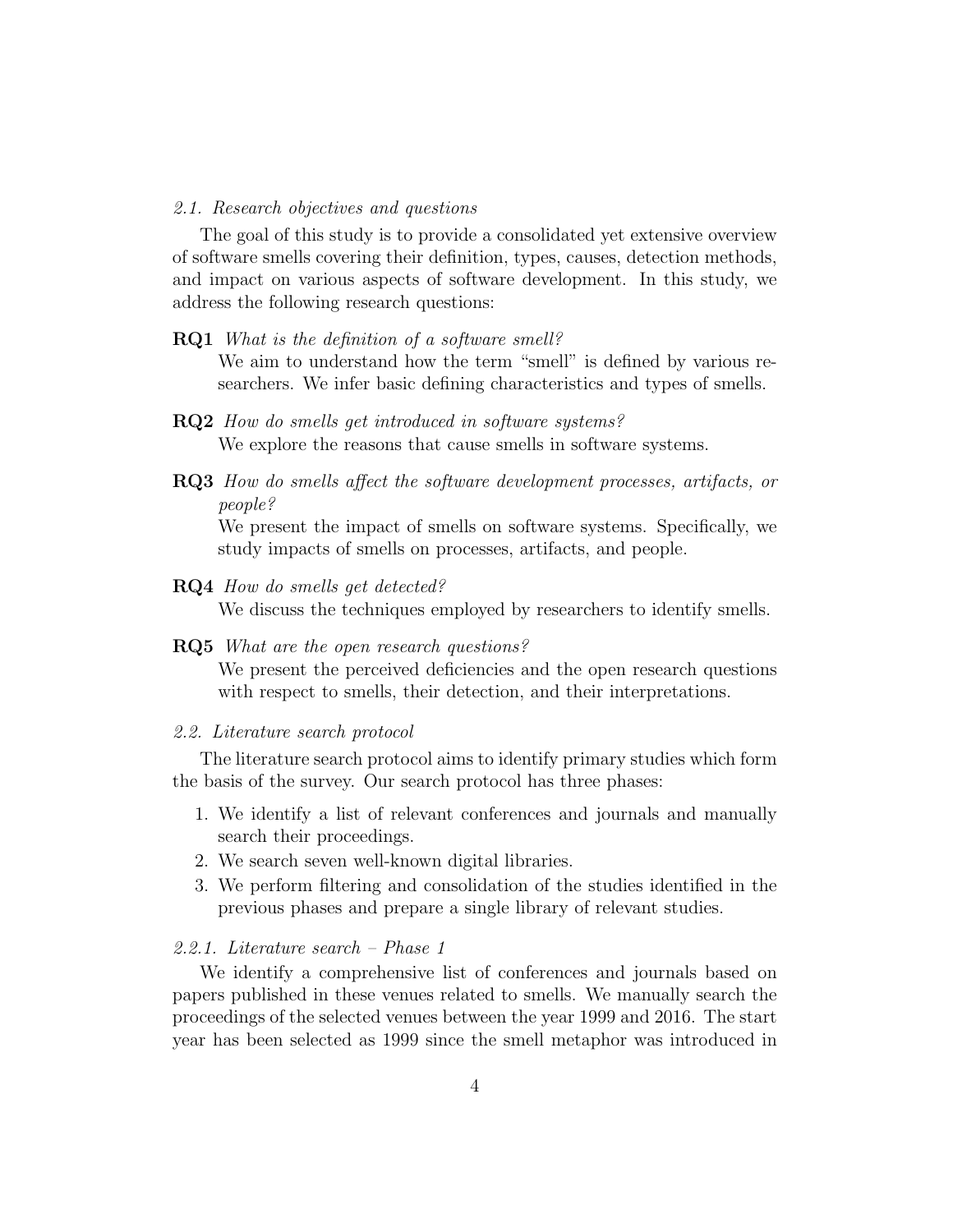1999. During the manual search, the following set of terms were searched in the title of studies: smell, antipattern, quality, maintainability, maintenance, and metric. All the studies containing at least one of the search terms in their title were selected and recorded. Table [1](#page-4-0) presents the selected conferences and journals along with their corresponding number of studies selected in Phase 1.

The domain of refactoring is closely related to that of software smells. Given the vast knowledge present in the field of refactoring, it requires a separate study specifically for software refactoring. Therefore, we consider work concerning refactoring outside the scope of this study.

<span id="page-4-0"></span>

| Table 1: Studies selected in the Phase 1         |             |                |  |  |  |
|--------------------------------------------------|-------------|----------------|--|--|--|
| Venue                                            | <b>Type</b> | #Studies       |  |  |  |
| Automated Software Engineering                   | Conference  | 24             |  |  |  |
| <b>Empirical Software Engineering</b>            | Journal     | 61             |  |  |  |
| Empirical Software Engineering and Measurement   | Conference  | 68             |  |  |  |
| European Conference on Object-Oriented Pro-      | Conference  | $\overline{2}$ |  |  |  |
| gramming                                         |             |                |  |  |  |
| Foundations of Software Engineering              | Conference  | 19             |  |  |  |
| <b>IEEE</b> Software                             | Journal     | 78             |  |  |  |
| International Conference of Software Maintenance | Conference  | 220            |  |  |  |
| and Evolution                                    |             |                |  |  |  |
| International Conference on Program Comprehen-   | Conference  | 38             |  |  |  |
| sion                                             |             |                |  |  |  |
| International Conference on Software Engineering | Conference  | 85             |  |  |  |
| Journal of Systems and Software                  | Journal     | 146            |  |  |  |
| Mining Software Repositories                     | Conference  | 28             |  |  |  |
| Software Analysis, Evolution, and Reengineering  | Conference  | 135            |  |  |  |
| / European Conference on Software Maintenance    |             |                |  |  |  |
| and Reengineering                                |             |                |  |  |  |
| Source Code Analysis and Manipulation            | Conference  | 22             |  |  |  |
| Systems, Programming, Languages and Applica-     | Conference  | 8              |  |  |  |
| tions: Software for Humanity                     |             |                |  |  |  |
| Transactions on Software Engineering             | Journal     | 83             |  |  |  |
| Transactions on<br>Software Engineering<br>and   | Journal     | 11             |  |  |  |
| Methodology                                      |             |                |  |  |  |
| Total selected studies in Phase 1                |             | 1028           |  |  |  |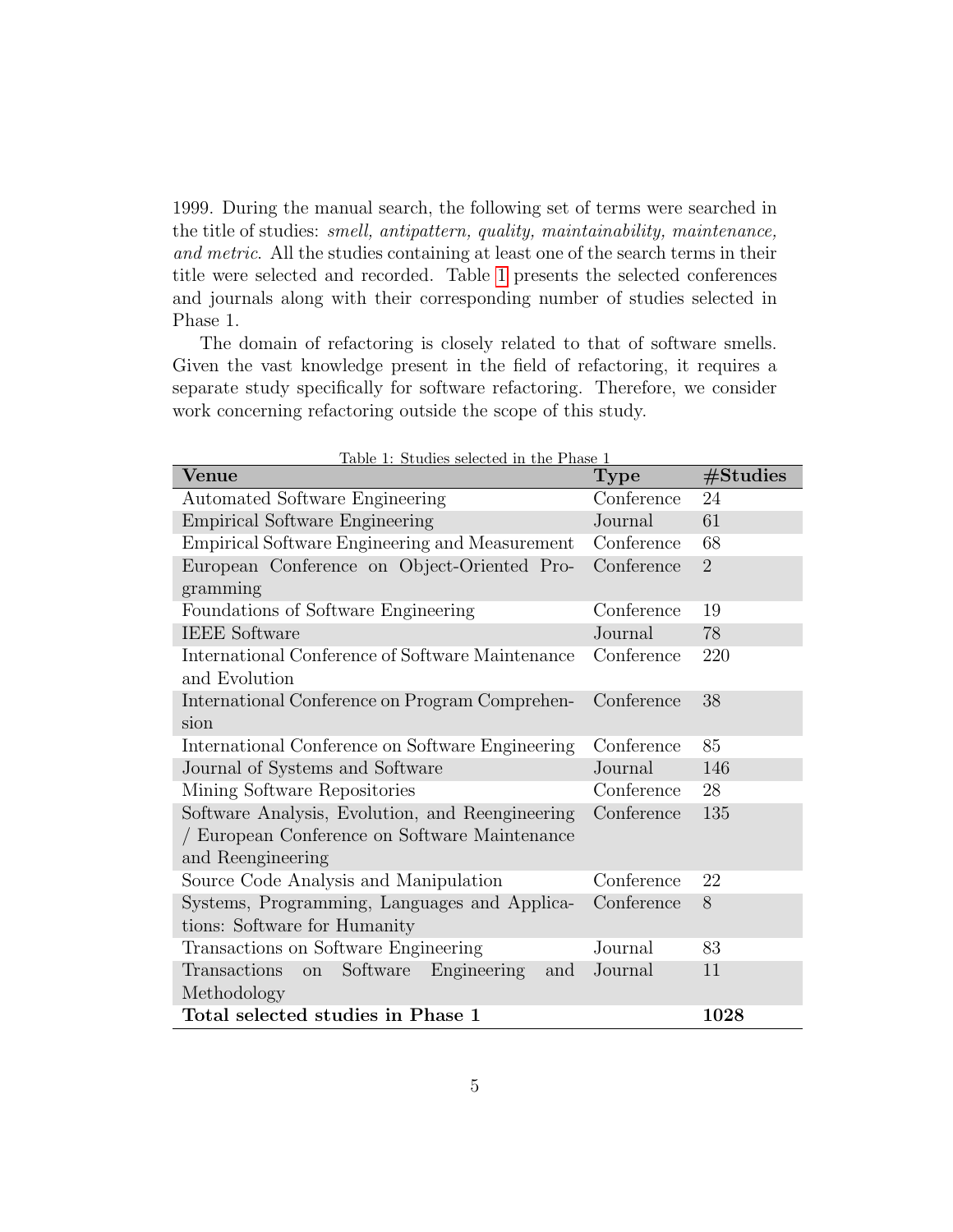### 2.2.2. Literature search – Phase 2

In the second phase, we carried out search on seven well-known digital libraries. The terms used for the search are: software smell, antipattern, software quality, maintainability, maintenance, and software metric. We appended the term "software" to the search terms in order to obtain more relevant results. Additionally, we apply filters such as "computer science" and "software engineering" wherever it was possible and relevant to refine the search results. Table [2](#page-5-0) shows the searched digital libraries and corresponding number of selected studies.

<span id="page-5-0"></span>

| Table 2: Studies selected in the Phase 2 |                   |  |  |  |  |
|------------------------------------------|-------------------|--|--|--|--|
| Digital Library                          | Number of studies |  |  |  |  |
| Google Scholar                           | 196               |  |  |  |  |
| SpringerLink                             | 44                |  |  |  |  |
| ACM Digital Library                      | 108               |  |  |  |  |
| ScienceDirect                            | 40                |  |  |  |  |
| Scopus                                   | 150               |  |  |  |  |
| <b>IEEE</b> Xplore                       | 151               |  |  |  |  |
| Web of Science                           | 58                |  |  |  |  |
| Total selected studies in Phase 2        | 747               |  |  |  |  |

# 2.2.3. Literature search – Phase 3

In the third phase, we defined inclusion and exclusion criteria to filter out irrelevant studies and to prepare a consolidated library. The inclusion/exclusion criteria are listed below.

# Inclusion criteria

- Studies that discuss smells in software development, present a catalog of one of the different types of software smells (such as code smells, test smells, and configuration smells), produce factors that cause smells, or explore their impact on any facet of software development (for instance, artifacts, people, or process).
- Studies introducing smell detection mechanisms or providing a comparison using any suitable technique.
- Resources revealing the deficiencies in the present set of methods, tools, and practices.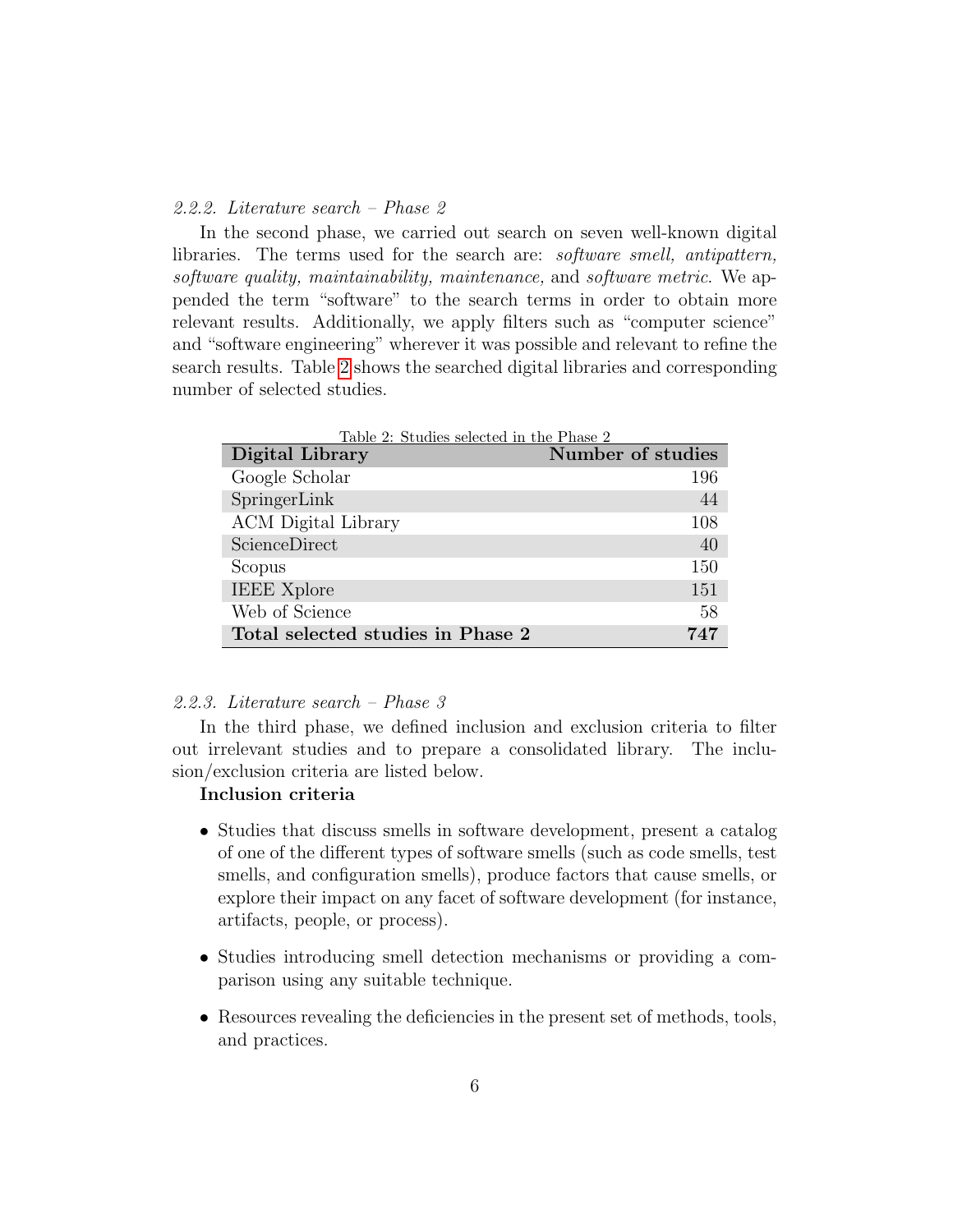### Exclusion criteria

- Studies focusing on external (in-use) software quality or not directly related with software smells.
- Studies that propose the refactoring of smells, or identifies refactoring opportunities.
- Articles containing keynote, extended abstract, editorial, tutorial, poster, or panel discussion (due to insufficient details and small size).
- Studies whose full text is not available.

Each selected article from phase 1 or 2 went through a manual inspection of title, keywords, and abstract. The inspection applied the inclusion and exclusion criteria leading to inclusion or exclusion of the articles. We obtained 445 articles after completing the inspection and removing the duplicates. These articles are the primary studies that we studied in detail. We took notes while studying the selected articles. We then mark all the relevant articles for each research question and included them in the corresponding discussion.

We did not limit ourselves to only to the primary studies. We included secondary sources of information and articles as and when we spotted them while studying primary studies. Therefore, although our primary studies belong to the period 1999 – 2016, due to the inclusion of the secondary studies, we refer studies in this paper that were published before or after the selected period. An interested reader may find the list of all the selected papers in each phase online [\[112\]](#page-47-1).

After we completed the detailed study, we categorized the resources based on the dimensions of smells they belong to. Figure [1](#page-7-0) provides an overview of the studied dimensions of software smells; a number in brackets shows the number of associated references. A document containing extended version of the figure has been made available online [\[108\]](#page-46-2); the document additionally shows all the references in the figure.

# <span id="page-6-0"></span>3. Results and Discussion

In this section, we present our synthesized observations corresponding to each research question addressed in this study.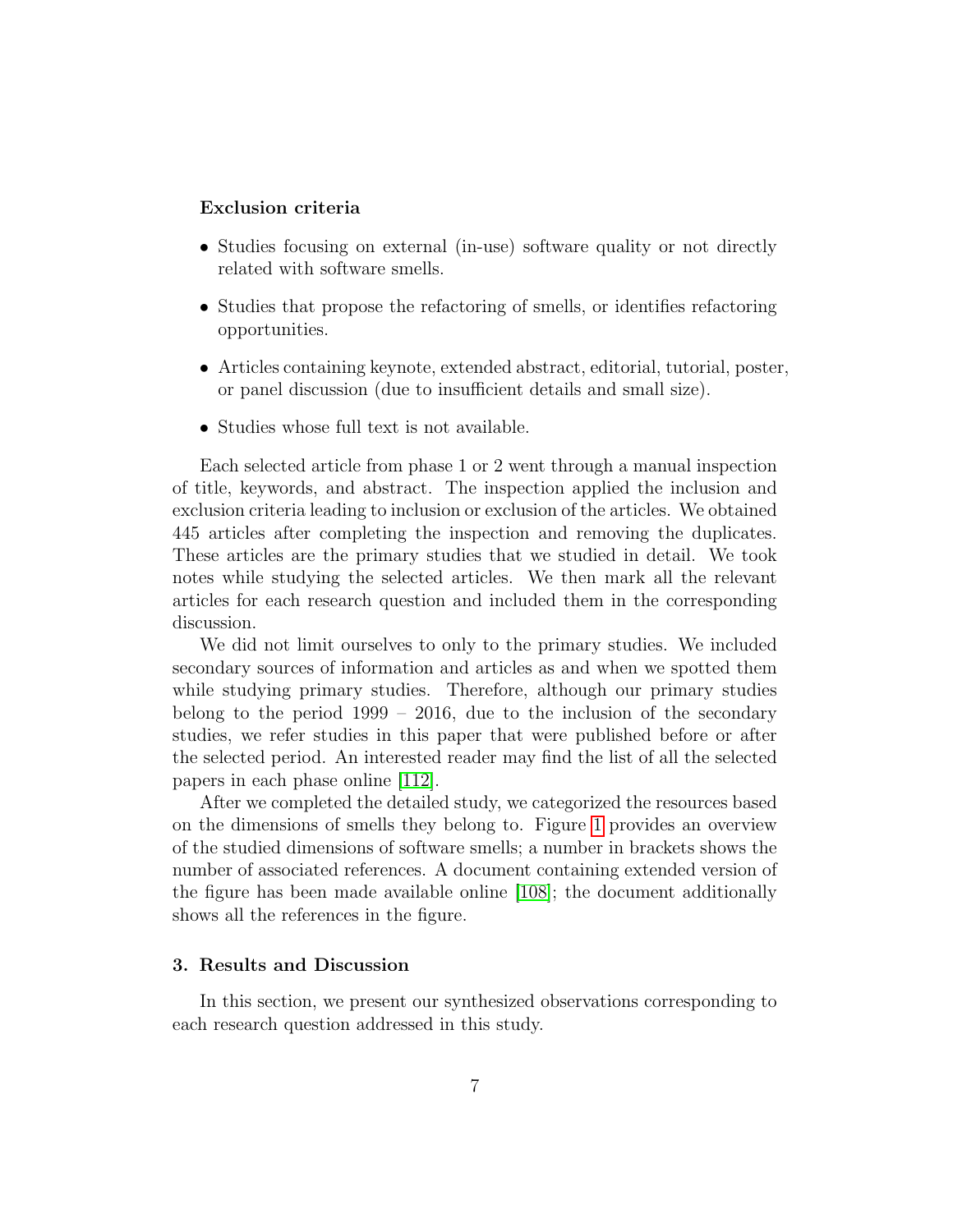

<span id="page-7-0"></span>Figure 1: Overview of the study; a number in brackets shows the number of associated references

## 3.1. RQ1: What is the definition of a software smell?

We break down the question into the following sub-questions where each sub-question deals with precisely one specific aspect of software smells' definition.

RQ1.1 What are the defining characteristics of a software smell?

RQ1.2 What are the types of smells?

RQ1.3 How are the smells classified?

RQ1.4 Are smells and antipatterns considered synonyms?

<span id="page-7-1"></span>3.1.1. RQ1.1: What are the defining characteristics of a software smell?

Kent Beck coined the term "code smell" [\[38\]](#page-38-0) and defined it informally as "certain structures in the code that suggest (sometimes they scream for) the possibility of refactoring". Later, various researchers gave diverse definitions of software smells. A complete list of definitions of smells provided by various authors can be found online [\[111\]](#page-47-2). Based on these, we synthesize the following five possible defining characteristics of a software smell.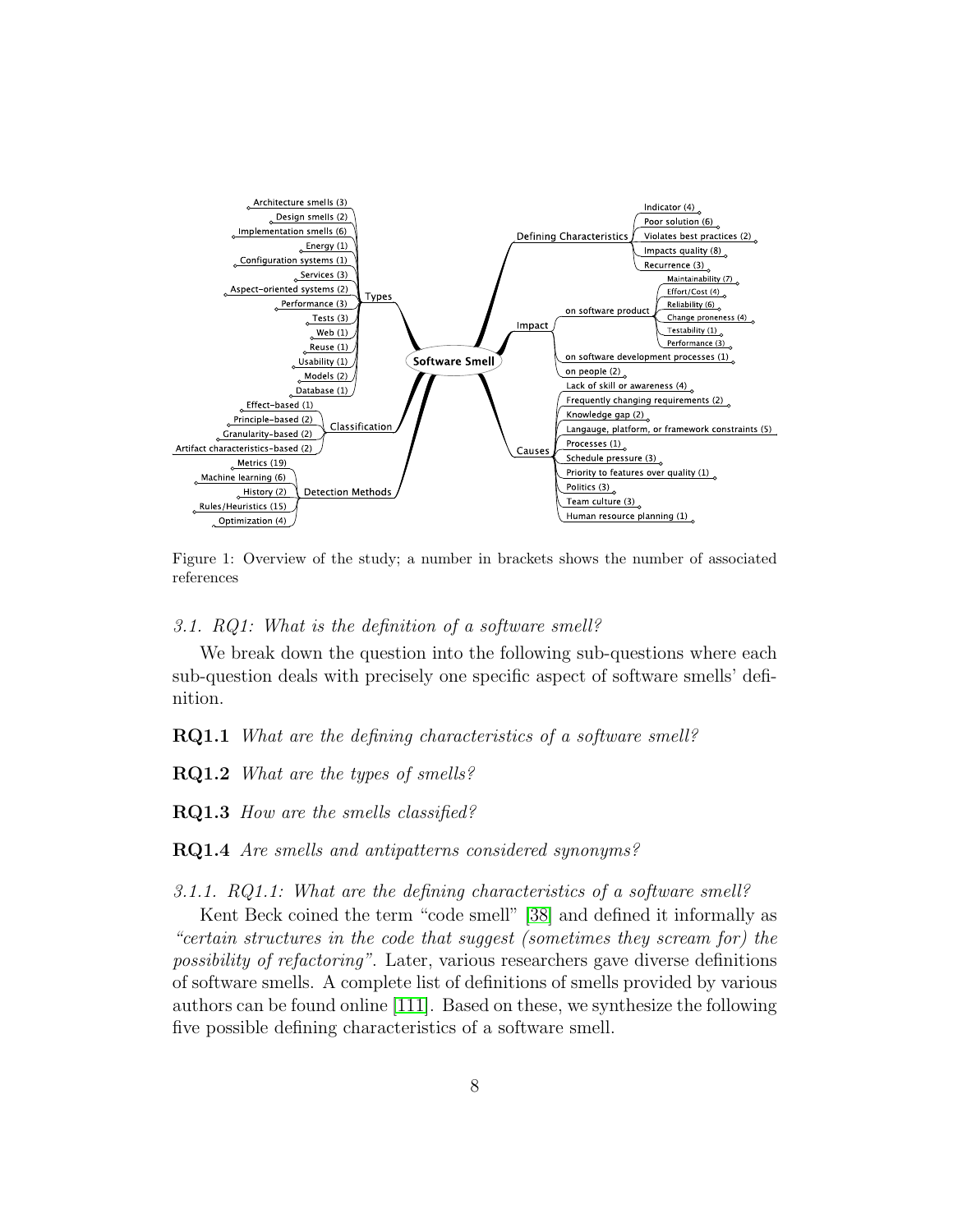- Indicator: Authors define smells as an indicator to or a symptom of a deeper design problem [\[79,](#page-43-1) [136,](#page-49-0) [123,](#page-48-0) [24\]](#page-36-0).
- Poor solution: The literature describes smells as a suboptimal or poor solution [\[58,](#page-40-1) [54,](#page-40-2) [37,](#page-38-1) [9,](#page-35-0) [129,](#page-49-1) [20\]](#page-36-1).
- Violates best practices: According to authors such as Suryanarayana et al. [\[123\]](#page-48-0) and Sharma et al. [\[109\]](#page-46-0), smells violate recommended best practices of the domain.
- Impacts quality: Smells make it difficult for a software system to evolve and maintain [\[136,](#page-49-0) [58\]](#page-40-1). It is commonly agreed that smells impact the quality of the system [\[51,](#page-40-3) [80,](#page-43-2) [9,](#page-35-0) [42,](#page-39-0) [109,](#page-46-0) [123\]](#page-48-0).
- Recurrence: Many authors define smells as recurring problems [\[70,](#page-42-0) [101,](#page-46-3) [58\]](#page-40-1).

# 3.1.2. RQ1.2: What are the types of smells?

Authors have explored smells in different domains and in different focus areas. Within software system domain, authors have focused on specific aspects such as configuration systems, tests, and models. These explorations have resulted in various smell catalogs. Table [3](#page-9-0) presents a summary of catalogs and corresponding references.

We have compiled an extensive catalog belonging to each focus area. Here, considering the space constraints, we provide a brief catalog of code smells in Table [4.](#page-9-1) We have selected the smells to include in this table based on the popularity of the smells *i.e.*, based on the number of times the smell has been studied in the literature. The comprehensive and evolving taxonomy of software smells can be accessed online.<sup>[1](#page-8-0)</sup>

<span id="page-8-0"></span> $1$ <http://www.tusharma.in/smells>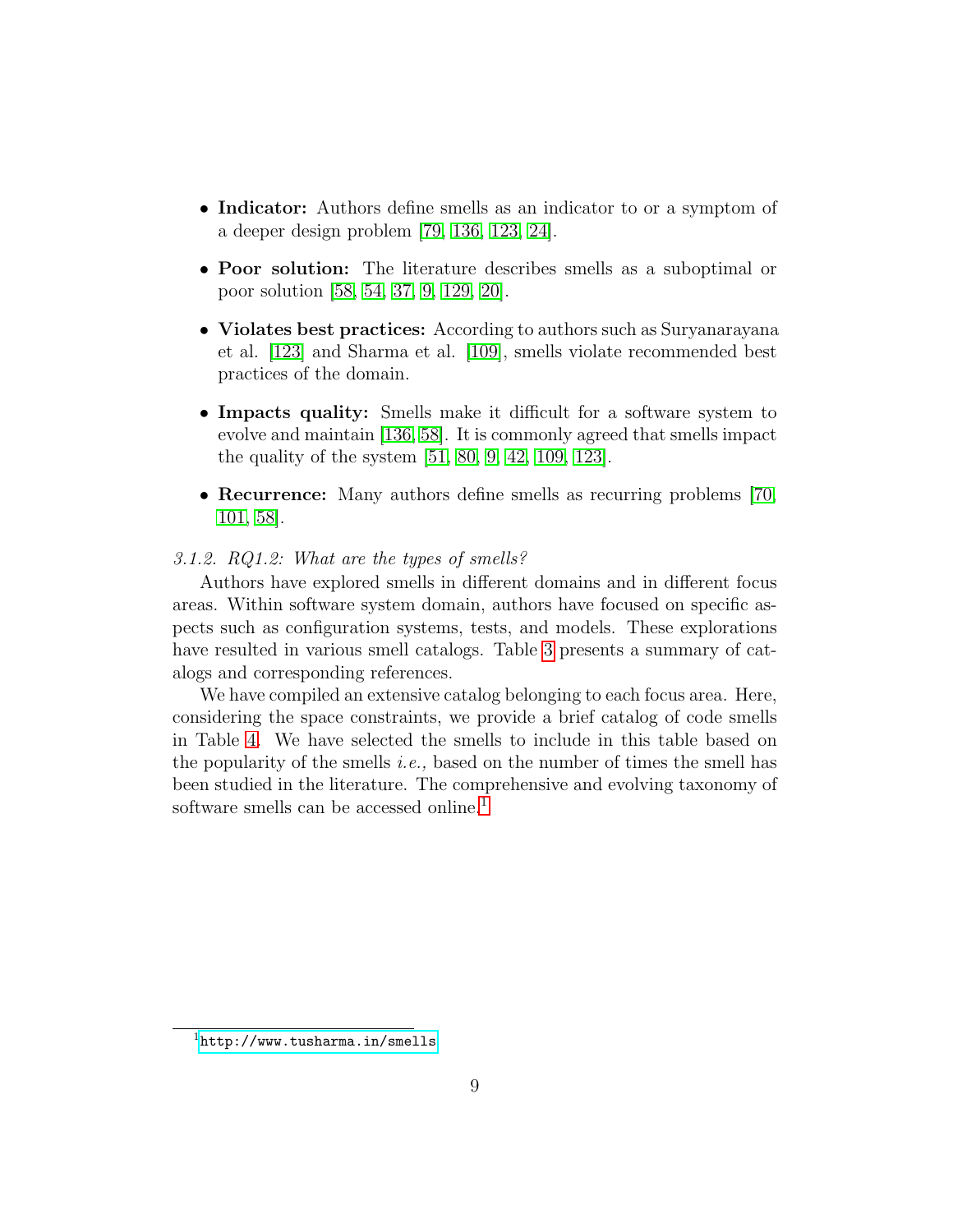| <b>Focus</b>            | Table 3: Types of smells<br>References |
|-------------------------|----------------------------------------|
| Implementation          | [38], [9], [16], [29], [1], [46]       |
| Design                  | [123] [15]                             |
| Architecture            | [42], [16] [62]                        |
| <b>Tests</b>            | [45], [49] [26]                        |
| Performance             | [118], [114], [135]                    |
| Configuration systems   | [109]                                  |
| Database                | [52]                                   |
| Aspect-oriented systems | [6], [14]                              |
| Energy                  | $[131]$                                |
| Models                  | [28], [25]                             |
| Services                | [92], [61], [94]                       |
| Usability               | [5]                                    |
| Reuse                   | [67]                                   |
| Web                     | [86]                                   |

<span id="page-9-0"></span>Table 3: Types of smells

| Table 4: Common code smells |
|-----------------------------|
|-----------------------------|

<span id="page-9-1"></span>

| Code Smell                 | Description                                                                                                                                                                                                                                                                                             |
|----------------------------|---------------------------------------------------------------------------------------------------------------------------------------------------------------------------------------------------------------------------------------------------------------------------------------------------------|
| References                 |                                                                                                                                                                                                                                                                                                         |
| God class [104]            | The god class smell occurs when a huge class which is<br>surrounded by many data classes acts as a controller<br>$(i.e.,$ takes most of the decisions and monopolises the<br>functionality offered by the software). The class de-<br>fines many data members and methods and exhibits<br>low cohesion. |
|                            | <b>Related smells:</b> Insufficient modularization [123],<br>Blob $[16]$ , Brain class $[133]$ .                                                                                                                                                                                                        |
| Feature envy[38]           | This smell occurs when a method seems more inter-<br>ested in a class other than the one it actually is in.                                                                                                                                                                                             |
| Shotgun<br>surgery<br>[38] | This smell characterizes the situation when one kind<br>of change leads to a lot of changes to multiple different<br>classes. When the changes are all over the place, they<br>are hard to find, and it's easy to miss an important<br>change.                                                          |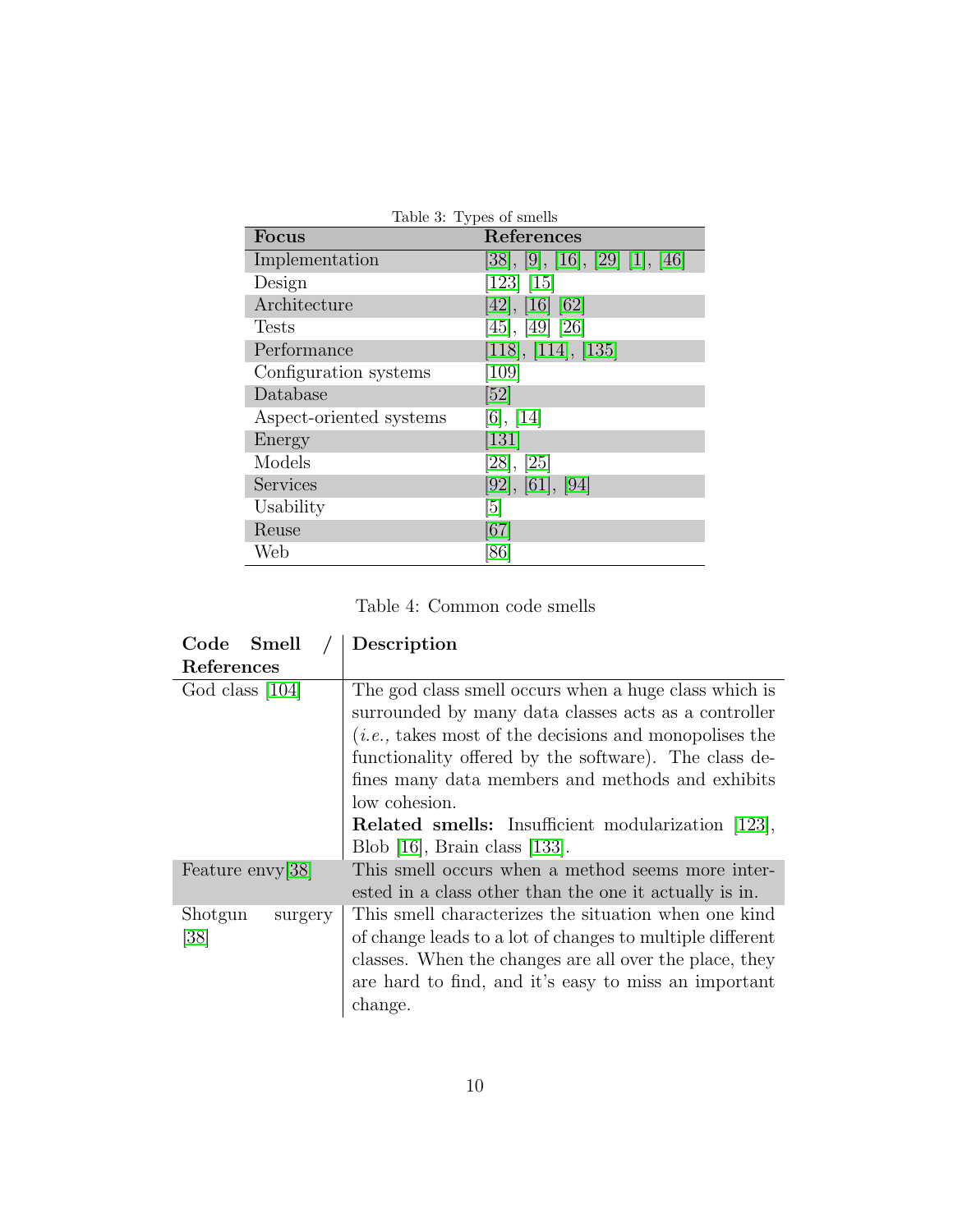Table 4: Common code smells

| Code Smell<br>References                              | Description                                                                                                                                                                                                                              |
|-------------------------------------------------------|------------------------------------------------------------------------------------------------------------------------------------------------------------------------------------------------------------------------------------------|
| Data class [38]                                       | This smell occurs when a class contains only fields and<br>possibly getters/setters without any behavior (meth-<br>ods).<br><b>Related smells:</b> Broken modularization [123].                                                          |
| Long method $[38]$                                    | This smell occurs when a method is too long to un-<br>derstand.<br>Related smells: God method [104], Brain method<br>$[133]$ .                                                                                                           |
| Functional<br>decomposition[16]                       | This smell occurs when the experienced developers<br>coming from procedural languages background write<br>highly procedural and non-object-oriented code in an<br>object-oriented language.                                              |
| Refused<br>bequest<br>[38]                            | This smell occurs when a subclass rejects some of the<br>methods or properties offered by its superclass.<br>Related smells: Rebellious hierarchy [123]                                                                                  |
| Spaghetti code [16]                                   | This smell refers to an unmaintainable, incomprehen-<br>sible code without any structure.<br>The smell does<br>not exploit and prevents the use of object-orientation<br>mechanisms and concepts.                                        |
| Divergent<br>change<br>[38]<br>Long<br>parameter      | Divergent change occurs when one class is commonly<br>changed in different ways for different reasons.<br><b>Related smells:</b> Multifaceted abstraction [123].<br>This smell occurs when a method accepts a long list                  |
| list[38]                                              | of parameters. Such lists are hard to understand and<br>difficult to use.                                                                                                                                                                |
| Duplicate code [38]                                   | This smell occurs when same code structure is dupli-<br>cated to multiple places within a software system.<br><b>Related smells:</b> Duplicate abstraction [123], Un-<br>factored hierarchy [123], Cut and paste programming<br>$[16]$ . |
| Cyclically-<br>dependent<br>modu-<br>larization [123] | This smell arises when two or more abstractions de-<br>pend on each other directly or indirectly.                                                                                                                                        |
|                                                       | Related smells: Dependency cycles [76]                                                                                                                                                                                                   |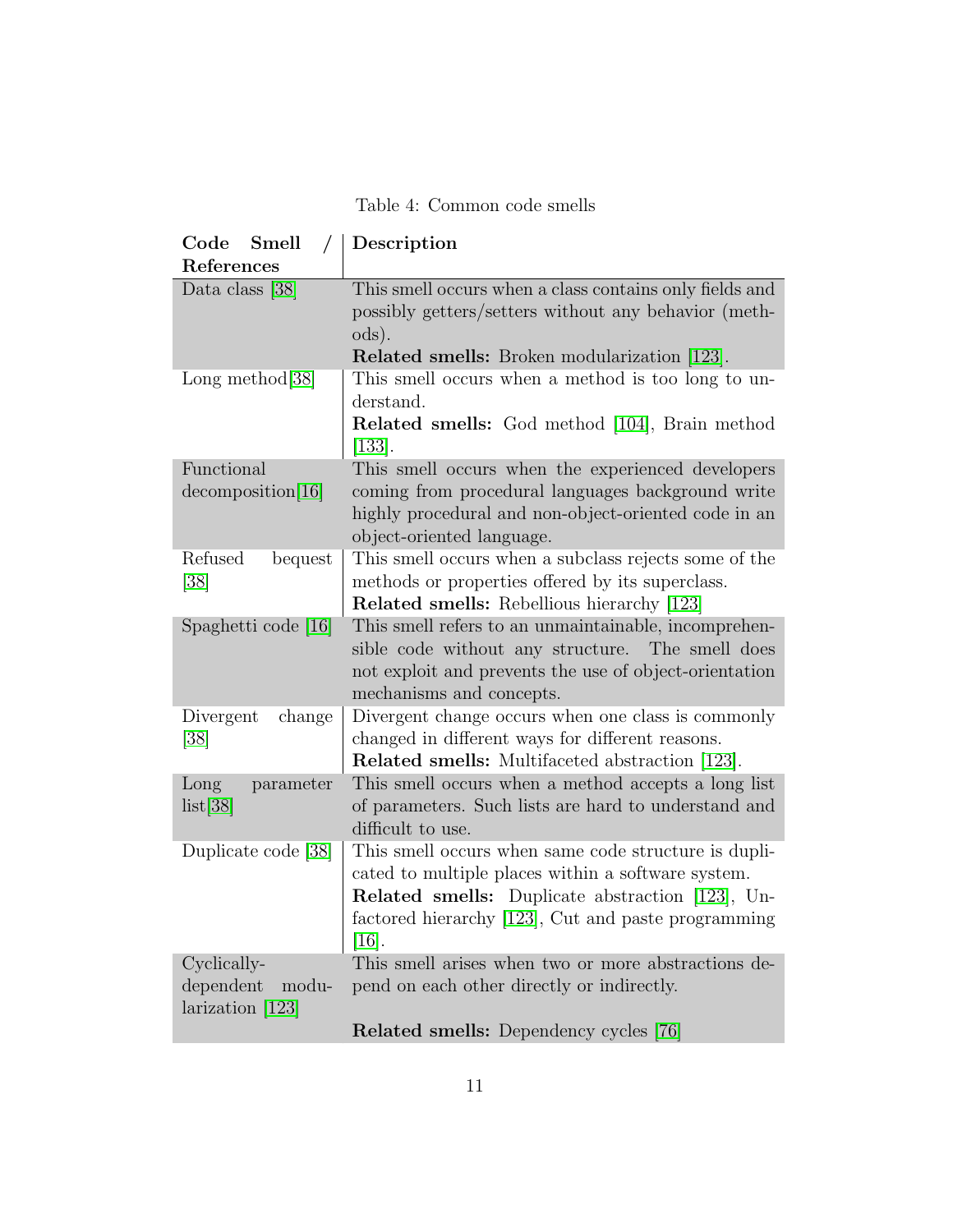Table 4: Common code smells

| Code Smell<br>$\left  \right $ | Description                                             |
|--------------------------------|---------------------------------------------------------|
| References                     |                                                         |
| Deficient encapsu-             | This smell occurs when the declared accessibility of    |
| lation $[123]$                 | one or more members of an abstraction is more per-      |
|                                | missive than actually required.                         |
|                                | <b>Related smells:</b> Excessive global variables [30]. |
| Lava flow $[16]$               | This smell is characterized by a piece of code that no- |
|                                | body remembers the purpose and usage, and is largely    |
|                                | not utilized.                                           |
|                                | <b>Related smells:</b> Unutilized abstraction [123].    |
| Speculative gener-             | This smell occurs where an abstraction is created       |
| ality [38]                     | based on speculated requirements. It is often unnec-    |
|                                | essary that makes things difficult to understand and    |
|                                | maintain.                                               |
|                                | <b>Related smells:</b> Speculative hierarchy [123]      |
| Lazy class $[38]$              | This smell occurs where a class is not doing enough     |
|                                | $i.e.,$ it does not realize a concrete responsibility.  |
|                                | <b>Related smells:</b> Unnecessary abstraction [123].   |
| Switch<br>statement            | This smell occurs when switch statements that switch    |
| [38]                           | on type codes are spread across the software system     |
|                                | instead of exploiting polymorphism.                     |
|                                | Related smells: Unexploited encapsulation [123],        |
|                                | Missing hierarchy [123].                                |
| Primitive<br>obses-            | This smell occurs when primitive data types are used    |
| $sion$ [38]                    | where an abstraction encapsulating the primitives       |
|                                | could serve better.                                     |
|                                | <b>Related smells:</b> Missing abstraction [123].       |
| <b>Swiss</b><br>knife<br>army  | This smell arises when the designer attempts to pro-    |
| [16]                           | vide all possible uses of the class and ends up in an   |
|                                | excessively complex class interface.                    |
|                                | Related smells: Multifaceted abstraction [123].         |

# 3.1.3. RQ1.3: How are the smells classified?

An appropriate classification is required to better comprehend a long list of smells based on their characteristics. We collected, categorized, inferred, and synthesized the following set of meta-classification of software smells.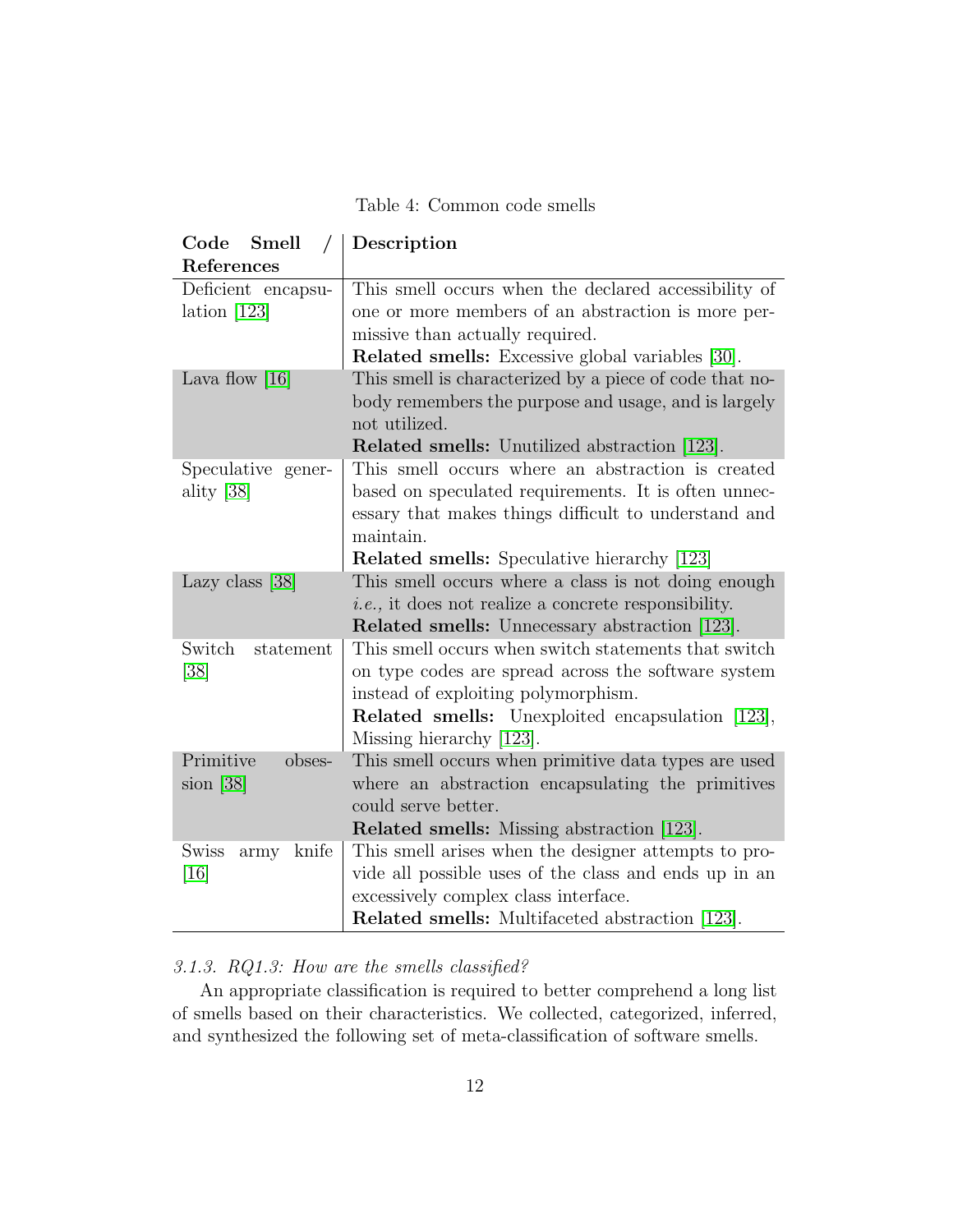- Effect-based smell classification: Mäntylä et al. [\[72\]](#page-42-2) classified smells based on their effects on software development activities. The categories provided by the classification include bloaters, couplers, and change preventers.
- Principle-based smell classification: Samarthyam et al. [\[41\]](#page-38-2) and Suryanarayana et al. [\[123\]](#page-48-0) classified design smells based on the primary object-oriented design principle that the smells violate. The principlebased classification divided the smells in four categories namely: abstraction, modularization, encapsulation, and hierarchy smells.
- Artifact characteristics-based smell classification: Wake [\[134\]](#page-49-5) proposed a smell classification based on characteristics of the types. Categories such as data, interfaces, responsibility, and unnecessary com*plexity* include in his classification. Similarly, Karwin  $[52]$  classified sq. antipatterns in the following categories — *logical database design, phys*ical database design, query, and application development antipatterns.
- Granularity-based smell classification: Moha et al. [\[79\]](#page-43-1) classified smells using two-level classification. At first, a smell is classified in either inter-class and intra-class category. The second level of classification assigns non-orthogonal categories i.e., structural, lexical, and measurable to the smells. Similarly, Brown et al. [\[16\]](#page-35-1) discussed antipatterns classified in three major categories  $-$  *software development*, software architecture, and software project management antipatterns.

Kenneth Bailey [\[10\]](#page-35-4) discusses a few desirable properties of a classification. By applying them in the context of our study, we propose that an ideal classification of smells must exhibit the following properties.

- Exhaustive: classify all the considered smells,
- Simple: classify smells within the scope and granularity effortlessly,
- Consistent: produce a consistent classification even if it carried out by different people, and
- Coherent: produce clearly distinguishable categories without overlaps.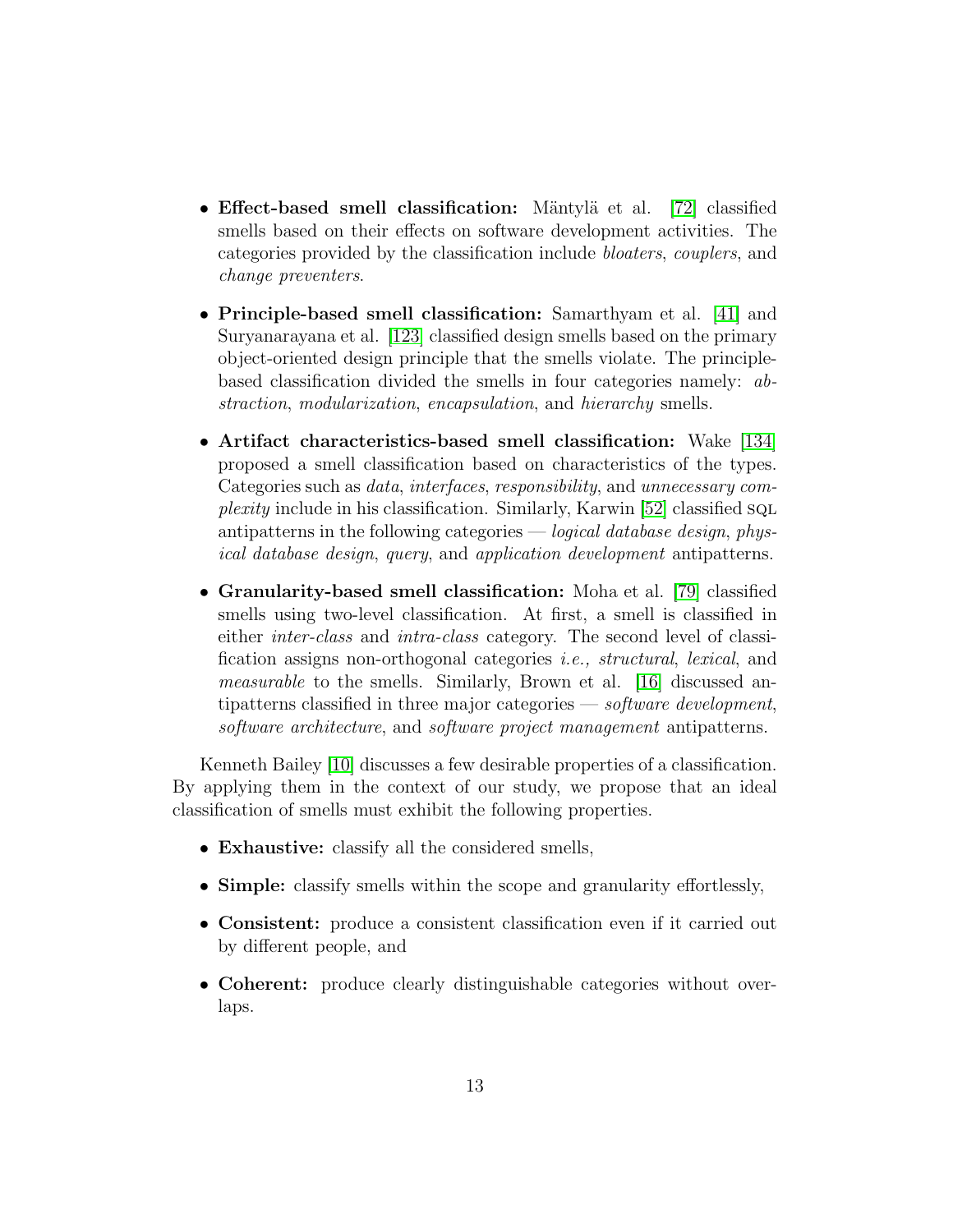## 3.1.4. Are smells and antipatterns considered synonyms?

Software engineering researchers and practitioners often use the terms "antipattern" and "smell" interchangeably. Specifically, authors such as Palma et al. [\[93\]](#page-45-1), Palomba et al. [\[98\]](#page-45-2), and Linares et al. [\[65\]](#page-41-3) use both the terms as synonyms. For instance, Linares et al. [\[65\]](#page-41-3) asserts this notion explicitly  $-$  "... we use the word smells to refer to both code smells and antipatterns, . . . "

Some authors treat antipatterns and smells as quality defects at different granularity. For example, Moha et al. [\[80\]](#page-43-2) and Moha et al. [\[79\]](#page-43-1) defined design defects as antipatterns at design granularity and as smells at implementation granularity.

Andrew Koenig [\[60\]](#page-41-4) coined the term "antipatterns" in 1995 and defined it as follows: "An antipattern is just like pattern, except that instead of solution it gives something that looks superficially like a solution, but isn't one". Hallal et al. [\[48\]](#page-39-4) also describes antipatterns in this vein  $-$  "something that looks like a good idea, but which backfires badly when applied". Based on Andrew's definition, our following interpretation makes antipatterns fundamentally different from smells — antipatterns get chosen but smells occur, mostly inadvertently. An antipattern is chosen in the assumption that the usage will bring more benefits than liabilities whereas smells get introduced due to the lack of knowledge and awareness most of the times.

Brown et al. [\[16\]](#page-35-1) specify one key characteristic of antipatterns as ". . . that generates decidedly negative consequences." This characteristic makes antipatterns significantly different from smells — a smell is considered as an indicator (refer Section [3.1.1\)](#page-7-1) of a problem (rather than the problem itself) whereas antipatterns bring decidedly negative consequences.

An antipattern may lead to smells. For instance, a variant of Singleton introduces sub-type knowledge in a base class leading to cyclic hierarchy [\[123\]](#page-48-0) smell in the code [\[35\]](#page-38-3). Further, the presence of smells may indicate that a certain practice is an antipattern rather than a recommended practice in a given context. For example, the Singleton pattern makes an abstraction difficult to test and hence introduces test smells; the presence of test smells helps us identify that the employed pattern is deteriorating the quality more than helping us solving a design problem.

#### 3.1.5. Implications

We can draw the following implications from the above-discussed research question.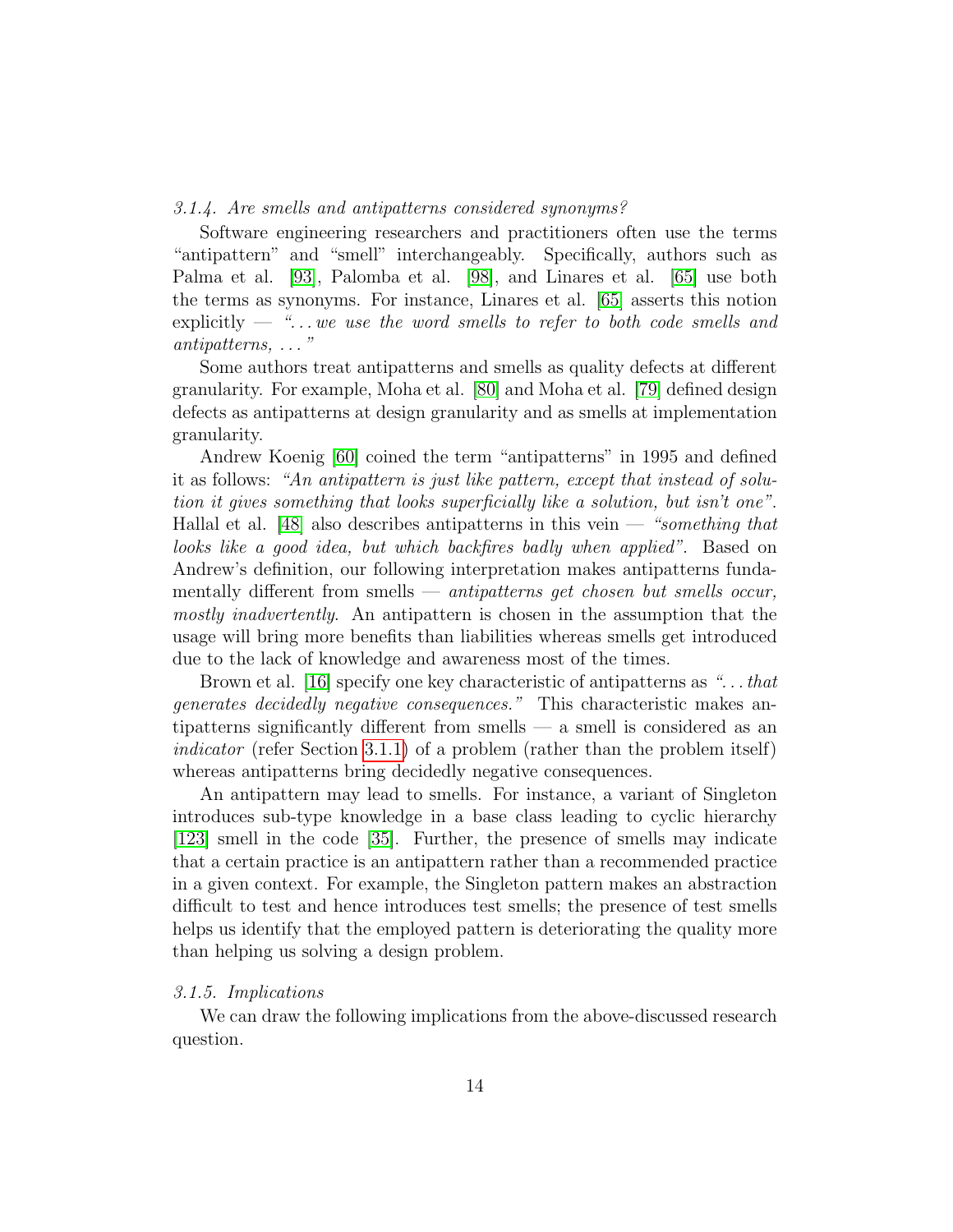- We found that smells may occur in various stages of software development and impair many dimensions of software quality of different artifact types. This implies that software developers should adopt practices to avoid smells at different granularities, artifacts, and quality dimensions at all stages of software development.
- We identified the core characteristics of software smells. This can help the research community to identify smells even when they are not tagged as smells. For example, it is a recommended practice to avoid accessing external dependencies, such as a database, in a unit test [\[13\]](#page-35-5). A non-adherence to the recommended practice exhibits the smell characteristics violates best practices and impacts quality (maintainability and performance). Therefore, such a violation of the recommended practice could be identified as a test smell despite not being referred to as a smell.
- We elaborated the distinction between antipatterns and smells. This distinction can be further explored in future research on these topics.

### 3.2. RQ2: How do smells get introduced in software systems?

Authors have explored factors that introduce smells in software systems. We classify such causal factors into the following consolidated list.

- C1: Lack of skill or awareness A major reason that cause smells in software systems is poor technical skills of developers and lack of awareness towards writing high quality code. Many authors [\[123,](#page-48-0) [77,](#page-43-3) [22,](#page-36-2) [125\]](#page-48-1) have pointed out this cause in their studies.
- C2: Frequently changing requirements Certain design decisions are made to fulfil the requirements at hand; however, frequent changes in requirements impair the effective decision making and introduce smells [\[77,](#page-43-3) [63\]](#page-41-5).
- C3: Language, platform, or technology constraints The current literature [\[121,](#page-48-2) [77,](#page-43-3) [59,](#page-41-6) [63,](#page-41-5) [22\]](#page-36-2) shows that the chosen technology influences design decisions and could be another reason that leads to smells.
- C4: Knowledge gap Missing or complex documentation introduces a knowledge gap which in turn could lead to smells in a software [\[63,](#page-41-5) [77\]](#page-43-3).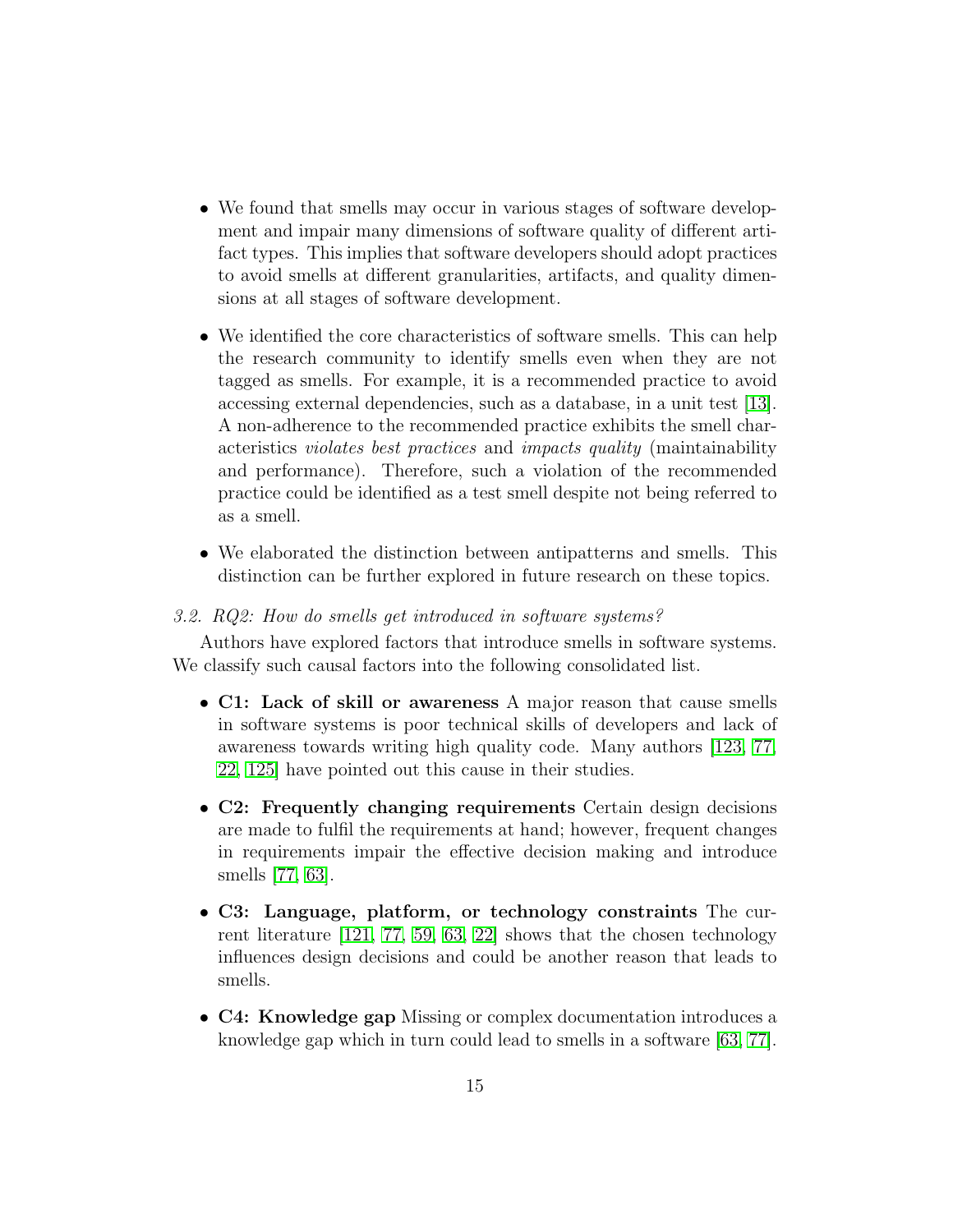- C5: Processes The adopted processes may help avoid smells to occur or remain in a software system. Therefore, an ineffective or a missing set of processes could also become a cause for software smells [\[125,](#page-48-1) [124\]](#page-48-3).
- C6: Schedule pressure Developers adopt a quick fix rather than an appropriate solution in the scarcity of time. These quick fixes are a source of smells in software systems [\[63,](#page-41-5) [77,](#page-43-3) [123\]](#page-48-0).
- C7: Priority to features over quality Managers consistently pressurise the development teams to deliver new features quickly and ignore the quality of the system [\[77\]](#page-43-3).
- C8: Politics Organizational politics for control, position, and power influence the software quality [\[22,](#page-36-2) [63,](#page-41-5) [122\]](#page-48-4).
- C9: Team culture Many authors [\[3,](#page-34-4) [22,](#page-36-2) [125\]](#page-48-1) have recognized the practices and the culture prevailed within a team or an organization as a cause of software smells.
- C10: Poor human resource planning Poor planning of human resources required for a software project may force the present development team to adopt quick fixes to meet the deadlines [\[63\]](#page-41-5).

A cause-based classification can help us understand the categories of factors that causes smells. We propose an alternative to cause-based classification in the form of actor-based classification. The actor-based classification assigns the responsibility of the causes to specific actor(s). The identified actors should either correct smells in the current project or learn from the experience so as to avoid these smells in the future. For example, in the current context, we consider three actors — manager (representing individuals in the management hierarchy), technical lead (the person leading the technical efforts of a software development team), and a software developer. Table [5](#page-16-0) presents the classification of causes following the actor-based classification scheme. Such a classification can help us in identifying the actionable tasks. For example, if the skill or awareness of software developers is lacking, the actor-based classification suggests that developers as well as their technical-lead are responsible to take a corrective action. Similarly, if appropriate processes are not in-place, it is the responsibility of the technical-lead to deploy them.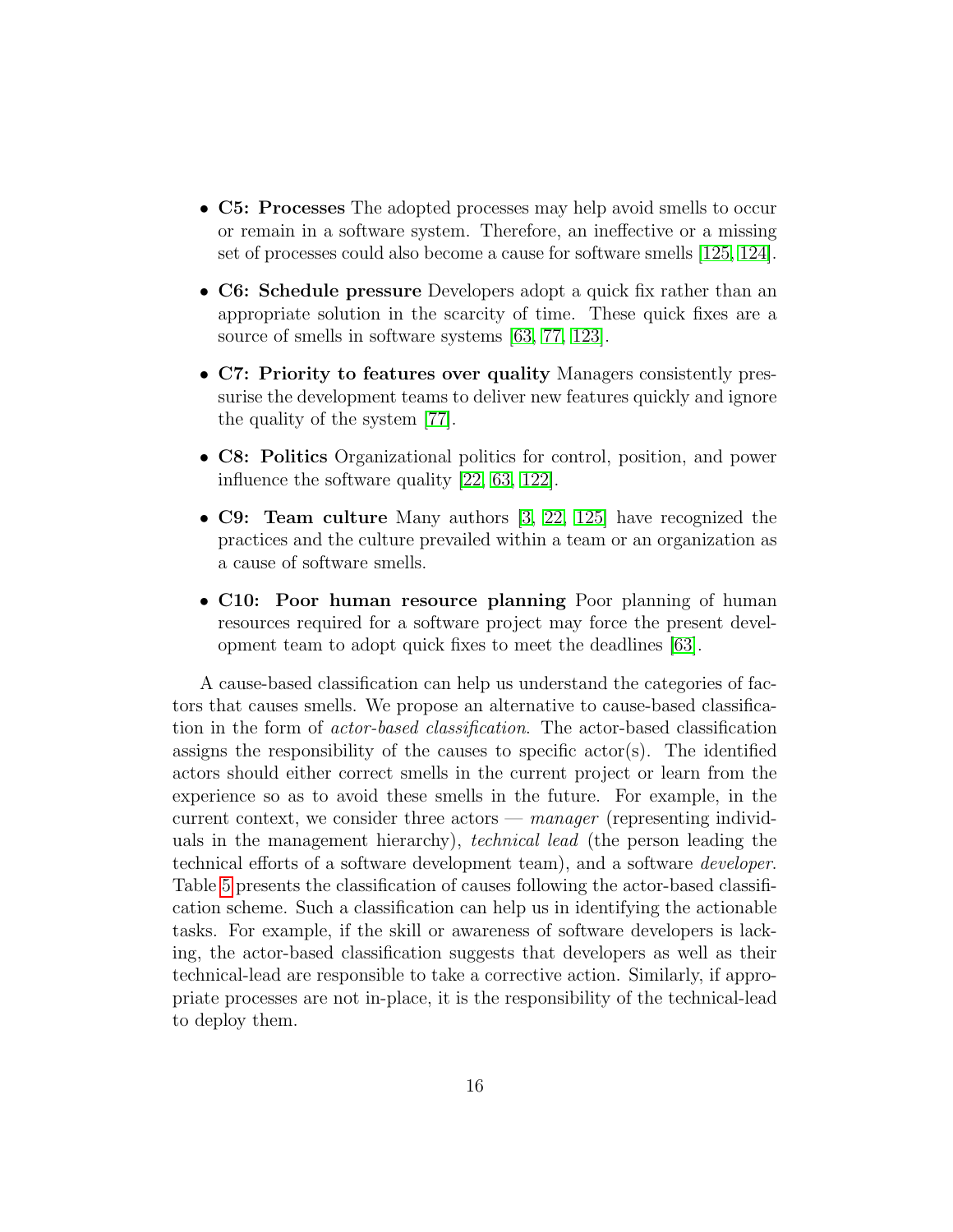<span id="page-16-0"></span>

| Table 5: Actor-based Classification of Smells Causes |  |  |  |  |  |  |  |                                                                  |  |
|------------------------------------------------------|--|--|--|--|--|--|--|------------------------------------------------------------------|--|
| Actor Causes C1 C2 C3 C4 C5 C6 C7 C8 C9 C10          |  |  |  |  |  |  |  |                                                                  |  |
| Manager                                              |  |  |  |  |  |  |  | $\checkmark$ $\checkmark$ $\checkmark$ $\checkmark$ $\checkmark$ |  |
| Technical lead $\checkmark$ $\checkmark$             |  |  |  |  |  |  |  |                                                                  |  |
| Developer                                            |  |  |  |  |  |  |  |                                                                  |  |

The above discussed roles and responsibility assignment is an indicative example. The classification has to be adapted based on the team dynamics and the context. For instance, the roles could differ in software development teams that follow different development methods (e.g. agile, traditional waterfall, and hybrid). Furthermore, some development teams are mature to take collective decisions whereas some teams have roles such as scrum master to take decisions that impact the whole team.

### 3.2.1. Implications

The above exploration consolidates factors reported in the literature that cause smells. It would be interesting to observe their comparative degree of impact on software smells. Further, we propose a classification that identifies the actors responsible to correct or avoid the causes of specific smells. This explicit identification of responsible actors is actionable; software development teams can improve code quality by making the actors accountable and working with them to correct the underlying factors that lead to specific smells

# <span id="page-16-1"></span>3.3. RQ3: How do smells affect the software development processes, artifacts, or people?

Smells not only impact software product but also the processes and people working on the product. Table [6](#page-17-0) summarizes the impact of smells on software product, process, and people.

Smells have multi-fold impact on the artifacts produced in the software development process and associated quality. Specifically, smells impact maintainability, reliability, testability, performance, and change-proneness of the software. Further, smells also increase effort (and hence cost) required to produce a software.

Presence of excessive amount of smells in a product may influence the outcome of a process; for instance, a high number of smells in a piece of code may lead to pull request rejection [\[115\]](#page-47-5).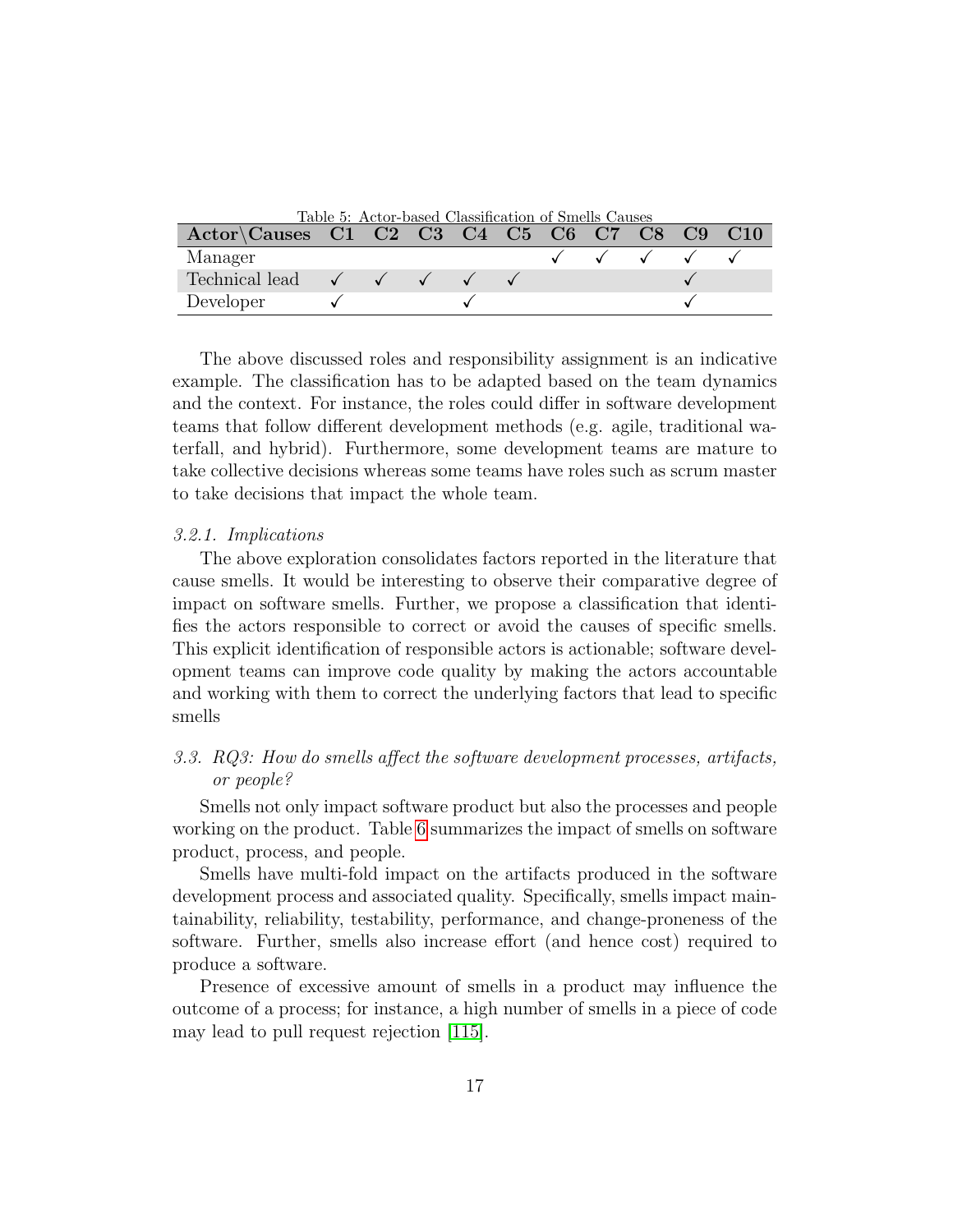<span id="page-17-0"></span>

| Table 6: Impact of Smells |                       |                                                              |  |  |  |  |
|---------------------------|-----------------------|--------------------------------------------------------------|--|--|--|--|
| Entity                    | Attribute             | References                                                   |  |  |  |  |
|                           | Maintainability       | [100],<br>[82],<br>$[11]$ ,<br>[137], [136], [138],<br>[119] |  |  |  |  |
| Software product          | Effort/Cost           | [117], [120], [105],<br>[68]                                 |  |  |  |  |
|                           | Reliability           | [51], [47], [139],<br>[12], [81], [56]                       |  |  |  |  |
|                           | Change proneness      | $[88]$ , [56], [139], [55]                                   |  |  |  |  |
|                           | Testability           | $\left[105\right]$                                           |  |  |  |  |
|                           | Performance           | [18], [50], [114]                                            |  |  |  |  |
| Software development      |                       | $\left[115\right]$                                           |  |  |  |  |
| Processes                 |                       |                                                              |  |  |  |  |
|                           | Morale and motivation | [125], [123]                                                 |  |  |  |  |
| People                    | Productivity          | $\left[125\right]$                                           |  |  |  |  |

A high number of smells (and hence high technical debt) negatively impact the morale and motivation of the development team and may lead to high attrition [\[125,](#page-48-1) [123\]](#page-48-0).

### 3.3.1. Implications

The above exploration reveals that impact of smells on certain aspects has not been studied in detail. For example, the impact of smells on testability of a software system and productivity of a software development team have been studied only by one study each. Further research in this area can quantify the degree of the smells' impact on diverse product and process quality aspects along with the corresponding implications.

# 3.4. RQ4: How do smells get detected?

A large body of knowledge exists to detect software smells. Smells have been detected in many studies by employing various techniques. We classify the smell detection strategies in five broad categories; we describe these categories below. Figure [2](#page-18-0) shows an abstract layered process flow that we have synthesized by analyzing existing approaches to detect smells using the five categories of smell detection.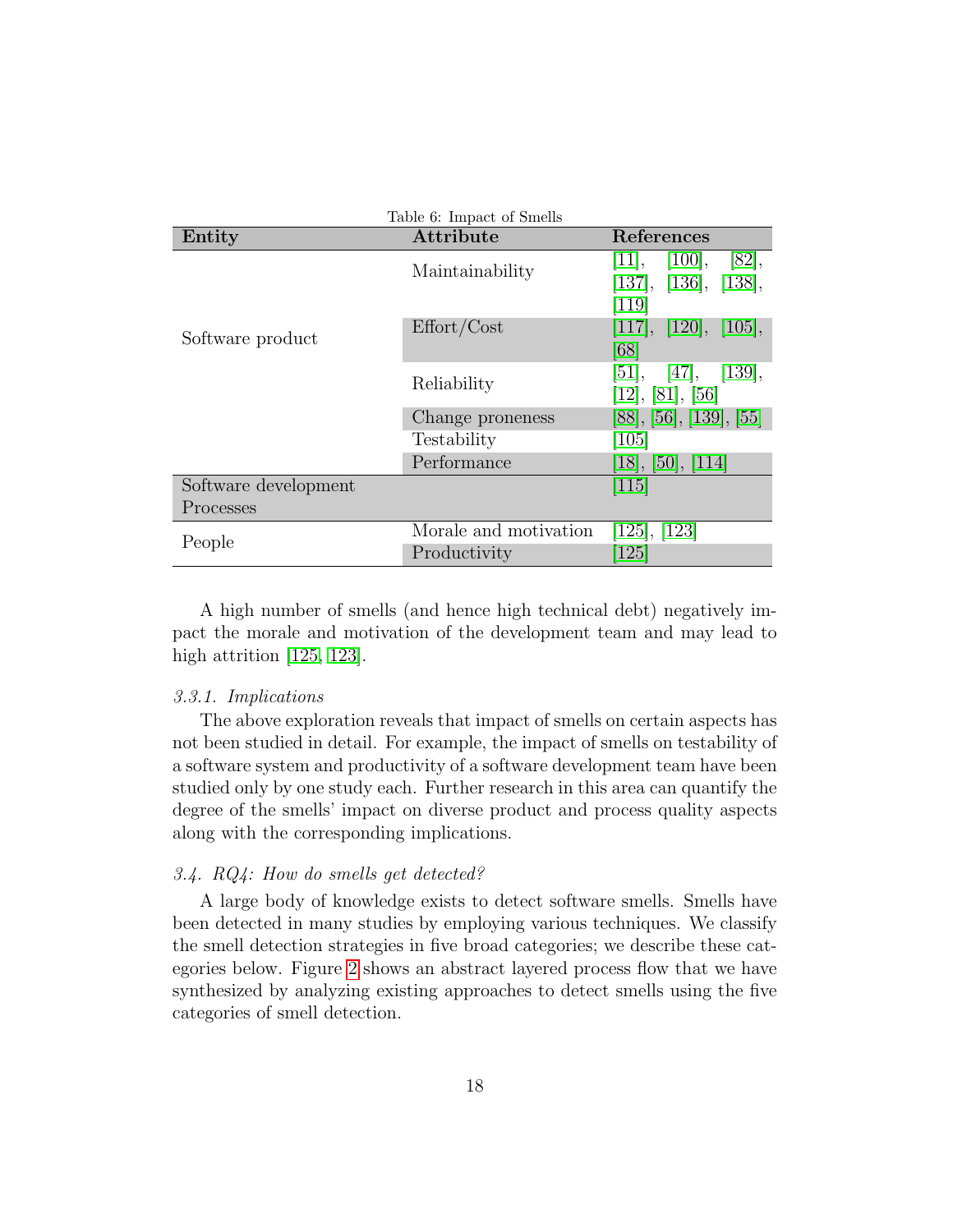

<span id="page-18-0"></span>Figure 2: A layered overview of smell detection methods. Each detection method starts from the code (or source artifact) and goes through various steps to detect smells. The direction of the arrows shows the flow direction and annotations on the arrows show the detection method (first part) and the step number (second part).

1. Metrics-based smell detection: A typical metrics-based smell detection method takes source code as the input, prepares a source code model (such as an AST (Abstract Syntax Tree)) (step 1.1 in the figure [2\)](#page-18-0) typically by using a third-party library, detects a set of source code metrics (step 1.2) that capture the characteristics of a set of smells, and detects smells (step 1.3) by applying a suitable threshold [\[75\]](#page-42-4). For example, an instance of the god class smell can be detected using the following set of metrics: WMC (Weighted Methods per Class), ATFD (Access To Foreign Data), and tcc (Tight Class Cohesion) [\[74,](#page-42-5) [133\]](#page-49-4). These metrics are compared against pre-defined thresholds and com-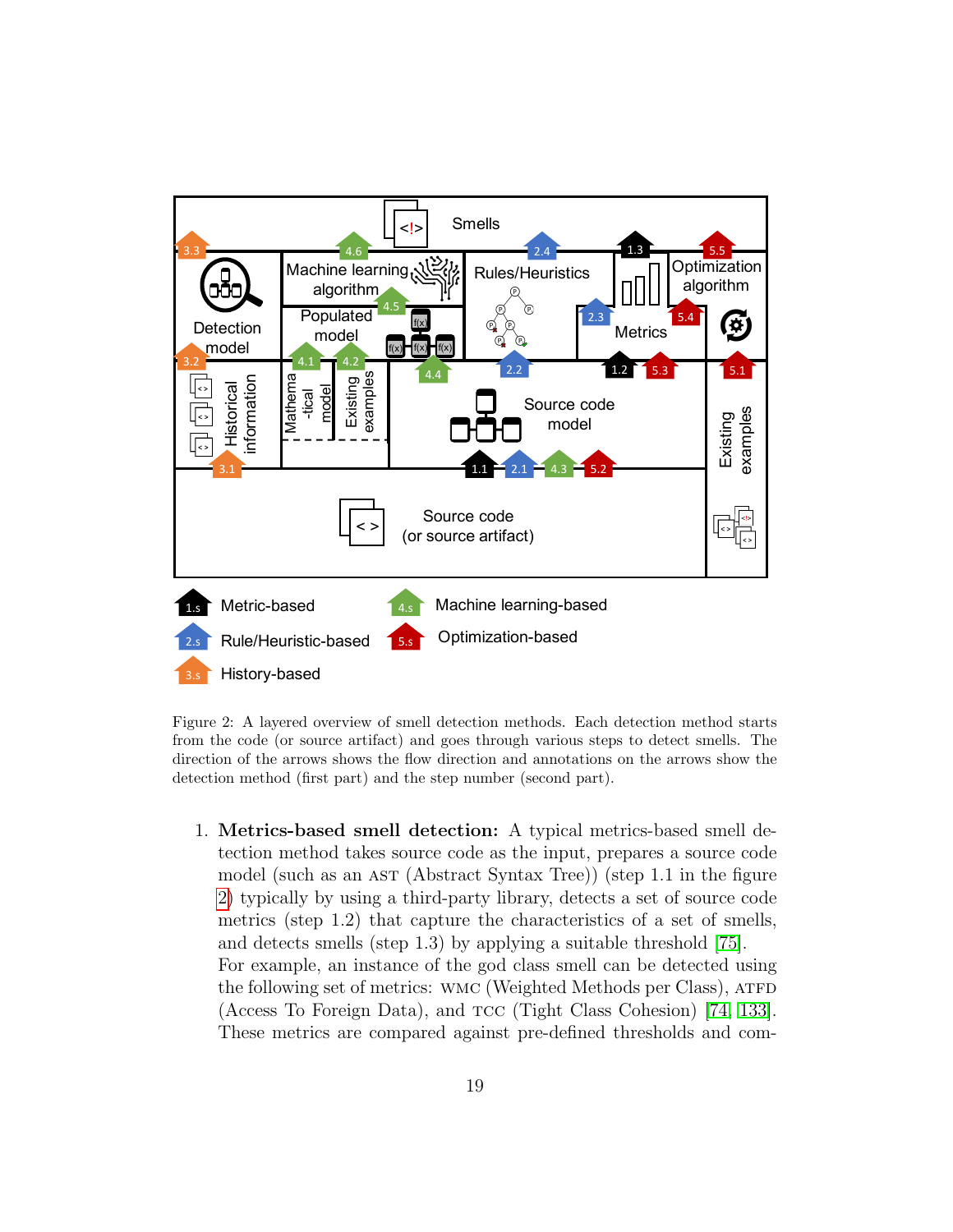bined using logical operators. Apart from these, the community frequently uses other metrics such as noc (Number of Children), nom (Number of Methods), CBO (Coupling Between Objects), RFC (Response For Class), and lcom (Lack of Cohesion of Methods) [\[19\]](#page-36-4) to detect other smells.

2. Rules/Heuristic-based smell detection: Smell detection methods that define rules or heuristics [\[79\]](#page-43-1) (step 2.2 in the figure [2\)](#page-18-0) typically takes source code model (step 2.1) and sometimes additional software metrics (step 2.3) as inputs. They detect a set of smells when the defined rules/heuristics get satisfied.

There are many smells that cannot be detected by the currently available metrics alone. For example, we cannot detect rebellious hierarchy, missing abstraction, cyclic hierarchy, and empty catch block smells using commonly used metrics. In such cases, rules or heuristics can be used to detect smells. For example, the cyclic hierarchy [\[123\]](#page-48-0) smell (when the supertype has knowledge about its subtypes) is detected by defining a rule that checks whether a class is referring to its subclasses. Often, rules or heuristics are combined with metrics to detect smells.

- 3. History-based smell detection: Some authors have detected smells by using source code evolution information [\[95\]](#page-45-4). Such methods extract structural information of the code and how it has changed over a period of time (step 3.1 in the figure [2\)](#page-18-0). This information is used by a detection model (step 3.2) to infer smells in the code. For example, by applying association rule mining on a set of methods that have been changed and committed often to the version control system together, divergent change smell can be detected [\[95\]](#page-45-4).
- 4. Machine learning-based smell detection: Various machine learning methods such as Support Vector Machines [\[70\]](#page-42-0), and Bayesian Belief Networks [\[57\]](#page-40-6) have been used to detect smells. A typical machine learning method starts with a mathematical model representing the smell detection problem (step 4.1 in the figure [2\)](#page-18-0). Existing examples (step 4.2) and source code model (step 4.3 and 4.4) could be used to instantiate a concrete populated model. The method results in a set of detected smells by applying a chosen machine learning algorithm (step 4.5) on the populated model. For instance, a Support Vector Machine classifier could be trained using object-oriented metrics attributes for each class. Then the classifier can be used on other programs along with corresponding metrics data to detect smells [\[70\]](#page-42-0).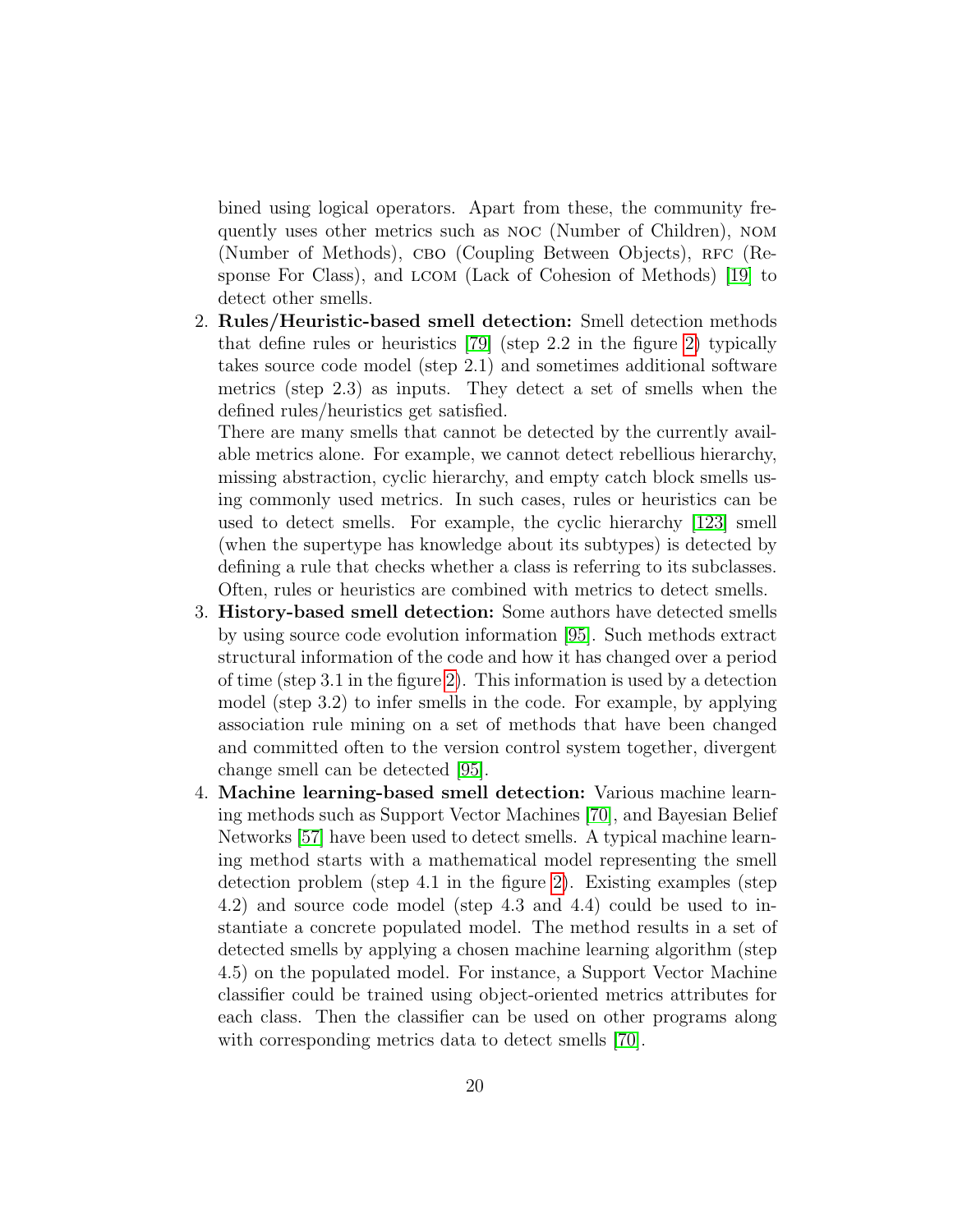5. Optimization-based smell detection: Approaches in this category apply optimization algorithms such as genetic algorithms [\[90\]](#page-44-3) to detect smells. Such methods apply an optimization algorithm on computed software metrics (step 5.4 in the figure [2\)](#page-18-0) and, in some cases, existing examples (step 5.1) of smells to detect new smells in the source code.

Among the surveyed papers, we selected all the papers that employ a smell detection mechanism. We classify these attempts based on the employed smell detection method. Table [7](#page-20-0) shows existing attempts to identify smells using one of the smell detection methods. The table also shows number of smells detected by each of the method and target language/artifact.

Each detection method comes with a set of strengths and weaknesses. Metrics-based smell detection is convenient and relatively easy to implement; however, as discussed before, one cannot detect many smells using only commonly known metrics. Another important criticism of metrics-based methods is their dependence on choosing an appropriate set of thresholds, which is a non-trivial challenge. Rule/Heuristic-based detection methods expand the horizon of metrics-based detection by strengthening them with the power of heuristics defined on source code entities. Therefore, rule/heuristic-based methods combined with metrics offer detection mechanisms that can reveal a high proportion of known smells. History-based methods have a limited applicability because only a few smells are associated with evolutionary changes. Therefore, a source code entity (say a method or a class) that has not necessarily evolved in a certain way to suffer from a smell cannot be detected by history-based methods. Machine learning approaches depend heavily on training data and the lack of such training datasets is a concern [\[57\]](#page-40-6). Also, it is still unknown whether machine learning-based detection algorithms can scale to the large number of known smells. Further, optimization-based smell detection methods depend on metric data and corresponding thresholds. This fact makes them suffer from limitations similar to metrics-based methods.

<span id="page-20-0"></span>

| Smell<br>method | detection Reference | #Smells | $L$ anguages/<br><b>Artifacts</b> |
|-----------------|---------------------|---------|-----------------------------------|
|                 |                     |         | Java                              |
|                 | 75                  |         | Java, $C++$                       |
|                 | 83                  |         | Java                              |

Table 7: Smell Detection Methods and Corresponding References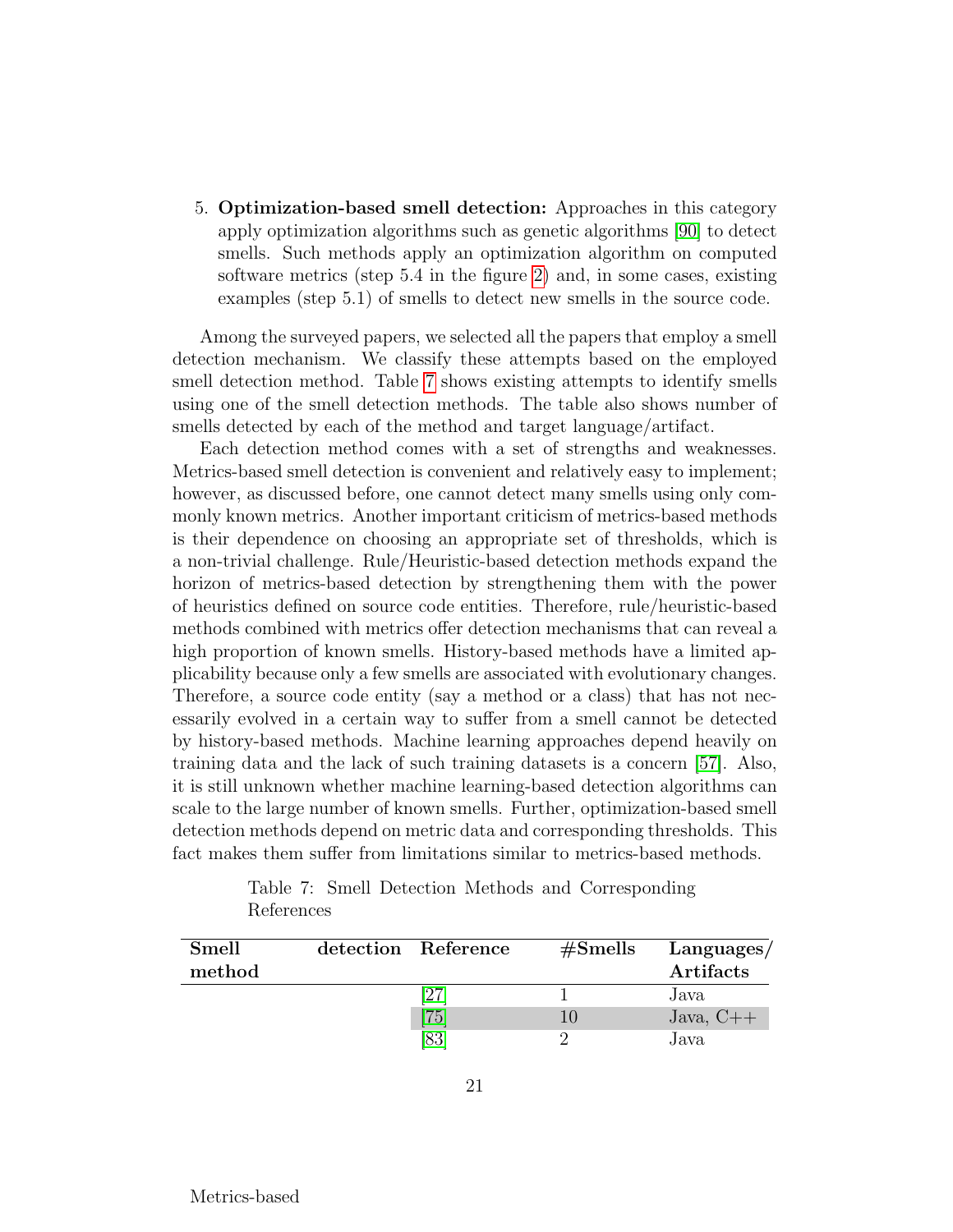| <b>Smell</b>           | detection | Reference                    | $\#Smells$      | Languages/         |
|------------------------|-----------|------------------------------|-----------------|--------------------|
| method                 |           |                              |                 | <b>Artifacts</b>   |
|                        |           | $[107]$                      | $\bf 5$         | Java               |
|                        |           | $[130]$                      | $\overline{2}$  | Java               |
|                        |           | [85]                         | $\overline{1}$  | Java               |
|                        |           | [89]                         | $\mathbf{1}$    | Java               |
|                        |           | [69]                         | $11\,$          | Java               |
|                        |           | $[37]$                       | $\overline{5}$  | <b>UML</b><br>Dia- |
|                        |           |                              |                 | grams              |
|                        |           | $[14]$                       | $\overline{7}$  | Aspects-           |
|                        |           |                              |                 | oriented           |
|                        |           |                              |                 | systems            |
|                        |           | $[113]$                      | 3               | Java               |
|                        |           | [30]                         | 13              | JavaScript         |
|                        |           | $[133]$                      | $10\,$          | Java               |
|                        |           | [91]                         | $\overline{2}$  | Java               |
|                        |           |                              | 3               | NA                 |
|                        |           | $\left[31\right]$            | $\,1$           | $\overline{C}$     |
|                        |           | $[87]$                       | $\mathbf{1}$    | Java               |
|                        |           | $[132]$                      | 10              | JavaScript         |
|                        |           | [88]                         | $\overline{2}$  | Java               |
|                        |           | $[57]$                       | $\overline{1}$  | Java               |
|                        |           | [17]                         | $\mathbf{1}$    | Java               |
|                        |           | [58]                         | 3               | Java               |
| Machine learning-based |           | [70]                         | $\overline{4}$  | Java               |
|                        |           | $[23]$                       | $\mathbf{1}$    | Java               |
|                        |           | $\left\lceil 71\right\rceil$ | $\overline{NA}$ | Java               |
|                        |           | [40]                         | $\overline{3}$  | Java               |
| History-based          |           | [95]                         | $\bf 5$         | Java               |
|                        |           | $[102]$                      | $\overline{5}$  | $\overline{C}$     |
|                        |           | [28]                         | 8               | Use-case           |
|                        |           |                              |                 | Model              |
|                        |           | $[1]$                        | 8               | $C++$              |
|                        |           | $[34]$                       | $\overline{1}$  | Java               |
|                        |           | $[127]$                      | $\mathbf{1}$    | Java               |

Table 7: Smell Detection Methods and Corresponding References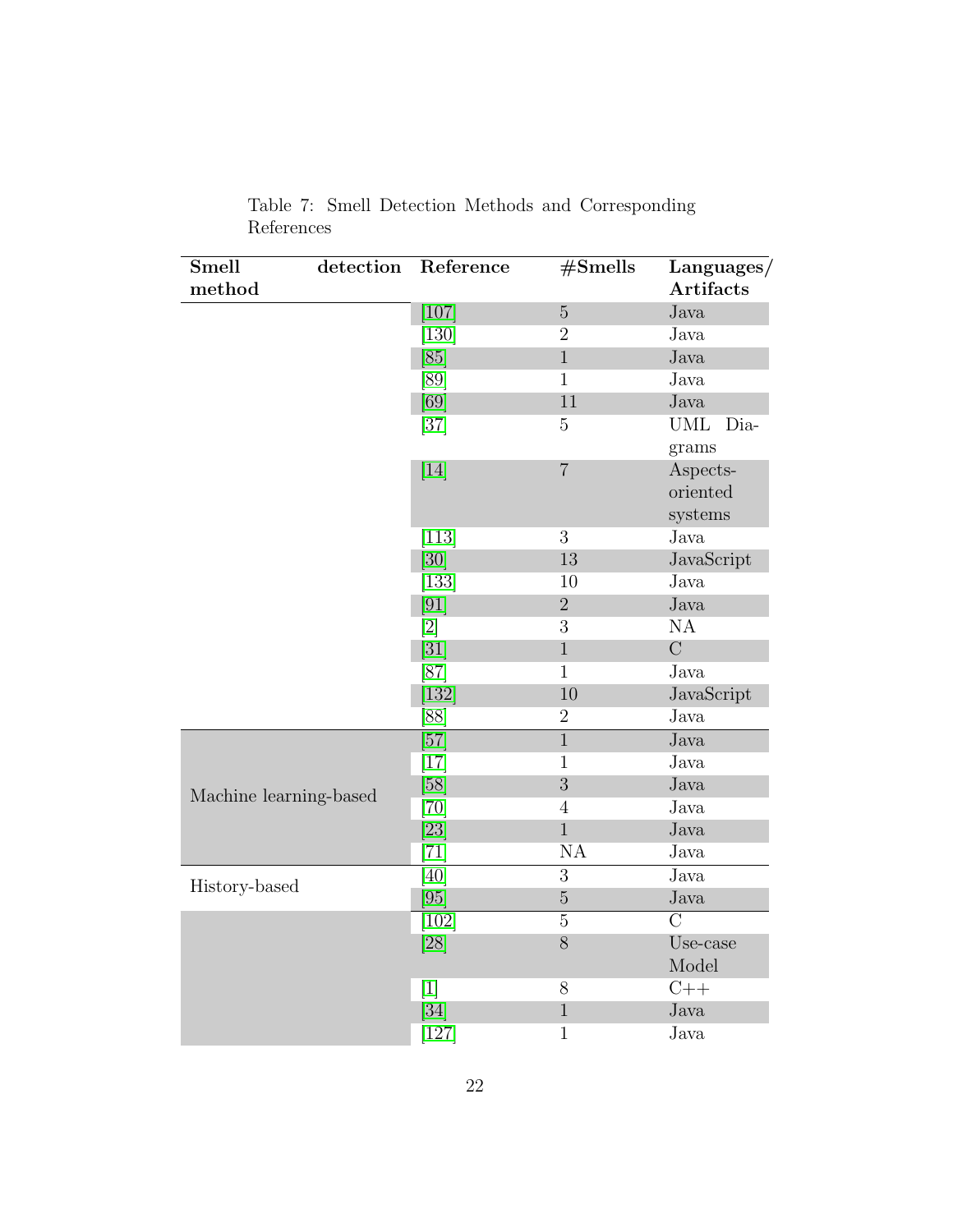| Smell                 | detection | Reference | #Smells        | $L$ anguages/ |
|-----------------------|-----------|-----------|----------------|---------------|
| method                |           |           |                | Artifacts     |
|                       |           | $[128]$   | $\mathbf{1}$   | Java          |
|                       |           | [21]      | $\overline{4}$ | UML Mod-      |
|                       |           |           |                | els           |
|                       |           | $[7]$     | $\mathbf{1}$   | UML Mod-      |
|                       |           |           |                | els           |
|                       |           | [99]      | 5              | Java          |
|                       |           | [64]      | $\mathbf{1}$   | Java          |
| Rule/Heuristics-based |           | [92]      | 8              | <b>REST</b>   |
|                       |           |           |                | APIs          |
|                       |           | [79]      | $\overline{4}$ | Java          |
|                       |           | $[126]$   | 6              | Palladio      |
|                       |           |           |                | Compo-        |
|                       |           |           |                | nent Model    |
|                       |           | [9]       | 17             | Java          |
|                       |           | $[110]$   | 30             | C#            |
|                       |           | [53]      | 8              | Java          |
| Optimization-based    |           | [106]     | 7              | Java          |
|                       |           | [43]      | 3              | Java          |
|                       |           | [90]      | 5              | XML           |
|                       |           |           |                | (WSDL)        |

Table 7: Smell Detection Methods and Corresponding References

## 3.4.1. Implications

We identify five categories of smell detection mechanisms. An implication of the categorization for the research community is the positioning of new smell detection methods; the authors can classify their new methods as one of these categories or propose a new smell detection method category.

Among the five types of smell detection methods, metrics-based tools are most popular and relatively easier to develop. On the other hand, researchers are attracted towards machine learning-based methods to overcome the shortcomings of other smell detection methods such as the dependence on choosing appropriate threshold values for metrics. The availability of a standard training dataset would encourage researchers to develop better smell detection tools using machine learning approaches.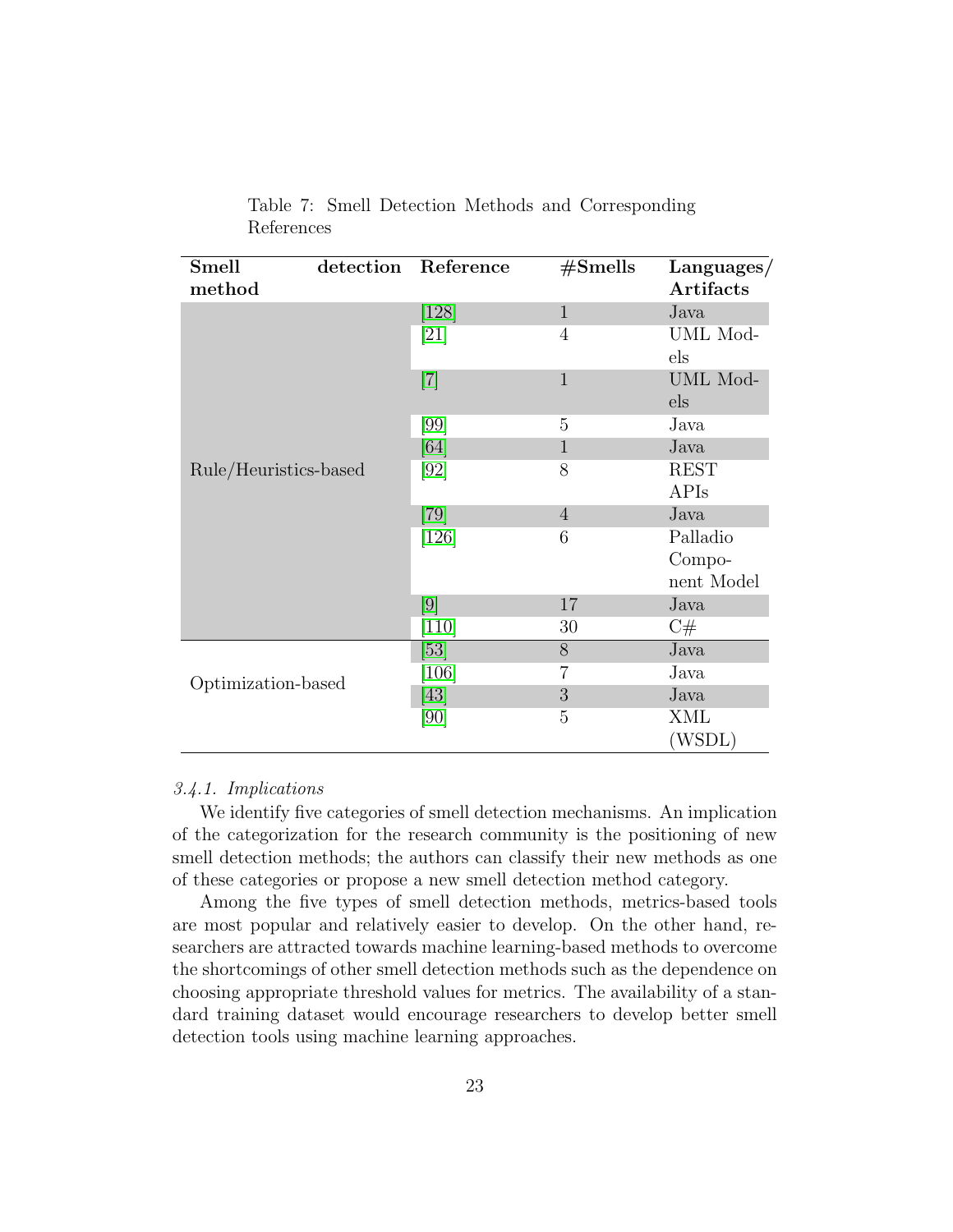### 3.5. RQ5: What are the open research questions?

Despite the availability of huge amount of literature to understand smells and associated aspects, we perceive many opportunities to expand the domain knowledge.

- 1 False-positives and lack of context: Results produced by the present set of smell detection tools are prone to false-positive instances [\[35,](#page-38-3) [58\]](#page-40-1).
	- The major reason of the false-positive proneness of the smell detection methods is that metrics and rule-based methods depend heavily on the metrics thresholds. The software engineering community has identified threshold selection as a challenge [\[53\]](#page-40-7), [\[37\]](#page-38-1). There have been many attempts to identify optimal thresholds [\[36,](#page-38-6) [66,](#page-41-8) [33\]](#page-38-7); however, the proneness to false-positives cannot be eliminated in metrics and rule-based methods since one set of thresholds (or a method to derive thresholds) do not hold good in another context.
	- Many authors have asserted that smell detection is a subjective process [\[73,](#page-42-8) [96,](#page-45-6) [84\]](#page-43-8). As Gil et al.  $[44]$  say  $-$  "Bluntly, the code metric values, when inspected out of context, mean nothing." Similarly, Fontana et al. [\[35\]](#page-38-3) list a set of commonly detected smells that solve a specific design problem in the real-world.

We suggest that the identified smells using tools must go through an expert-based scrutiny to finally tag them as quality problems. Essentially, the present set of smell detection methods are not designed to take *context* into account. One potential reason is that it is not easy to define, specify, and capture context. This presents an interesting yet challenging opportunity to significantly improve the relevance of detected smells.

• Another interesting concern related to smells in the context of false-positives is that smells are indicative by definition and thus it is unfair to tag smells as false-positive based on the context. As shown in Figure [3,](#page-24-0) a recorded smell could be a false-positive instance (and thus not an actual smell) when it does not fulfil the criteria of a smell by the definition of a smell. When the recorded smell is not a false-positive instance, it could either be a smell which is not a quality problem considering the context of the detected smell. Finally, a detected smell could be a definite quality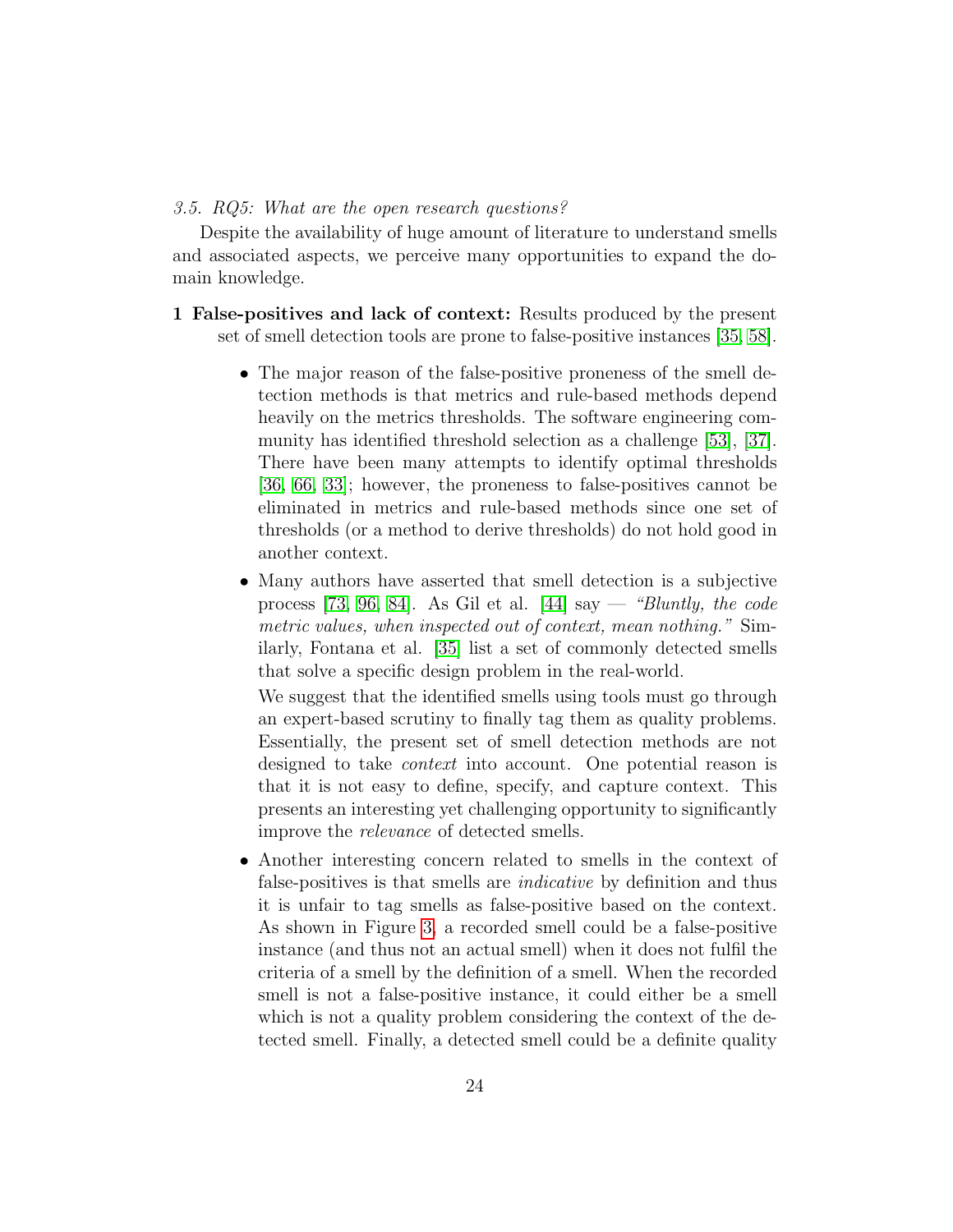problem contributing to technical debt. This brings up an interesting insight that researchers and practitioners need to perceive smells (as indicators) differently from definite quality problems.



Figure 3: A recorded smell could be a false-positive instance, a smell that is not a quality problem, or a definite quality problem.

<span id="page-24-0"></span>For example, consider a tool reports an instance of data class smell in a software system. As explained in Table [4,](#page-9-1) this smell occurs when a class contains only data fields without any methods. A common practice is to tag the instance of a data class as a falsepositive when it is serving a specific purpose in that context [\[35\]](#page-38-3). However, we argue that rather than tagging the instance as a falsepositive (based on the context), we define smells as being separate from the definite quality problems. A fowl smell in a restaurant may indicate something is rotten, but can also accompany the serving of a strongly smelling cheese.

In a manual inspection, if we find that the class has one method apart from data fields then the reported smell is a false-positive instance since it does not fulfil the condition of a data class smell. On the other hand, if the class only contains data fields without any method definition, it is a smell. As a developer, if one considers the context of the class and infers that the class is being used, for instance, as a DTO (Data Transfer Object) [\[39\]](#page-38-8) the smell is not a quality problem because it is the result of a conscious design decision. However, if the above case doesn't apply and the developer is using another class (typically a manager or a controller class) to access and manipulate the data members of the data class, the identified smell is a definite quality problem.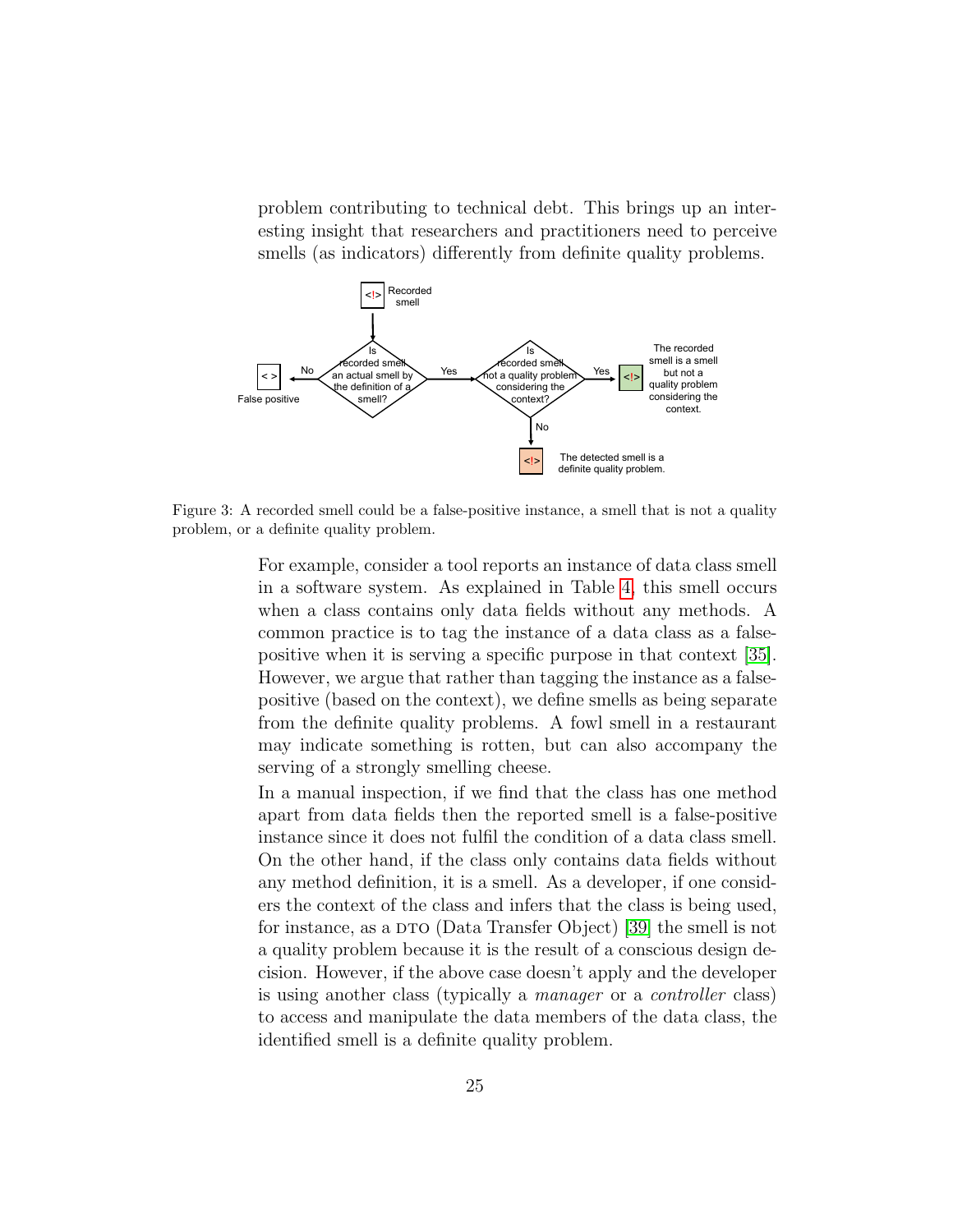2 Limited detection support for known smells: Table [8](#page-26-0) shows all the smell detection tools selected in this study and their corresponding supported smells. It is evident that most of the existing tools support detection of a significantly smaller subset of known smells. Researchers [\[97,](#page-45-7) [103,](#page-46-1) [110\]](#page-47-8) have identified the limited support present for identifying smells in the existing literature. The deficiency poses a serious threat to empirical studies that base their research on a severely low number of smells.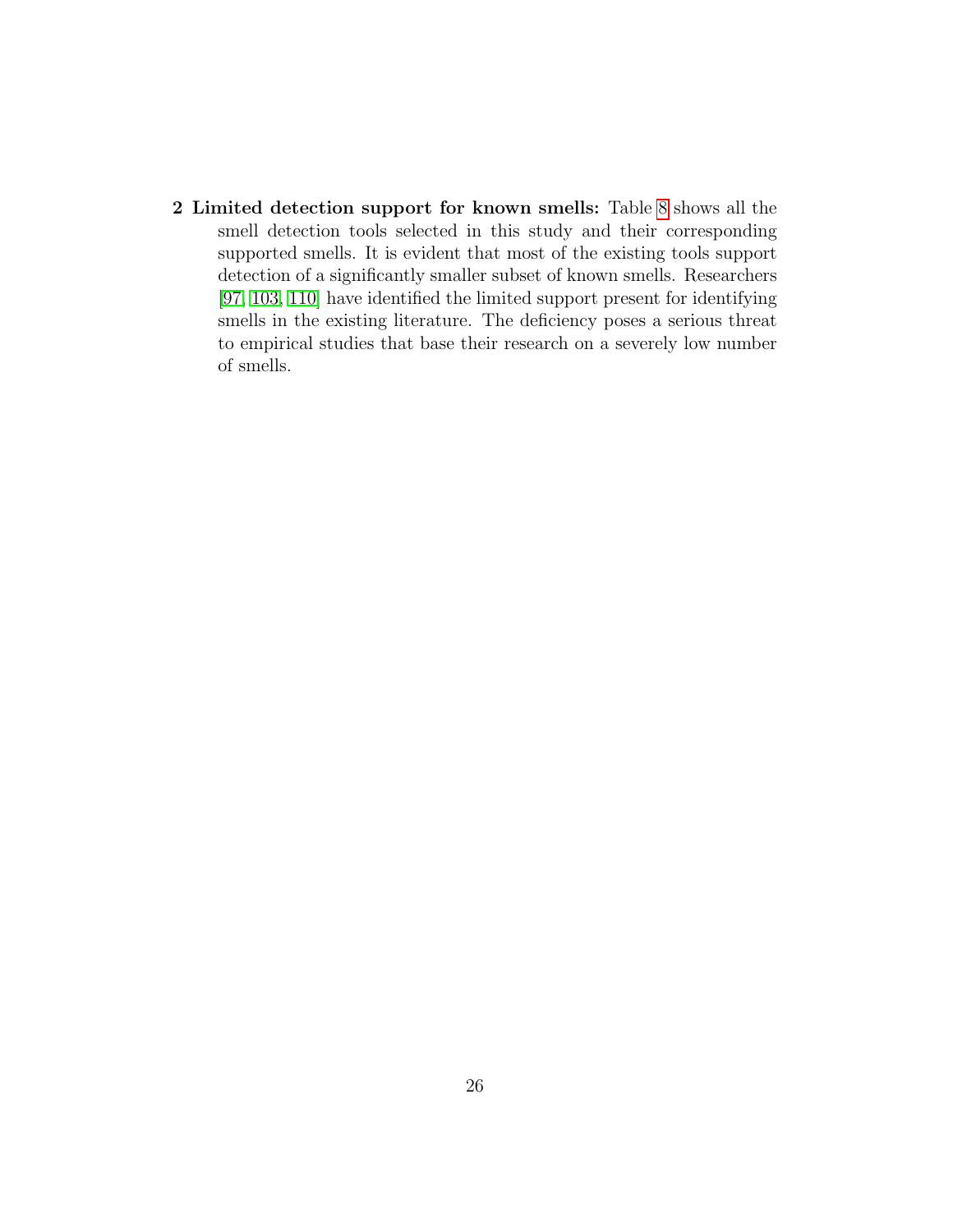<span id="page-26-0"></span>

| $\checkmark$<br>$\checkmark$<br>$\checkmark$<br>$\checkmark$<br>$\checkmark$<br>$\checkmark$<br>$[83]$<br>Metrics-based<br>$\overline{2}$<br>$\overline{2}$<br>$\overline{5}$<br>Metrics-based<br>[107]<br>$\overline{0}$<br>$\checkmark$<br>$\checkmark$<br>$\checkmark$<br>$\checkmark$<br>$\checkmark$<br>$\overline{2}$<br>$[130]$<br>$\overline{2}$<br>Metrics-based<br>$[34]$<br>Rule/Heuristic-based<br>$\mathbf{1}$<br>$\overline{0}$<br>$\checkmark$<br>$[127]$<br>Rule/Heuristic-based<br>$\mathbf{1}$<br>$\mathbf 1$<br>[57]<br>Machine learning-based<br>$\mathbf{1}$<br>$\overline{0}$<br>$\checkmark$<br>Rule/Heuristic-based<br>$[28]$<br>$\bf 8$<br>8<br>$\overline{2}$<br>Metrics-based<br>[88]<br>$\overline{0}$<br>$\checkmark$<br>$\checkmark$<br>$[17]$<br>Machine learning-based<br>$\mathbf 1$<br>$\overline{0}$<br>$\checkmark$<br>Rule/Heuristic-based<br>$\left[79\right]$<br>$\overline{\mathbf{4}}$<br>$\mathbf{1}$<br>$\checkmark$<br>$\checkmark$<br>$\checkmark$<br>Metrics-based<br>[85]<br>$\overline{0}$<br>$\mathbf 1$<br>$\checkmark$<br>$\overline{3}$<br>$\overline{5}$<br>[102]<br>Rule/Heuristic-based<br>√<br>✓<br>Metrics-based<br>[89]<br>$\overline{0}$<br>$\mathbf{1}$<br>$\checkmark$<br>[69]<br>Metrics-based<br>11<br>11 | References | Detection Method | God class | envy<br>Feature | $s$ urgery<br>Shotgun | Data class | Long method | decomposition<br>Functional | bequest<br>Refused | code<br>Spaghetti | Change<br>Divergent | Parameter List<br>Long | smells<br>Other | smells<br>Total |
|--------------------------------------------------------------------------------------------------------------------------------------------------------------------------------------------------------------------------------------------------------------------------------------------------------------------------------------------------------------------------------------------------------------------------------------------------------------------------------------------------------------------------------------------------------------------------------------------------------------------------------------------------------------------------------------------------------------------------------------------------------------------------------------------------------------------------------------------------------------------------------------------------------------------------------------------------------------------------------------------------------------------------------------------------------------------------------------------------------------------------------------------------------------------------------------------------------------------------------------------------------------------------|------------|------------------|-----------|-----------------|-----------------------|------------|-------------|-----------------------------|--------------------|-------------------|---------------------|------------------------|-----------------|-----------------|
|                                                                                                                                                                                                                                                                                                                                                                                                                                                                                                                                                                                                                                                                                                                                                                                                                                                                                                                                                                                                                                                                                                                                                                                                                                                                          | [75]       | Metrics-based    |           |                 |                       |            |             |                             |                    |                   |                     |                        | $\overline{4}$  | 10              |
|                                                                                                                                                                                                                                                                                                                                                                                                                                                                                                                                                                                                                                                                                                                                                                                                                                                                                                                                                                                                                                                                                                                                                                                                                                                                          |            |                  |           |                 |                       |            |             |                             |                    |                   |                     |                        |                 |                 |
|                                                                                                                                                                                                                                                                                                                                                                                                                                                                                                                                                                                                                                                                                                                                                                                                                                                                                                                                                                                                                                                                                                                                                                                                                                                                          |            |                  |           |                 |                       |            |             |                             |                    |                   |                     |                        |                 |                 |
|                                                                                                                                                                                                                                                                                                                                                                                                                                                                                                                                                                                                                                                                                                                                                                                                                                                                                                                                                                                                                                                                                                                                                                                                                                                                          |            |                  |           |                 |                       |            |             |                             |                    |                   |                     |                        |                 |                 |
|                                                                                                                                                                                                                                                                                                                                                                                                                                                                                                                                                                                                                                                                                                                                                                                                                                                                                                                                                                                                                                                                                                                                                                                                                                                                          |            |                  |           |                 |                       |            |             |                             |                    |                   |                     |                        |                 |                 |
|                                                                                                                                                                                                                                                                                                                                                                                                                                                                                                                                                                                                                                                                                                                                                                                                                                                                                                                                                                                                                                                                                                                                                                                                                                                                          |            |                  |           |                 |                       |            |             |                             |                    |                   |                     |                        |                 |                 |
|                                                                                                                                                                                                                                                                                                                                                                                                                                                                                                                                                                                                                                                                                                                                                                                                                                                                                                                                                                                                                                                                                                                                                                                                                                                                          |            |                  |           |                 |                       |            |             |                             |                    |                   |                     |                        |                 |                 |
|                                                                                                                                                                                                                                                                                                                                                                                                                                                                                                                                                                                                                                                                                                                                                                                                                                                                                                                                                                                                                                                                                                                                                                                                                                                                          |            |                  |           |                 |                       |            |             |                             |                    |                   |                     |                        |                 |                 |
|                                                                                                                                                                                                                                                                                                                                                                                                                                                                                                                                                                                                                                                                                                                                                                                                                                                                                                                                                                                                                                                                                                                                                                                                                                                                          |            |                  |           |                 |                       |            |             |                             |                    |                   |                     |                        |                 |                 |
|                                                                                                                                                                                                                                                                                                                                                                                                                                                                                                                                                                                                                                                                                                                                                                                                                                                                                                                                                                                                                                                                                                                                                                                                                                                                          |            |                  |           |                 |                       |            |             |                             |                    |                   |                     |                        |                 |                 |
|                                                                                                                                                                                                                                                                                                                                                                                                                                                                                                                                                                                                                                                                                                                                                                                                                                                                                                                                                                                                                                                                                                                                                                                                                                                                          |            |                  |           |                 |                       |            |             |                             |                    |                   |                     |                        |                 |                 |
|                                                                                                                                                                                                                                                                                                                                                                                                                                                                                                                                                                                                                                                                                                                                                                                                                                                                                                                                                                                                                                                                                                                                                                                                                                                                          |            |                  |           |                 |                       |            |             |                             |                    |                   |                     |                        |                 |                 |
|                                                                                                                                                                                                                                                                                                                                                                                                                                                                                                                                                                                                                                                                                                                                                                                                                                                                                                                                                                                                                                                                                                                                                                                                                                                                          |            |                  |           |                 |                       |            |             |                             |                    |                   |                     |                        |                 |                 |
|                                                                                                                                                                                                                                                                                                                                                                                                                                                                                                                                                                                                                                                                                                                                                                                                                                                                                                                                                                                                                                                                                                                                                                                                                                                                          |            |                  |           |                 |                       |            |             |                             |                    |                   |                     |                        |                 |                 |
|                                                                                                                                                                                                                                                                                                                                                                                                                                                                                                                                                                                                                                                                                                                                                                                                                                                                                                                                                                                                                                                                                                                                                                                                                                                                          |            |                  |           |                 |                       |            |             |                             |                    |                   |                     |                        |                 |                 |

Table 8: Smell Detection Methods and supported smells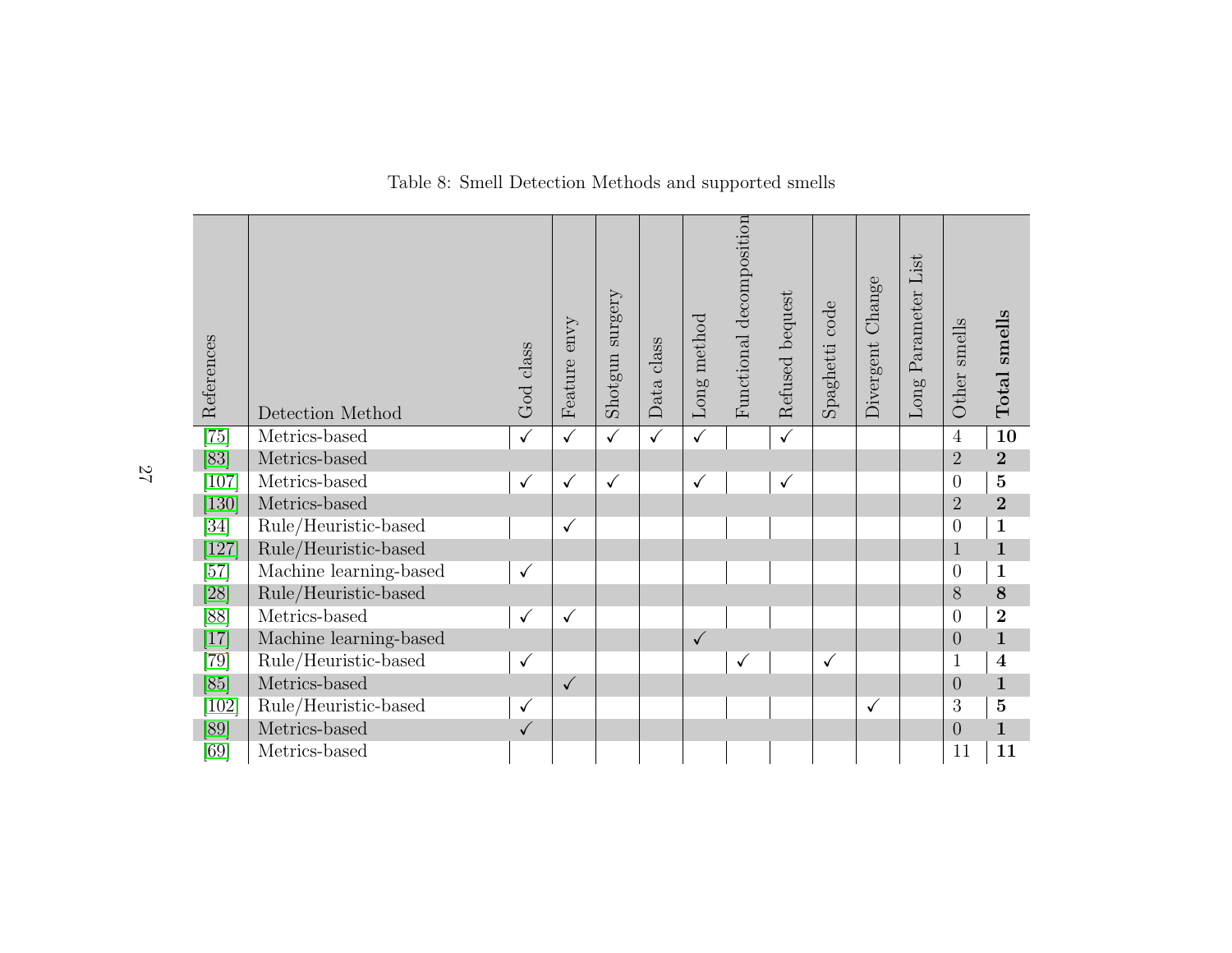| References                                                                                                                                                                                                                                                                                                                                                                                               | Detection Method       | God class    | envy<br>Feature | surgery<br>Shotgun | Data class   | method<br>Long 1 | decomposition<br>Functional | bequest<br>Refused | code<br>Spaghetti | Change<br>Divergent | Parameter List<br>Long | smells<br>Other | smells<br>Total         |
|----------------------------------------------------------------------------------------------------------------------------------------------------------------------------------------------------------------------------------------------------------------------------------------------------------------------------------------------------------------------------------------------------------|------------------------|--------------|-----------------|--------------------|--------------|------------------|-----------------------------|--------------------|-------------------|---------------------|------------------------|-----------------|-------------------------|
| $\overline{[21]}$                                                                                                                                                                                                                                                                                                                                                                                        | Rule/Heuristic-based   |              |                 |                    |              |                  |                             |                    |                   |                     |                        | $\overline{4}$  | $\overline{\mathbf{4}}$ |
| $[128]$                                                                                                                                                                                                                                                                                                                                                                                                  | Rule/Heuristic-based   |              |                 |                    |              | $\checkmark$     |                             |                    |                   |                     |                        | $\overline{0}$  | $\mathbf{1}$            |
| $[58]$                                                                                                                                                                                                                                                                                                                                                                                                   | Machine learning-based | $\checkmark$ |                 |                    |              |                  | $\checkmark$                |                    | $\checkmark$      |                     |                        | $\overline{0}$  | 3                       |
| [14]                                                                                                                                                                                                                                                                                                                                                                                                     | Metrics-based          |              |                 |                    |              |                  |                             |                    |                   |                     |                        | $\overline{7}$  | $\overline{7}$          |
| $[37]$                                                                                                                                                                                                                                                                                                                                                                                                   | Metrics-based          | $\checkmark$ |                 |                    | $\checkmark$ |                  | $\checkmark$                |                    |                   |                     |                        | $\overline{2}$  | $\mathbf{5}$            |
| $[126]$                                                                                                                                                                                                                                                                                                                                                                                                  | Rule/Heuristic-based   |              |                 |                    |              |                  |                             |                    |                   |                     |                        | 6               | $\bf{6}$                |
| $[1]$                                                                                                                                                                                                                                                                                                                                                                                                    | Rule/Heuristic-based   |              |                 |                    |              |                  |                             |                    |                   |                     |                        | 8               | 8                       |
| $[70]$                                                                                                                                                                                                                                                                                                                                                                                                   | Machine learning-based | $\checkmark$ |                 |                    |              |                  | $\checkmark$                |                    | $\checkmark$      |                     |                        | $\mathbf{1}$    | $\overline{\mathbf{4}}$ |
| $[30]$                                                                                                                                                                                                                                                                                                                                                                                                   | Metrics-based          |              |                 |                    |              | $\checkmark$     |                             | $\checkmark$       |                   |                     | $\checkmark$           | 10              | 13                      |
| $[113]$                                                                                                                                                                                                                                                                                                                                                                                                  | Metrics-based          | $\checkmark$ |                 |                    |              |                  |                             |                    |                   |                     |                        | $\overline{2}$  | 3                       |
| $[9] % \begin{center} \includegraphics[width=\textwidth]{figures/fig_00.pdf} \end{center} % \vspace*{-1em} \caption{The figure shows the \textit{Stab} model. The \textit{Stab} model is used to be used for the \textit{Stab} model. The \textit{Stab} model is used to be used for the \textit{Stab} model. The \textit{Stab} model is used to be used for the \textit{Stab} model.} \label{fig:Stab}$ | Rule/Heuristic-based   |              |                 |                    |              |                  |                             |                    |                   |                     |                        | 17              | 17                      |
| $[27]$                                                                                                                                                                                                                                                                                                                                                                                                   | Metrics-based          | $\checkmark$ |                 |                    |              |                  |                             |                    |                   |                     |                        | $\overline{0}$  | $\mathbf{1}$            |
| [64]                                                                                                                                                                                                                                                                                                                                                                                                     | Rule/Heuristic-based   |              |                 |                    |              |                  |                             | $\checkmark$       |                   |                     |                        | $\overline{0}$  | $\mathbf{1}$            |
| $[133]$                                                                                                                                                                                                                                                                                                                                                                                                  | Metrics-based          | $\checkmark$ | ✓               | $\checkmark$       |              |                  |                             |                    |                   |                     |                        | 5               | 10                      |
| $[106]$                                                                                                                                                                                                                                                                                                                                                                                                  | Optimization-based     | $\checkmark$ | $\sqrt{2}$      |                    | ✓            |                  | $\checkmark$                |                    | $\checkmark$      |                     | $\checkmark$           | $\mathbf{1}$    | $\overline{7}$          |

Table 8: Smell Detection Methods and supported smells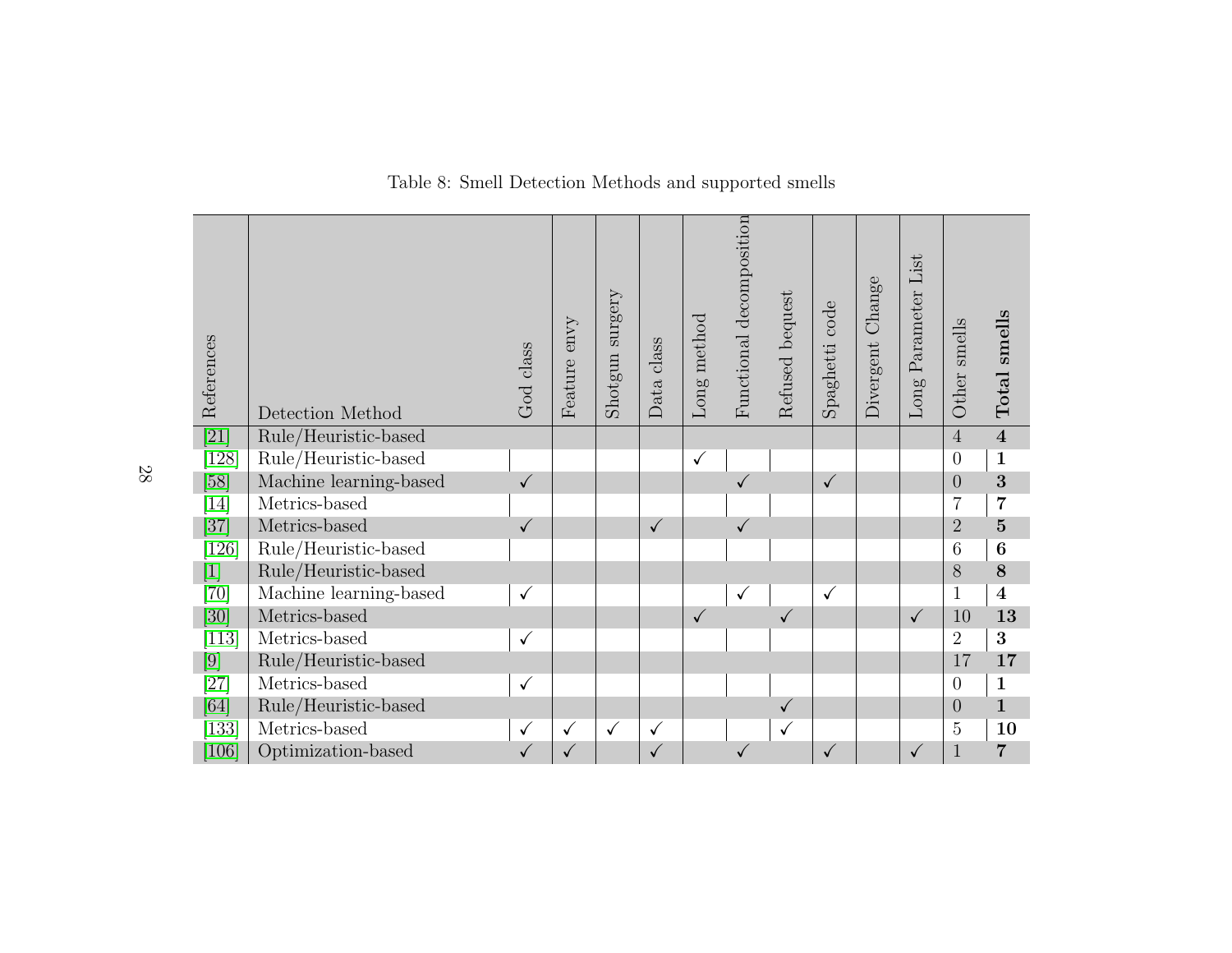| References                                                                                                                                                                                                                                                                                                                              | Detection Method       | God class    | envy<br>Feature | surgery<br>Shotgun | Data class   | method<br>Long | decomposition<br>Functional | bequest<br>Refused | code<br>Spaghetti | Change<br>Divergent | Parameter List<br>Long | smells<br>Other | smells<br>Total |
|-----------------------------------------------------------------------------------------------------------------------------------------------------------------------------------------------------------------------------------------------------------------------------------------------------------------------------------------|------------------------|--------------|-----------------|--------------------|--------------|----------------|-----------------------------|--------------------|-------------------|---------------------|------------------------|-----------------|-----------------|
| $\overline{[91]}$                                                                                                                                                                                                                                                                                                                       | Metrics-based          | $\checkmark$ |                 | $\checkmark$       |              |                |                             |                    |                   | $\checkmark$        |                        | $\overline{0}$  | $\overline{3}$  |
| $[53]$                                                                                                                                                                                                                                                                                                                                  | Optimization-based     | $\checkmark$ | $\checkmark$    | $\checkmark$       | $\checkmark$ |                | $\checkmark$                |                    | $\checkmark$      |                     | $\checkmark$           | $\overline{0}$  | $\overline{7}$  |
| [92]                                                                                                                                                                                                                                                                                                                                    | Rule/Heuristic-based   |              |                 |                    |              |                |                             |                    |                   |                     |                        | 8               | 8               |
| $[2] % \begin{center} \includegraphics[width=\linewidth]{imagesSupplemental/Imers.png} \end{center} % \vspace*{-1em} \caption{The image shows the number of parameters of the estimators in the image. The left is the number of times, and the right is the number of times, and the right is the number of times.} \label{fig:lim} %$ | Metrics-based          | $\checkmark$ |                 | $\checkmark$       |              | $\checkmark$   |                             |                    |                   |                     |                        | $\theta$        | 3               |
| [43]                                                                                                                                                                                                                                                                                                                                    | Optimization-based     | $\checkmark$ |                 |                    | $\checkmark$ |                | $\checkmark$                |                    |                   |                     |                        | $\theta$        | 3               |
| $[23]$                                                                                                                                                                                                                                                                                                                                  | Machine learning-based | $\checkmark$ |                 |                    |              |                |                             |                    |                   |                     |                        | $\overline{0}$  | $\mathbf 1$     |
| [95]                                                                                                                                                                                                                                                                                                                                    | History-based          | $\checkmark$ | $\checkmark$    | $\checkmark$       |              |                |                             |                    |                   | $\checkmark$        |                        | $\mathbf{1}$    | $\overline{5}$  |
| $[31]$                                                                                                                                                                                                                                                                                                                                  | Metrics-based          |              |                 |                    |              | $\checkmark$   |                             |                    |                   |                     |                        | $\overline{0}$  | $\mathbf{1}$    |
| [40]                                                                                                                                                                                                                                                                                                                                    | History-based          |              |                 | $\checkmark$       |              |                |                             |                    |                   | $\checkmark$        |                        | $\mathbf{1}$    | 3               |
| [90]                                                                                                                                                                                                                                                                                                                                    | Optimization-based     |              |                 |                    |              |                |                             |                    |                   |                     |                        | $\overline{5}$  | $\overline{5}$  |
| [87]                                                                                                                                                                                                                                                                                                                                    | Metrics-based          |              | $\checkmark$    |                    |              |                |                             |                    |                   |                     |                        | $\overline{0}$  | $\mathbf{1}$    |
| $[7] \centering% \includegraphics[width=1.0\textwidth]{images/TrDiC-Architecture.png} \caption{The 3D (top) and the 4D (bottom) of the 3D (bottom) and the 4D (bottom) of the 3D (bottom) and the 4D (bottom) of the 3D (bottom) and the 4D (bottom) of the 3D (bottom).} \label{TrDiC-Architecture}$                                   | Rule/Heuristic-based   | $\checkmark$ |                 |                    |              |                |                             |                    |                   |                     |                        | $\overline{0}$  | $\mathbf 1$     |
| $\left[99\right]$                                                                                                                                                                                                                                                                                                                       | Rule/Heuristic-based   | $\checkmark$ | $\checkmark$    |                    |              | $\checkmark$   |                             |                    |                   |                     |                        | $\overline{2}$  | $\overline{5}$  |
| $[132]$                                                                                                                                                                                                                                                                                                                                 | Metrics-based          | $\checkmark$ | $\checkmark$    | $\checkmark$       | ✓            |                |                             | $\checkmark$       |                   |                     |                        | $\overline{5}$  | 10              |
| [110]                                                                                                                                                                                                                                                                                                                                   | Rule/Heuristic-based   | $\checkmark$ | ✓               |                    | ✓            |                |                             |                    |                   | ✓                   | √                      | 23              | 30              |

Table 8: Smell Detection Methods and supported smells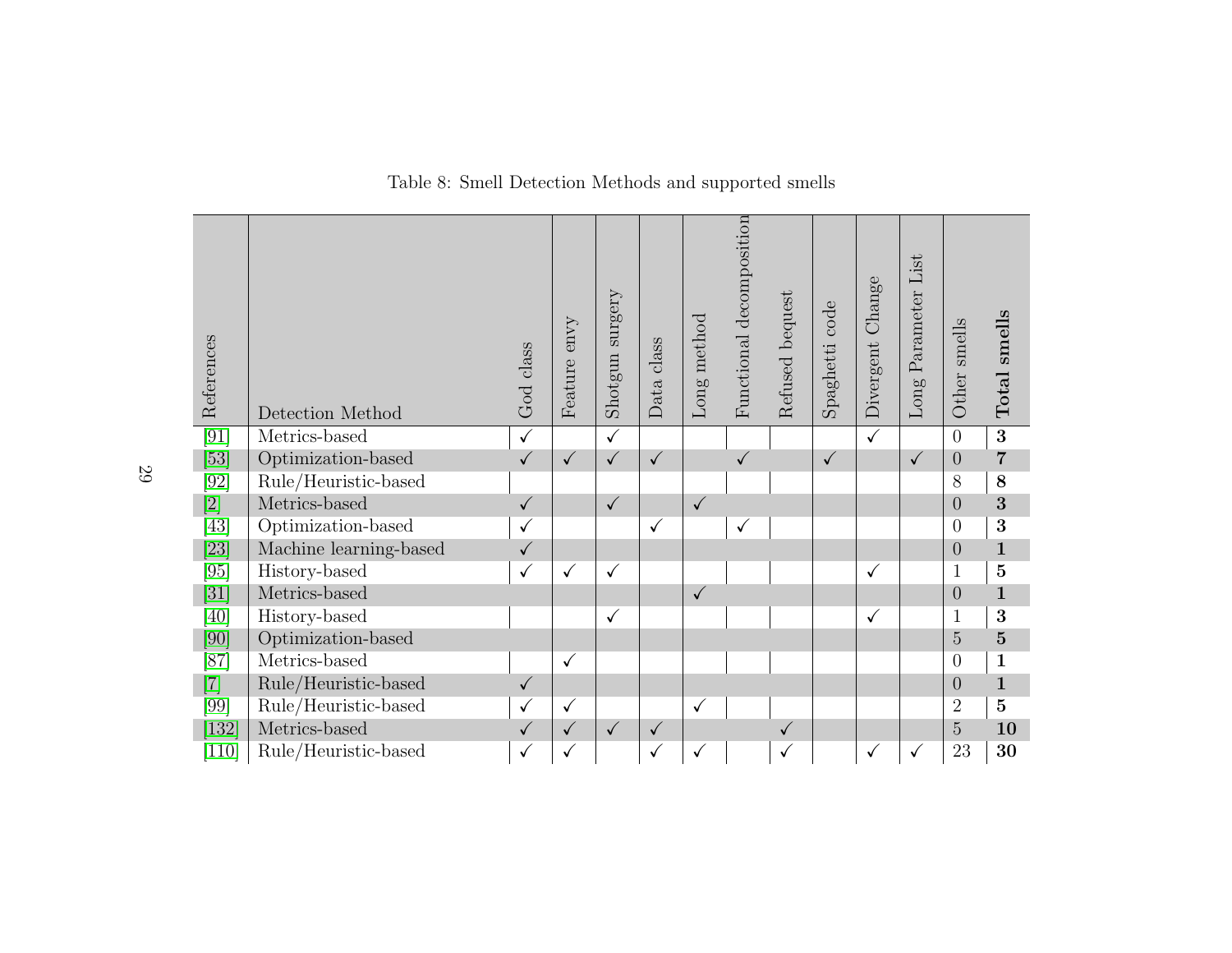| References | Detection Method       | class<br>God | env<br>$\circ$<br>Feature | gery<br>$\sup$<br>gun<br>Shot <sub>i</sub> | ass<br>ರ<br>ata<br>$\tilde{\Box}$ | meth<br>60<br>$\Xi$<br>$\overline{\phantom{0}}$ | $\sin$<br>$\cdot$ $-$<br>$\overline{\phantom{0}}$<br>$\overline{\text{CS}}$<br>ecomp<br>ರ<br>ನ<br><b>OII</b><br>$\cdot$ $-$<br>$\ddot{\mathrm{c}}$<br>₫<br>旵 | quest<br>Ō<br>$\sim$<br>F<br>efus<br>Ř | $\circ$<br>ह<br>etti<br>$\overline{5}$<br>ದ<br>$\overline{\text{g}}$ | Change<br>gent<br>ver<br>$\ddot{\square}$ | List<br>Parameter<br>Long | smells<br>Other | smells<br>$\rm Total$ |
|------------|------------------------|--------------|---------------------------|--------------------------------------------|-----------------------------------|-------------------------------------------------|--------------------------------------------------------------------------------------------------------------------------------------------------------------|----------------------------------------|----------------------------------------------------------------------|-------------------------------------------|---------------------------|-----------------|-----------------------|
| "71"       | Machine learning-based |              |                           |                                            |                                   |                                                 | $\cdot$                                                                                                                                                      |                                        | $\cdot$                                                              |                                           |                           | 0               | $5\overline{)}$       |

Table 8: Smell Detection Methods and supported smells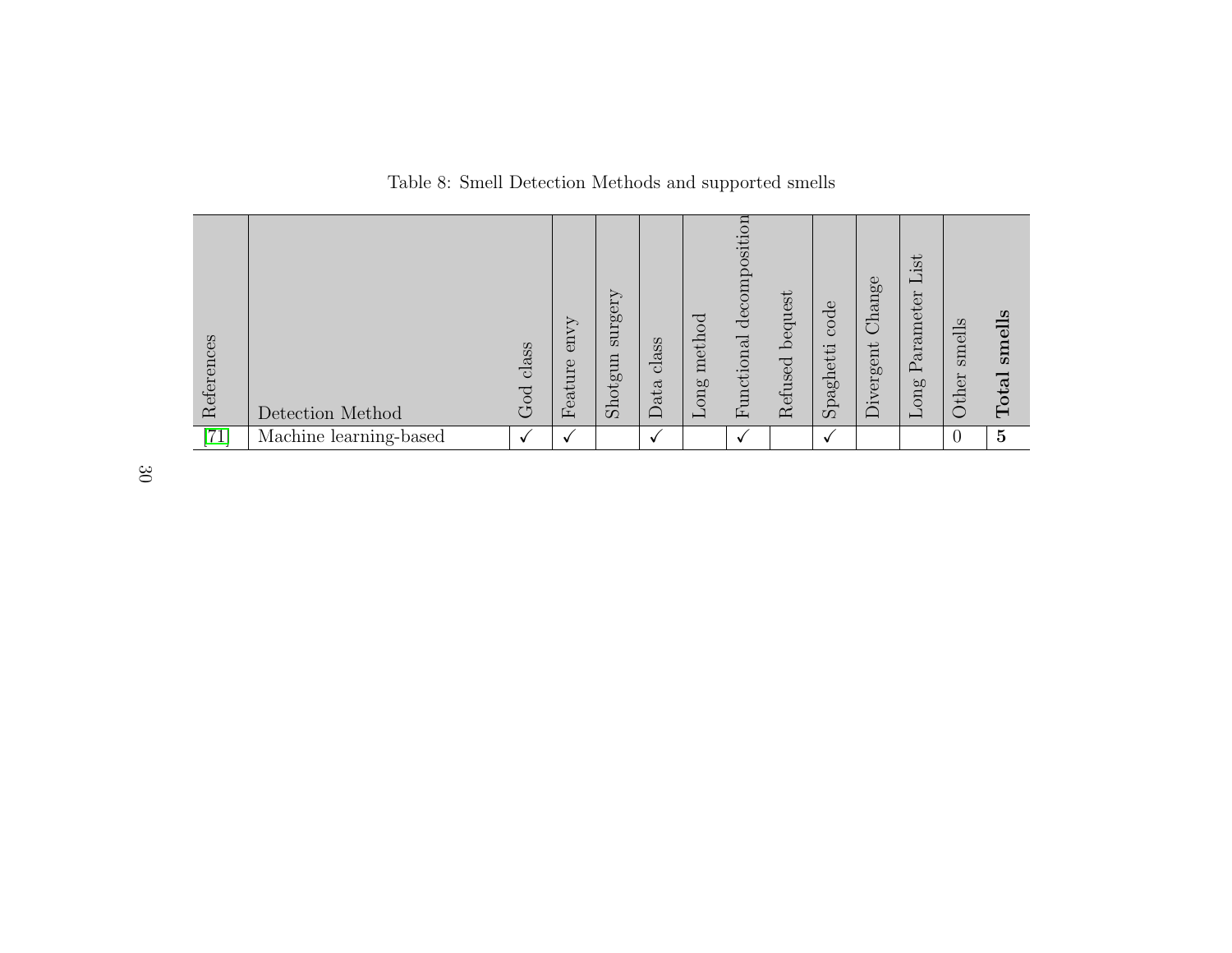Figure [4](#page-30-0) shows number of studies detecting a specific smell sorted by the number of studies detecting the smells (the top 20 most frequently detected smells). The figure shows that god class smell has been detected the most in the smells literature. On the other hand, some of the smells have been detected only by one study; these smells include parallel inheritance hierarchy [\[95\]](#page-45-4), closure smells [\[30\]](#page-37-5), isp violation [\[75\]](#page-42-4), hub-like modularization [\[110\]](#page-47-8), and cyclic hierarchy [110]. Obviously, there are many other smells that have not been detected by any study. The importance and relevance of a smell cannot be determined by its popularity. Hence, the research community also needs to explore the relatively less commonly detected smells and strengthen the quality analysis.



<span id="page-30-0"></span>Figure 4: The number of studies detecting a specific smell

Further, academic researchers have concentrated heavily on a single programming language, namely Java [\[103\]](#page-46-1). The 46 smell detection methods for source code shown in Table [8](#page-26-0) have their targets distributed as follows: 31 for Java, six for models, two for  $C$ , two for  $C_{++}$ , two for JavaScript, one for C#, and one each for XML and REST APIs.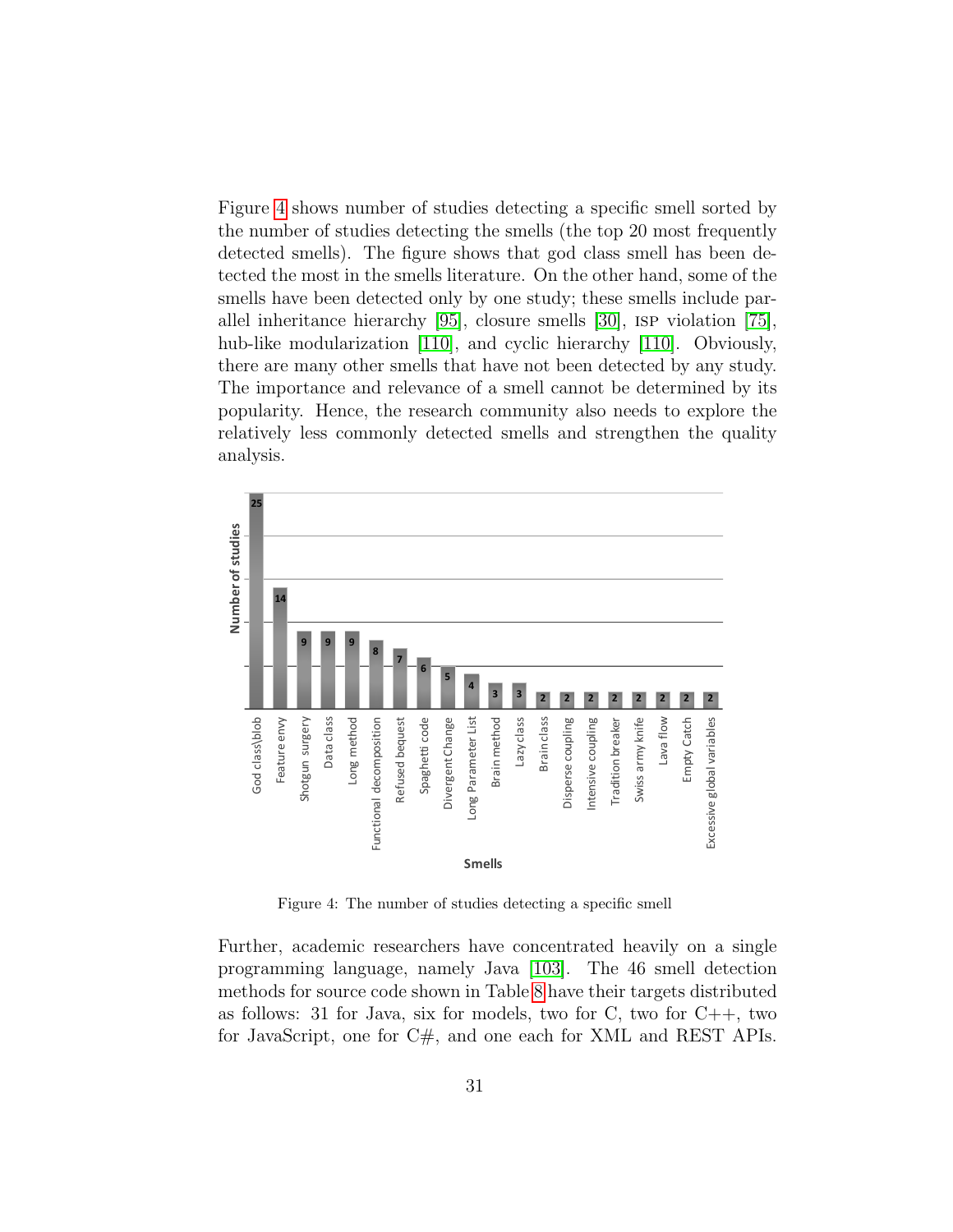Expanding the smell detection tools to support a wide range of known smells and diverse programming languages and platforms is another open opportunity.

3 Inconsistent smell definitions and detection methods: The abundance of the smell literature has produced inconsistencies in the definition of smells and their detection methods. For example, god class is one of the most commonly researched smells; however, researchers have defined it differently. Riel et al. [\[104\]](#page-46-4) has defined it as the class that tend to centralize the knowledge in the system. On the other hand, Gabriela et al. [\[23\]](#page-36-5) defined it as a class that has too many methods and Mazeiar et al. [\[107\]](#page-46-6) specified it as the class which is used more extensively than others.

Similarly, based on their description and interpretation, their detection methods also differ significantly and they detect smells inconsistently. Furthermore, in some cases, identical interpretation of smells may also produce different results due to the variation in chosen thresholds of employed metrics.

Even further, metrics tools show inconsistent results even for wellknown metrics such as lcom, cc, and loc. For example, one tool might implement one variation of lcom and another tool may realize another or custom variation of the metric while both the tools refer the metric with the same name. Such inconsistencies in smell definition and their detection methods have been identified by the community  $[103, 8, 41]$  $[103, 8, 41]$  $[103, 8, 41]$ .

It is, therefore, important and relevant to establish a standard with respect to smell definition, their implementation, as well as commonly used metrics.

4 Impact of smells on productivity: In Section [3.3,](#page-16-1) we present the available literature that discusses the impact of smells on software quality as well as processes and people. It is believed that smells affect mainly maintainability and poor maintainability in turn impacts productivity of the development team. As shown in Section [3.3,](#page-16-1) the current literature draws connection between impact of smells and maintainability. However, the impact of smells on productivity is not yet explored to a sufficient detail. Other researchers [\[140\]](#page-50-0) have also identified the need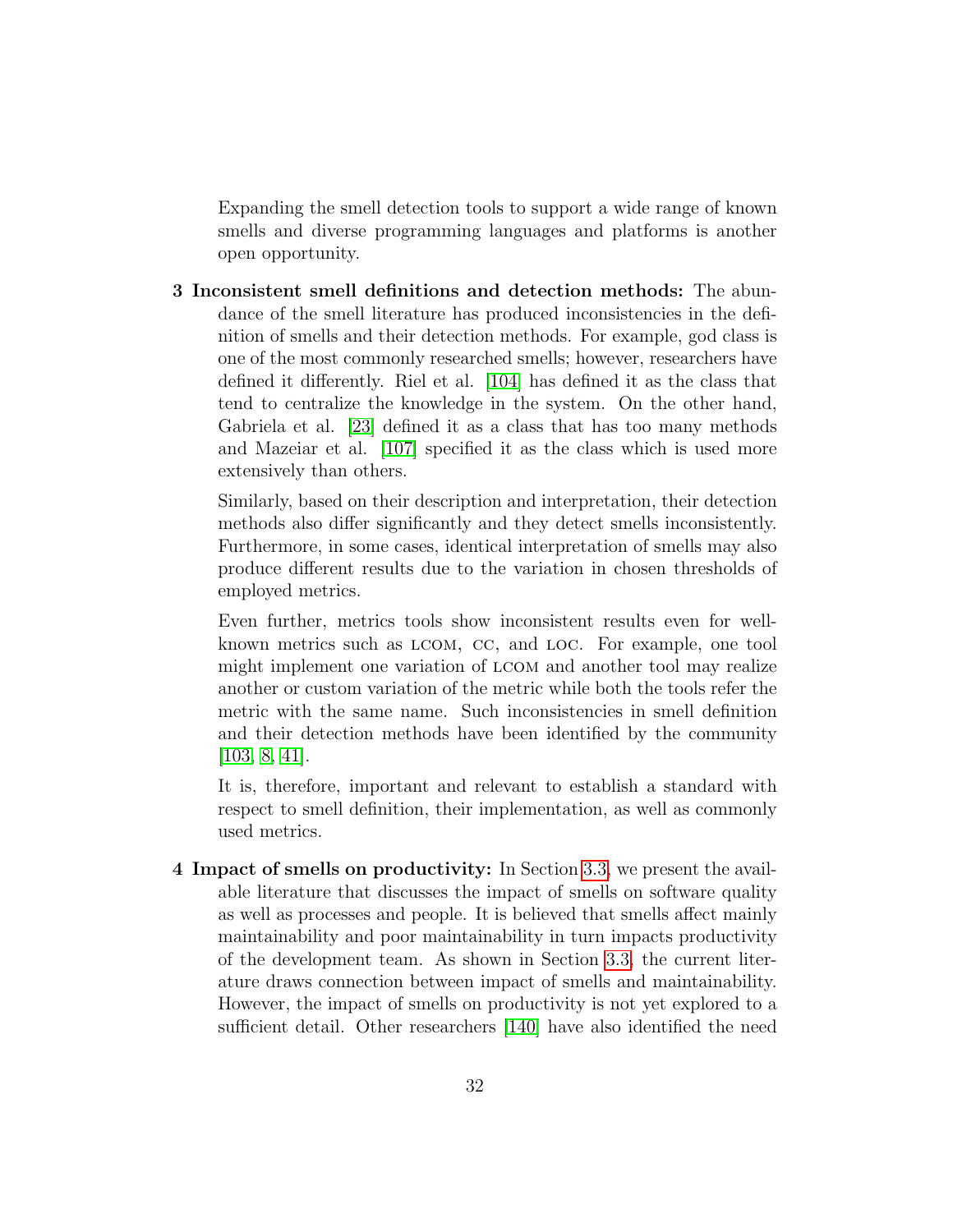to better understand the impact of smells. We believe that establishing an explicit and concrete relation between smells and productivity will enhance the adoption of the concepts concerning smells among practitioners.

### 3.5.1. Implications

In the above discussion, we elaborated on the inherent deficiencies in the present set of smell detection methods. These deficiencies include lack of context and a small number of detectable smells on a very small number of platforms. This analysis clearly calls for effective and widely-applicable smell detection tools and techniques. Inconsistent smell definitions and detection methods indicate the need to set up a standard for smell definitions as well as a verified dataset of smells.

## <span id="page-32-0"></span>4. Conclusions

This survey presents a synthesized and consolidated overview of the current knowledge in the domain of software smells. We extensively searched a wide range of conferences and journals for the relevant studies published from year 1999 to 2016. The studies selected in all the phases of the selection, an exhaustive smell catalog, as well as the program that generates the smell catalog are made available online.[2](#page-32-1)

Our study has explored and identified the following dimensions concerning software smells in the literature.

- We reveal five defining characteristics of software smells: *indicator*, *poor* solution, violates best practices, impacts quality, and recurrence.
- We identify and catalog a wide range of smells (close to 200 at the time of writing this paper) that we made available online and classify them based on 14 focus areas.
- We classify existing smells classifications into four categories: *effect*based, principle-based, artifact characteristic-based, and granularitybased.
- We curate ten factors that cause smells to occur in a software system. We also classify these causes based on their actors.

<span id="page-32-1"></span> $2$ <https://github.com/tushartushar/smells>, <http://www.tusharma.in/smells/>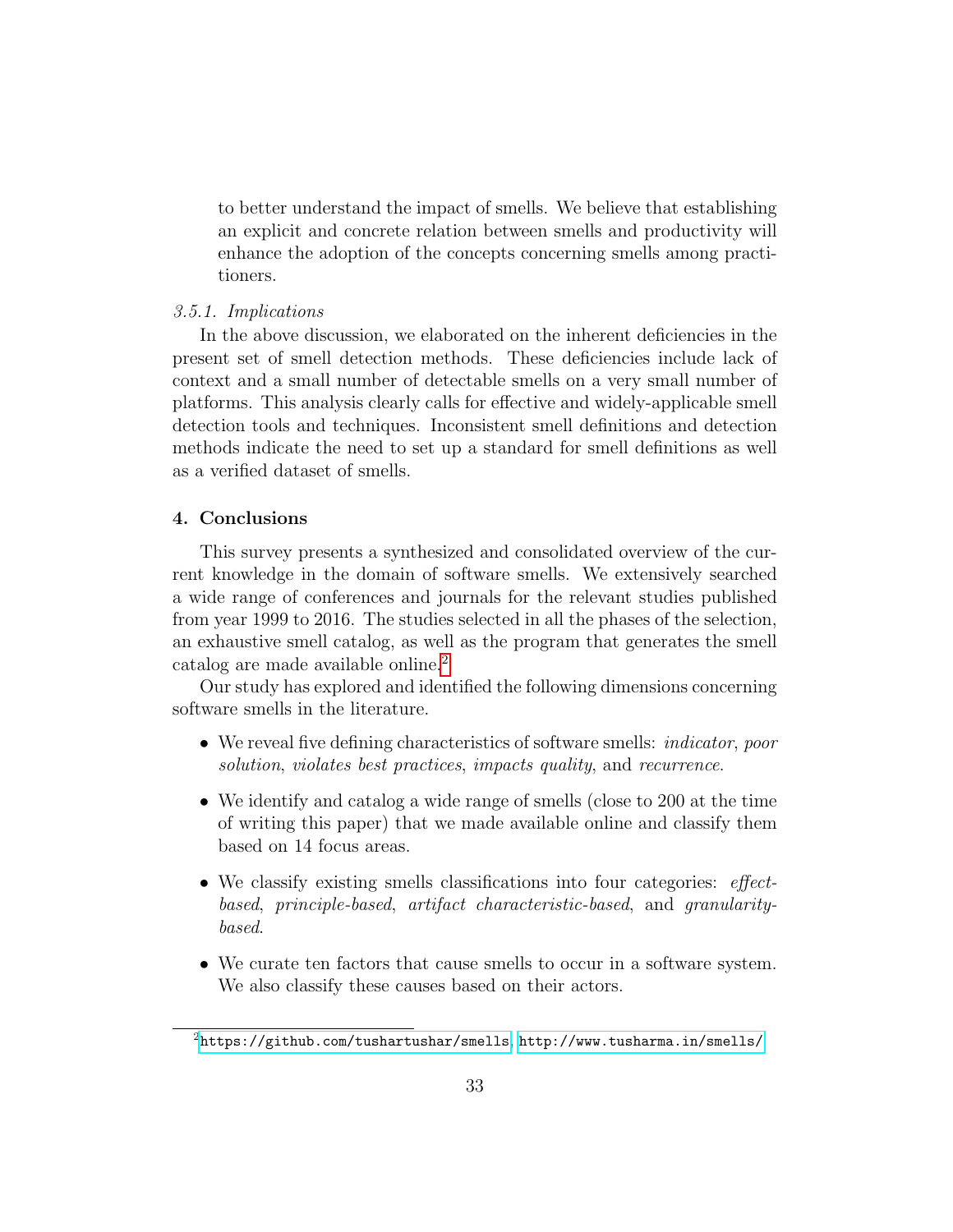• We categorize existing smell detection methods into five groups: *metrics*based, rules/heuristic-based, history-based, machine learning-based, and optimization-based.

In addition to this, we identify the following gaps and research opportunities in the present set of tools and techniques.

- Existing literature does not differentiate between a smell (as an indicator) and a definite quality problem.
- The community believes that the existing smell detection methods suffer from high false-positive rates. Also, existing methods cannot define, specify, and capture the context of a smell.
- The currently available tools can detect only a very small number of smells. Further, most of the tools largely only support the Java programming language.
- Existing literature has produced inconsistent smell definitions. Similarly, smell detection methods and the corresponding produced results are highly inconsistent.
- The current literature does not establish an explicit connection between smells and their impact on productivity of a software development team.

## 5. Acknowledgements

The authors would like to thank Vasiliki Efstathiou, Marios Fragkoulis, Stefanos Georgiou, and Theodore Stassinopoulos from the Athens University of Economics and Business for reviewing the early version of the paper and providing useful improvement suggestions. We also would like to convey our sincere thanks to the reviewers of the paper who provided very insightful suggestions to improve the paper.

This work is partially funded by the seneca project, which is part of the Marie Skłodowska-Curie Innovative Training Networks (ITN-EID). Grant agreement number 642954.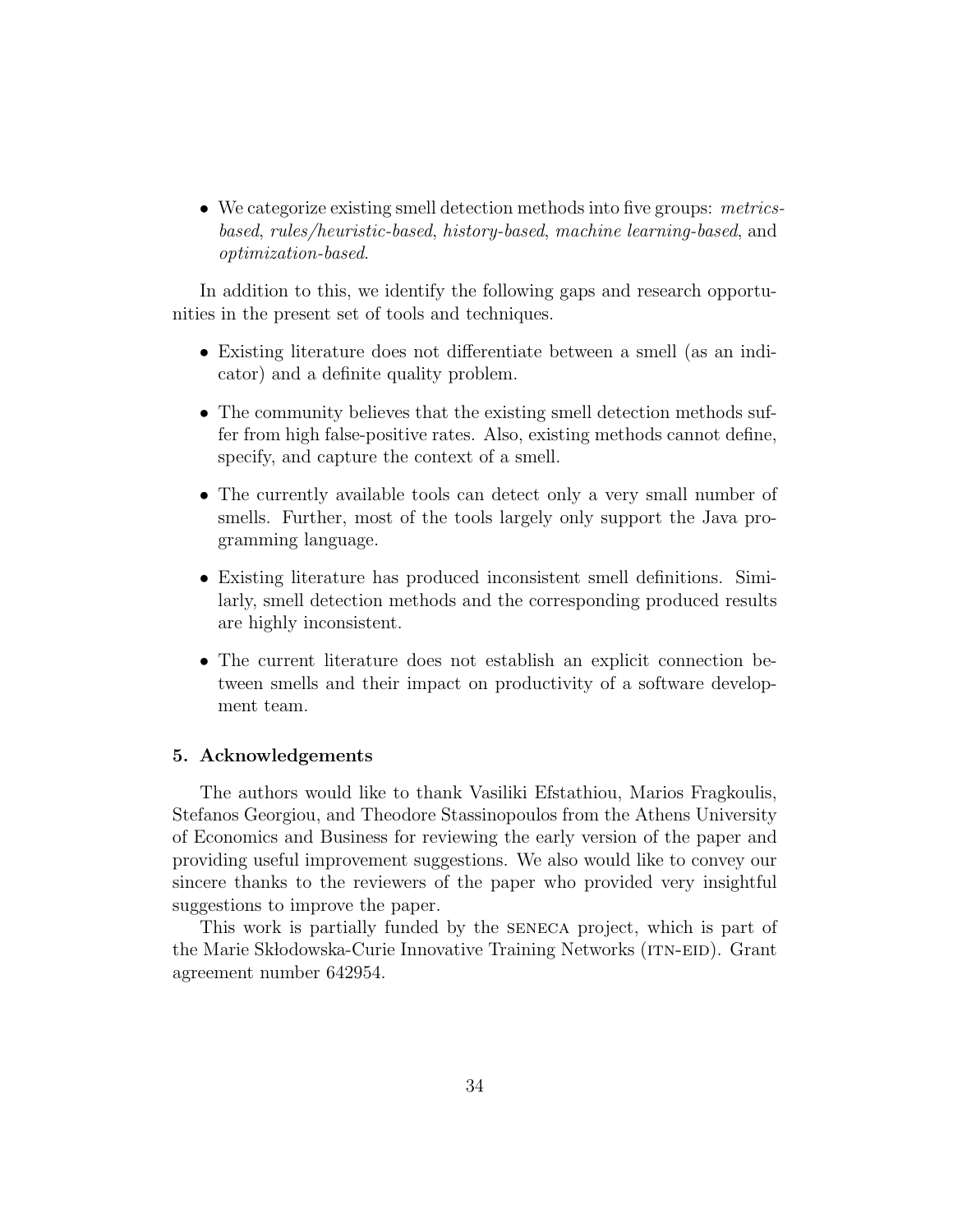# References

- <span id="page-34-9"></span><span id="page-34-8"></span><span id="page-34-7"></span><span id="page-34-1"></span>[1] Abebe, S. L., Haiduc, S., Tonella, P., Marcus, A., Nov. 2011. The effect of lexicon bad smells on concept location in source code. In: Proceedings - 11th IEEE International Working Conference on Source Code Analysis and Manipulation, SCAM 2011. Fondazione Bruno Kessler, Trento, Italy, IEEE, pp. 125–134.
- <span id="page-34-5"></span>[2] Abílio, R., Padilha, J., Figueiredo, E., Costa, H., Apr. 2015. Detecting Code Smells in Software Product Lines – An Exploratory Study. In: ITNG '15: Proceedings of the 2015 12th International Conference on Information Technology - New Generations. IEEE Computer Society, pp. 433–438.
- <span id="page-34-4"></span>[3] Acuña, S. T., Gómez, M., Juristo, N., Aug. 2008. Towards understanding the relationship between team climate and software quality–a quasi-experimental study. Empirical Software Engineering 13 (4), 339– 342.
- <span id="page-34-0"></span>[4] Al Dallal, J., Jan. 2015. Identifying refactoring opportunities in objectoriented code: A systematic literature review. Information and Software Technology 58, 231–249.
- <span id="page-34-3"></span>[5] Almeida, D., Campos, J. C., Saraiva, J., Silva, J. C., Apr. 2015. Towards a catalog of usability smells. In: SAC '15: Proceedings of the 30th Annual ACM Symposium on Applied Computing. University of Minho, ACM, pp. 175–181.
- <span id="page-34-2"></span>[6] Alves, P., Figueiredo, E., Ferrari, F., 2014. Avoiding Code Pitfalls in Aspect-Oriented Programming. In: Computational Science and Its Applications – ICCSA 2012. Springer International Publishing, pp. 31– 46.
- <span id="page-34-6"></span>[7] Arcelli, D., Berardinelli, L., Trubiani, C., Jan. 2015. Performance Antipattern Detection through fUML Model Library. In: WOSP '15: Proceedings of the 2015 Workshop on Challenges in Performance Methods for Software Development. University of L'Aquila, ACM, pp. 23–28.
- <span id="page-34-10"></span>[8] Arcelli Fontana, F., Braione, P., Zanoni, M., 2012. Automatic detection of bad smells in code: An experimental assessment. The Journal of Object Technology 11 (2), 5:1–38.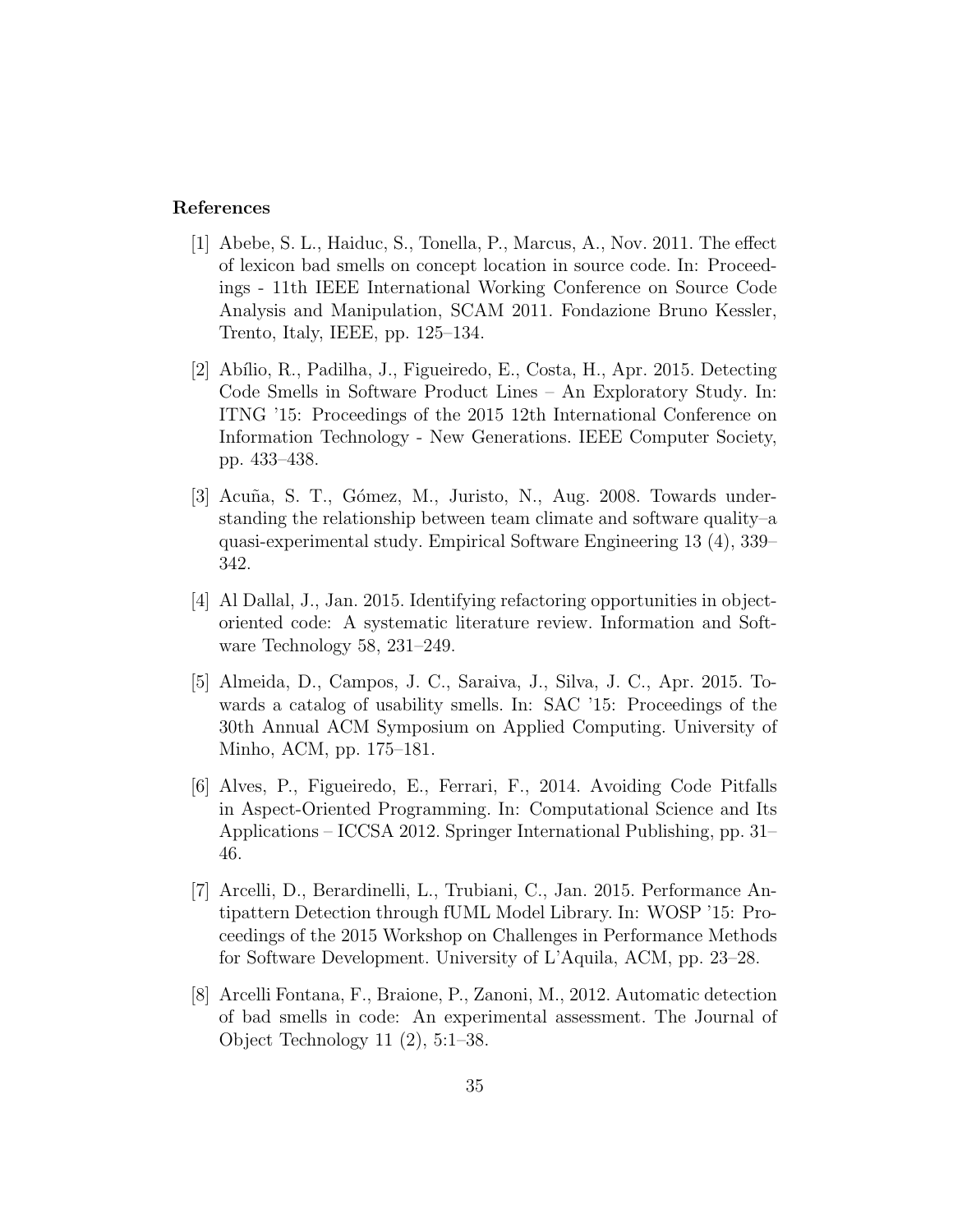- <span id="page-35-11"></span><span id="page-35-10"></span><span id="page-35-9"></span><span id="page-35-0"></span>[9] Arnaoudova, V., Di Penta, M., Antoniol, G., Guéhéneuc, Y.-G., Mar. 2013. A New Family of Software Anti-patterns: Linguistic Antipatterns. In: CSMR '13: Proceedings of the 2013 17th European Conference on Software Maintenance and Reengineering. IEEE Computer Society, pp. 187–196.
- <span id="page-35-4"></span>[10] Bailey, K. D., 1994. Typologies and taxonomies: an introduction to classification techniques. Vol. 102. Sage.
- <span id="page-35-6"></span>[11] Bavota, G., Qusef, A., Oliveto, R., De Lucia, A., Binkley, D., Dec. 2012. An empirical analysis of the distribution of unit test smells and their impact on software maintenance. In: IEEE International Conference on Software Maintenance, ICSM. Universita di Salerno, Salerno, Italy, IEEE, pp. 56–65.
- <span id="page-35-7"></span>[12] Bavota, G., Qusef, A., Oliveto, R., De Lucia, A., Binkley, D., May 2014. Are test smells really harmful? An empirical study. Empirical Software Engineering 20 (4), 1052–1094.
- <span id="page-35-5"></span>[13] Beck, K., 2002. Test Driven Development: By Example, 1st Edition. Addison-Wesley Professional.
- <span id="page-35-3"></span>[14] Bertran, I. M., Garcia, A., von Staa, A., Mar. 2011. An exploratory study of code smells in evolving aspect-oriented systems. In: AOSD '11: Proceedings of the tenth international conference on Aspect-oriented software development. Pontifical Catholic University of Rio de Janeiro, ACM, p. 203.
- <span id="page-35-2"></span>[15] Binkley, D., Gold, N., Harman, M., Li, Z., Mahdavi, K., Wegener, J., Dec. 2008. Dependence Anti Patterns. In: Aramis 2008 - 1st International Workshop on Automated engineeRing of Autonomous and runtiMe evolvIng Systems, and ASE2008 the 23rd IEEE/ACM Int. Conf. Automated Software Engineering. King's College London, London, United Kingdom, IEEE, pp. 25–34.
- <span id="page-35-1"></span>[16] Brown, W. H., Malveau, R. C., McCormick, H. W. S., Mowbray, T. J., 1998. AntiPatterns: Refactoring Software, Architectures, and Projects in Crisis, 1st Edition. John Wiley & Sons, Inc.
- <span id="page-35-8"></span>[17] Bryton, S., Brito E Abreu, F., Monteiro, M., Dec. 2010. Reducing subjectivity in code smells detection: Experimenting with the Long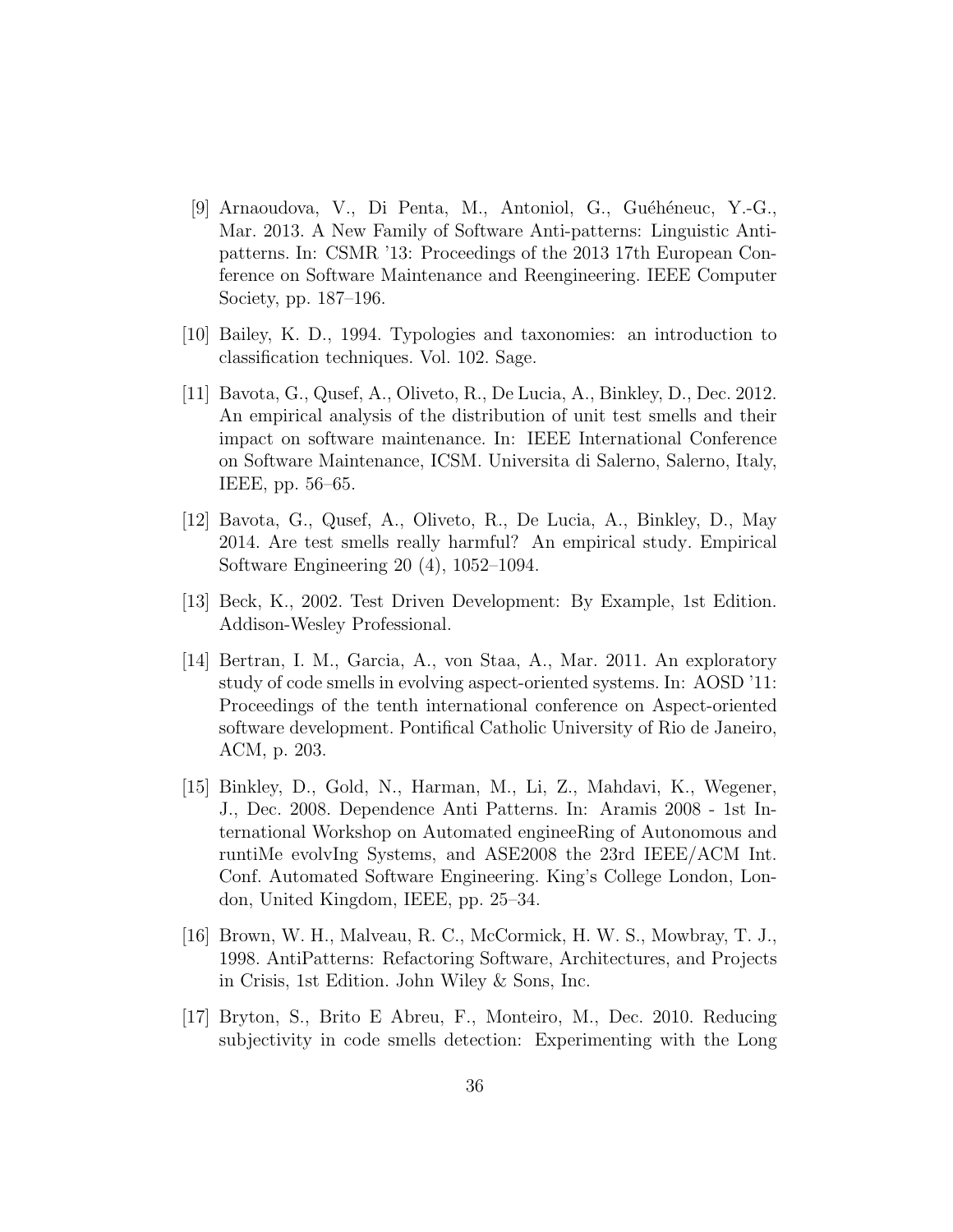<span id="page-36-8"></span><span id="page-36-7"></span>Method. In: Proceedings - 7th International Conference on the Quality of Information and Communications Technology, QUATIC 2010. Faculdade de Ciencias e Tecnologia, New University of Lisbon, Caparica, Portugal, IEEE, pp. 337–342.

- <span id="page-36-3"></span>[18] Chen, T.-H., Shang, W., Jiang, Z. M., Hassan, A. E., Nasser, M., Flora, P., May 2014. Detecting performance anti-patterns for applications developed using object-relational mapping. In: ICSE 2014: Proceedings of the 36th International Conference on Software Engineering. Queen's University, Kingston, ACM, pp. 1001–1012.
- <span id="page-36-4"></span>[19] Chidamber, S. R., Kemerer, C. F., Jun. 1994. A metrics suite for object oriented design. IEEE Transaction of Software Engineering 20 (6), 476– 493.
- <span id="page-36-1"></span>[20] Cortellessa, V., Di Marco, A., Trubiani, C., Feb. 2014. An approach for modeling and detecting software performance antipatterns based on first-order logics. Software and Systems Modeling (SoSyM) 13 (1), 391–432.
- <span id="page-36-6"></span>[21] Cortellessa, V., Martens, A., Reussner, R., Trubiani, C., Apr. 2010. A process to effectively identify "guilty" performance antipatterns. In: Lecture Notes in Computer Science (including subseries Lecture Notes in Artificial Intelligence and Lecture Notes in Bioinformatics). Universita degli Studi dell'Aquila, L'Aquila, Italy, Springer Berlin Heidelberg, pp. 368–382.
- <span id="page-36-2"></span>[22] Curcio, K., Malucelli, A., Reinehr, S., Paludo, M. A., Nov. 2016. An analysis of the factors determining software product quality: A comparative study. Computer Standards & Interfaces 48, 10–18.
- <span id="page-36-5"></span>[23] Czibula, G., Marian, Z., Czibula, I. G., Mar. 2015. Detecting software design defects using relational association rule mining. Knowledge and Information Systems 42 (3), 545–577.
- <span id="page-36-0"></span>[24] da Silva Sousa, L., May 2016. Spotting design problems with smell agglomerations. In: ICSE '16: Proceedings of the 38th International Conference on Software Engineering Companion. Pontifical Catholic University of Rio de Janeiro, ACM, pp. 863–866.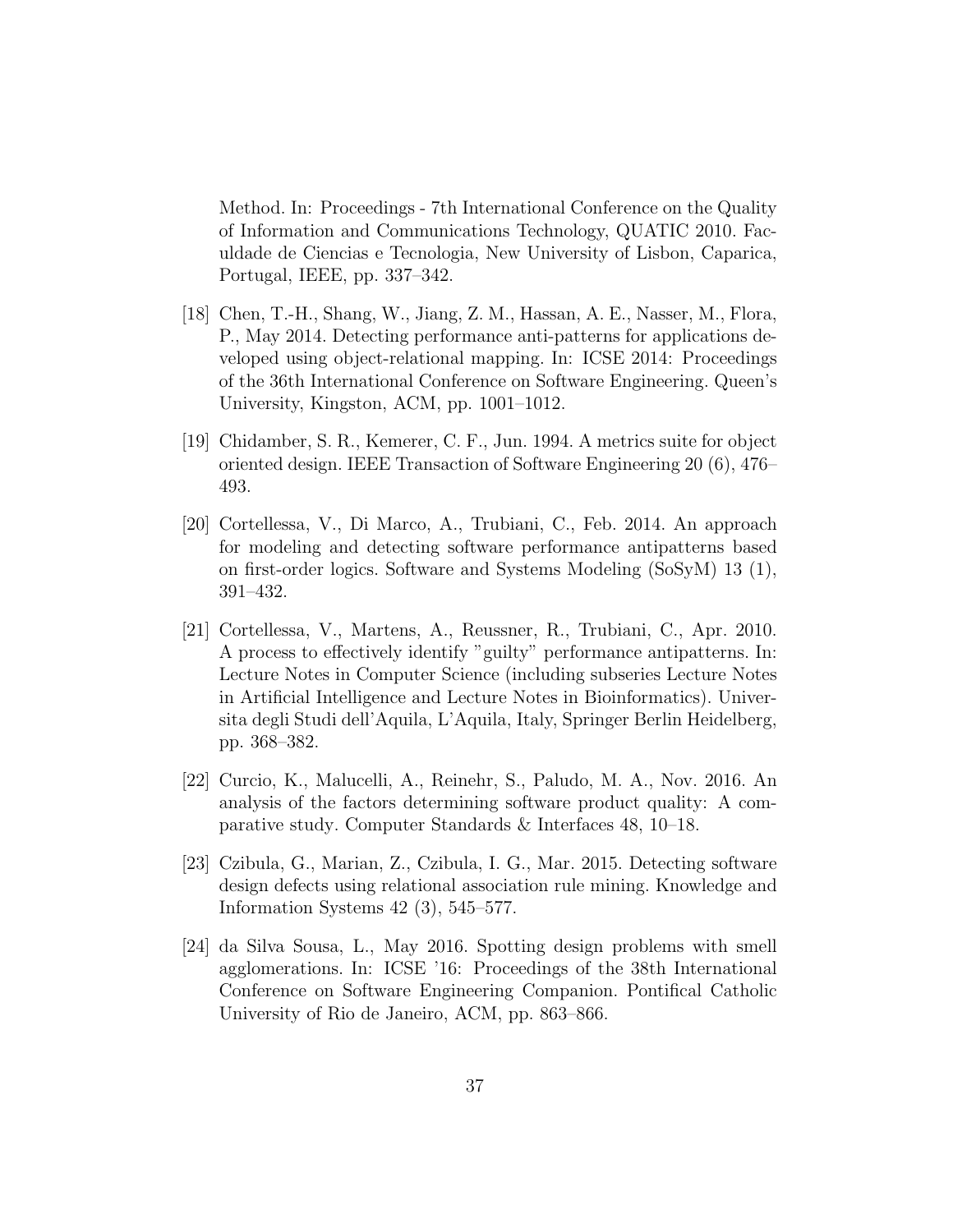- <span id="page-37-11"></span><span id="page-37-10"></span><span id="page-37-9"></span><span id="page-37-8"></span><span id="page-37-4"></span>[25] Das, T. K., Dingel, J., Jul. 2016. Model development guidelines for UML-RT: conventions, patterns and antipatterns. Software & Systems Modeling, 1–36.
- <span id="page-37-0"></span>[26] Deursen, A. V., Moonen, L., Bergh, A. V. D., Kok, G., 2001. Refactoring test code. In: Marchesi, M. (Ed.), Proceedings of the 2nd International Conference on Extreme Programming and Flexible Processes (XP2001). University of Cagliari, pp. 92–95.
- <span id="page-37-6"></span>[27] Dexun, J., Peijun, M., Xiaohong, S., Tiantian, W., Sep. 2013. Detection and Refactoring of Bad Smell Caused by Large Scale. International Journal of Software Engineering & Applications 4 (5), 1–13.
- <span id="page-37-3"></span>[28] El-Attar, M., Miller, J., Feb. 2009. Improving the quality of use case models using antipatterns. Software & Systems Modeling 9 (2), 141– 160.
- <span id="page-37-2"></span>[29] Fard, A. M., Mesbah, A., Jan. 2013. JSNOSE: Detecting javascript code smells. In: IEEE 13th International Working Conference on Source Code Analysis and Manipulation, SCAM 2013. The University of British Columbia, Vancouver, Canada, IEEE, pp. 116–125.
- <span id="page-37-5"></span>[30] Fard, A. M., Mesbah, A., Jan. 2013. JSNOSE: Detecting javascript code smells. In: IEEE 13th International Working Conference on Source Code Analysis and Manipulation, SCAM 2013. The University of British Columbia, Vancouver, Canada, IEEE, pp. 116–125.
- <span id="page-37-7"></span>[31] Fenske, W., Schulze, S., Meyer, D., Saake, G., Nov. 2015. When code smells twice as much: Metric-based detection of variability-aware code smells. In: 2015 IEEE 15th International Working Conference on Source Code Analysis and Manipulation, SCAM 2015 - Proceedings. Otto von Guericke University of Magdeburg, Magdeburg, Germany, IEEE, pp. 171–180.
- <span id="page-37-1"></span>[32] Fernandes, E., Oliveira, J., Vale, G., Paiva, T., Figueiredo, E., Jun. 2016. A review-based comparative study of bad smell detection tools. In: EASE '16: Proceedings of the 20th International Conference on Evaluation and Assessment in Software Engineering. Federal University of Minas Gerais, ACM, pp. 18–12.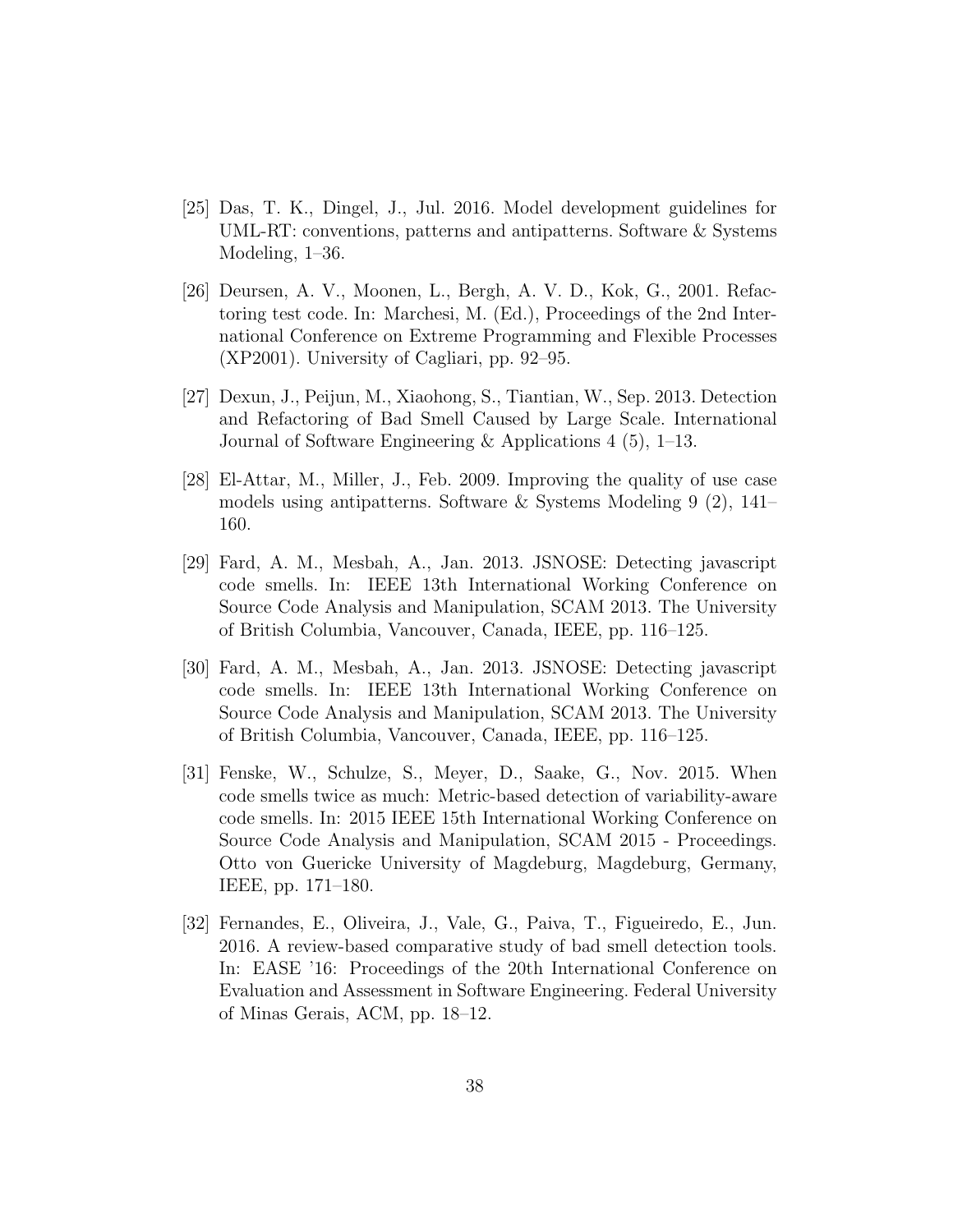- <span id="page-38-11"></span><span id="page-38-10"></span><span id="page-38-9"></span><span id="page-38-7"></span>[33] Ferreira, K. A. M., Bigonha, M. A. S., Bigonha, R. S., Mendes, L. F. O., Almeida, H. C., Feb. 2012. Identifying thresholds for object-oriented software metrics. Journal of Systems and Software 85 (2), 244–257.
- <span id="page-38-5"></span>[34] Fokaefs, M., Tsantalis, N., Chatzigeorgiou, A., 2007. JDeodorant: Identification and Removal of Feature Envy Bad Smells. In: 2007 IEEE International Conference on Software Maintenance. Panepistimion Makedonias, Thessaloniki, Greece, IEEE, pp. 519–520.
- <span id="page-38-3"></span>[35] Fontana, F. A., Dietrich, J., Walter, B., Yamashita, A., Zanoni, M., 2016. Antipattern and Code Smell False Positives: Preliminary Conceptualization and Classification. In: 2016 IEEE 23rd International Conference on Software Analysis, Evolution, and Reengineering (SANER). IEEE, pp. 609–613.
- <span id="page-38-6"></span>[36] Fontana, F. A., Ferme, V., Zanoni, M., Yamashita, A., May 2015. Automatic metric thresholds derivation for code smell detection. In: WET-SoM '15: Proceedings of the Sixth International Workshop on Emerging Trends in Software Metrics. University of Lugano, IEEE Press, pp. 44–53.
- <span id="page-38-1"></span>[37] Fourati, R., Bouassida, N., Abdallah, H. B., 2011. A Metric-Based Approach for Anti-pattern Detection in UML Designs. In: Computer and Information Science 2011. Springer Berlin Heidelberg, pp. 17–33.
- <span id="page-38-0"></span>[38] Fowler, M., 1999. Refactoring: Improving the Design of Existing Programs, 1st Edition. Addison-Wesley Professional.
- <span id="page-38-8"></span>[39] Fowler, M., 2002. Patterns of Enterprise Application Architecture, 1st Edition. Addison-Wesley Professional.
- <span id="page-38-4"></span>[40] Fu, S., Shen, B., Nov. 2015. Code Bad Smell Detection through Evolutionary Data Mining. In: International Symposium on Empirical Software Engineering and Measurement. Shanghai Jiaotong University, Shanghai, China, IEEE, pp. 41–49.
- <span id="page-38-2"></span>[41] Ganesh, S., Sharma, T., Suryanarayana, G., Jun. 2013. Towards a principle-based classification of structural design smells. Journal of Object Technology 12 (2), 1:1–29.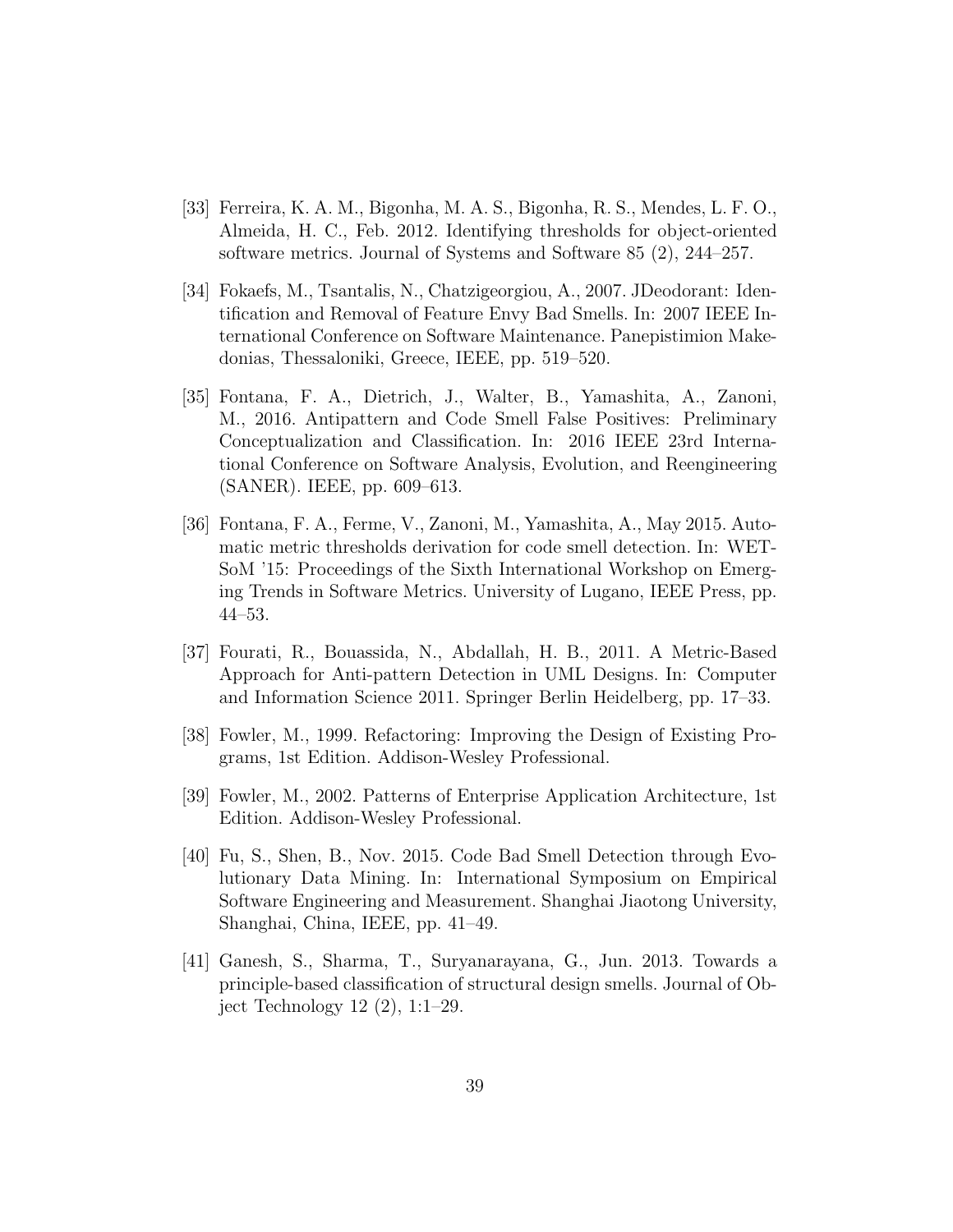- <span id="page-39-9"></span><span id="page-39-0"></span>[42] Garcia, J., Popescu, D., Edwards, G., Medvidovic, N., 2009. Toward a catalogue of architectural bad smells. In: Proceedings of the 5th International Conference on the Quality of Software Architectures: Architectures for Adaptive Software Systems. QoSA '09. Springer-Verlag, pp. 146–162.
- <span id="page-39-7"></span>[43] Ghannem, A., El Boussaidi, G., Kessentini, M., Mar. 2015. On the use of design defect examples to detect model refactoring opportunities. Software Quality Journal, 1–19.
- <span id="page-39-8"></span>[44] Gil, J. Y., Lalouche, G., 2016. When do Software Complexity Metrics Mean Nothing? – When Examined out of Context. The Journal of Object Technology 15 (1), 2:1.
- <span id="page-39-2"></span>[45] Greiler, M., van Deursen, A., Storey, M.-A., Jan. 2013. Automated Detection of Test Fixture Strategies and Smells. In: 2013 IEEE Sixth International Conference on Software Testing, Verification and Validation (ICST). IEEE, pp. 322–331.
- <span id="page-39-1"></span>[46] Guerrouj, L., Kermansaravi, Z., Arnaoudova, V., Fung, B. C. M., Khomh, F., Antoniol, G., Guéhéneuc, Y.-G., May 2016. Investigating the relation between lexical smells and change- and fault-proneness: an empirical study. Software Quality Journal, 1–30.
- <span id="page-39-5"></span>[47] Hall, T., Zhang, M., Bowes, D., Sun, Y., Sep. 2014. Some Code Smells Have a Significant but Small Effect on Faults. ACM Transactions on Software Engineering and Methodology (TOSEM) 23 (4), 33–39.
- <span id="page-39-4"></span>[48] Hallal, H. H., Alikacem, E., Tunney, W. P., Boroday, S., Petrenko, A., Sep. 2004. Antipattern-Based Detection of Deficiencies in Java Multithreaded Software. In: QSIC '04: Proceedings of the Quality Software, Fourth International Conference. Cent de Recherche Informatique de Montreal, IEEE Computer Society, pp. 258–267.
- <span id="page-39-3"></span>[49] Hauptmann, B., Junker, M., Eder, S., Heinemann, L., Vaas, R., Braun, P., May 2013. Hunting for smells in natural language tests. In: ICSE '13: Proceedings of the 2013 International Conference on Software Engineering. Technical University of Munich, IEEE Press, pp. 1217–1220.
- <span id="page-39-6"></span>[50] Hecht, G., Moha, N., Rouvoy, R., May 2016. An empirical study of the performance impacts of Android code smells. In: MOBILESoft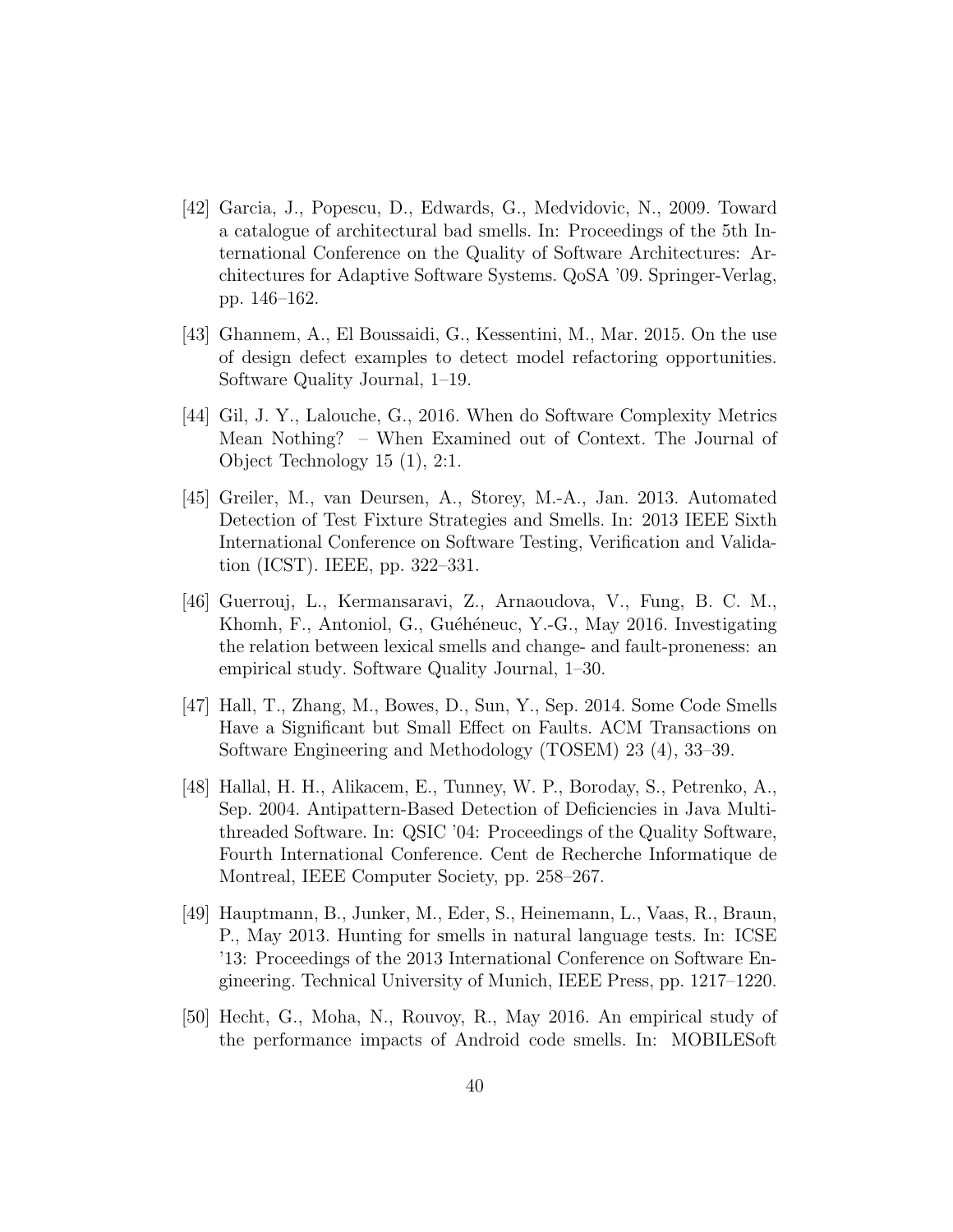<span id="page-40-10"></span><span id="page-40-9"></span><span id="page-40-8"></span>'16: Proceedings of the International Workshop on Mobile Software Engineering and Systems. Universite Lille 2 Droit et Sante, ACM.

- <span id="page-40-3"></span>[51] Jaafar, F., Guéhéneuc, Y.-G., Hamel, S., Khomh, F., 2013. Mining the relationship between anti-patterns dependencies and fault-proneness. In: Proceedings - Working Conference on Reverse Engineering, WCRE. Ecole Polytechnique de Montreal, Montreal, Canada, IEEE, pp. 351– 360.
- <span id="page-40-0"></span>[52] Karwin, B., 2010. SQL Antipatterns: Avoiding the Pitfalls of Database Programming, 1st Edition. Pragmatic Bookshelf.
- <span id="page-40-7"></span>[53] Kessentini, W., Kessentini, M., Sahraoui, H., Bechikh, S., Ouni, A., 2014. A Cooperative Parallel Search-Based Software Engineering Approach for Code-Smells Detection. IEEE Transactions on Software Engineering 40 (9), 841–861.
- <span id="page-40-2"></span>[54] Khan, Y. A., El-Attar, M., 2016. Using model transformation to refactor use case models based on antipatterns. Information Systems Frontiers 18 (1), 171–204.
- <span id="page-40-5"></span>[55] Khomh, F., Di Penta, M., Guéhéneuc, Y.-G., Dec. 2009. An Exploratory Study of the Impact of Code Smells on Software Changeproneness. In: 2009 16th Working Conference on Reverse Engineering. Ecole Polytechnique de Montreal, Montreal, Canada, IEEE, pp. 75–84.
- <span id="page-40-4"></span>[56] Khomh, F., Di Penta, M., Guéhéneuc, Y.-G., Antoniol, G., Jun. 2012. An exploratory study of the impact of antipatterns on class changeand fault-proneness. Empirical Software Engineering 17 (3), 243–275.
- <span id="page-40-6"></span>[57] Khomh, F., Vaucher, S., Guéhéneuc, Y.-G., Sahraoui, H., Aug. 2009. A Bayesian Approach for the Detection of Code and Design Smells. In: QSIC '09: Proceedings of the 2009 Ninth International Conference on Quality Software. IEEE Computer Society, pp. 305–314.
- <span id="page-40-1"></span>[58] Khomh, F., Vaucher, S., Guéhéneuc, Y.-G., Sahraoui, H., 2011. BD-TEX: A GQM-based Bayesian approach for the detection of antipatterns. In: Journal of Systems and Software. Ecole Polytechnique de Montreal, Montreal, Canada, pp. 559–572.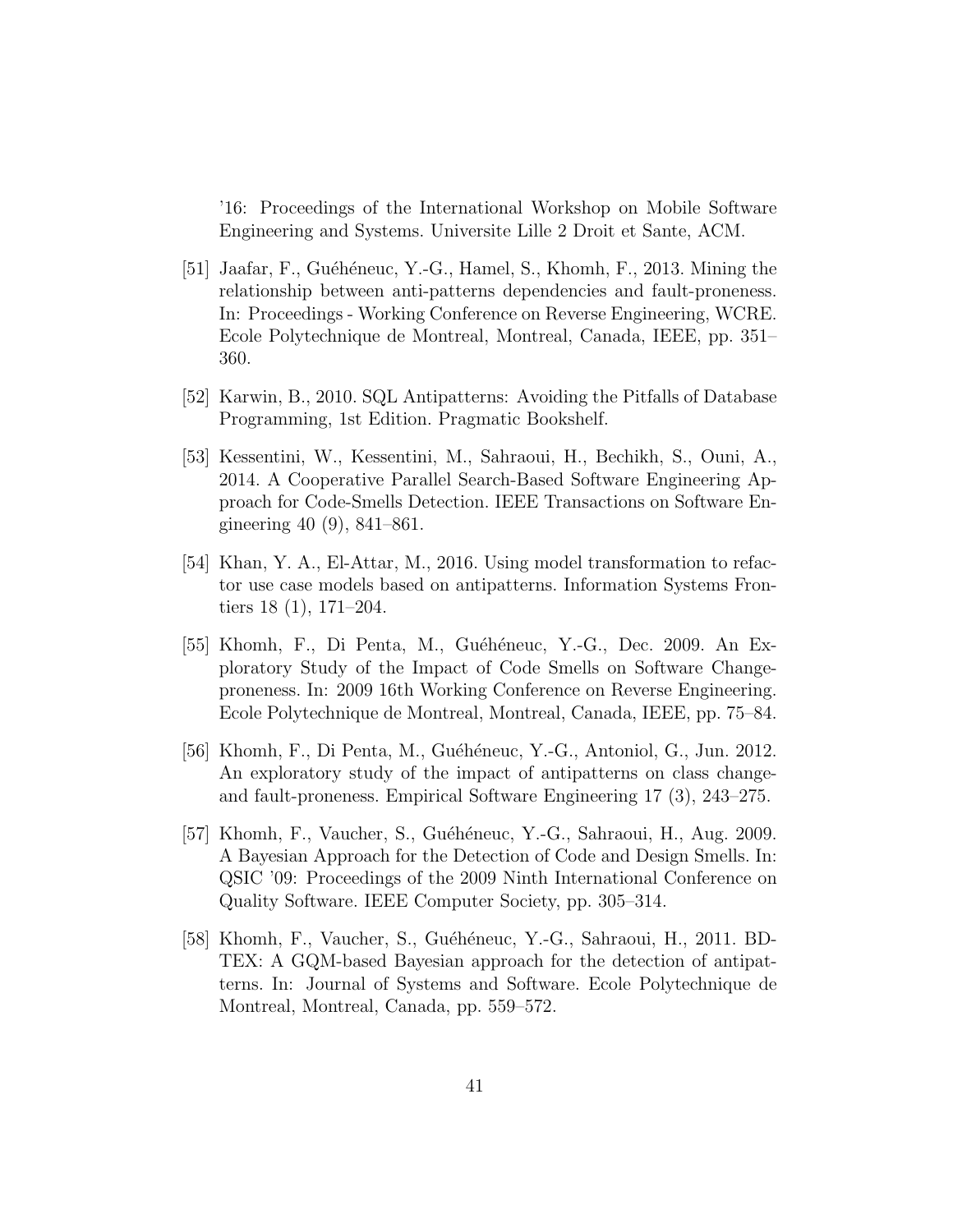- <span id="page-41-9"></span><span id="page-41-6"></span>[59] Kleinschmager, S., Hanenberg, S., Robbes, R., Stefik, A., 2012. Do static type systems improve the maintainability of software systems? An empirical study. In: 2012 IEEE 20th International Conference on Program Comprehension (ICPC). Universitat Duisburg-Essen, Essen, Germany, IEEE, pp. 153–162.
- <span id="page-41-4"></span>[60] Koenig, A., 1995. Patterns and antipatterns. JOOP 8 (1), 46–48.
- <span id="page-41-1"></span> $[61]$  Král, J., Zemlička, M., Dec. 2007. The most important service-oriented antipatterns. In: 2nd International Conference on Software Engineering Advances - ICSEA 2007. Charles University in Prague, Prague, Czech Republic, IEEE, pp. 29–29.
- <span id="page-41-0"></span>[62] Lauder, A., Kent, S., 2000. Legacy System Anti-Patterns and a Pattern-Oriented Migration Response. In: Systems Engineering for Business Process Change. Springer London, pp. 239–250.
- <span id="page-41-5"></span>[63] Lavallée, M., Robillard, P. N., Aug. 2015. Why good developers write bad code: An observational case study of the impacts of organizational factors on software quality. In: Proceedings - International Conference on Software Engineering. Polytechnique Montréal, Montreal, Canada, IEEE, pp. 677–687.
- <span id="page-41-7"></span>[64] Ligu, E., Chatzigeorgiou, A., Chaikalis, T., Ygeionomakis, N., Sept 2013. Identification of refused bequest code smells. In: 2013 IEEE International Conference on Software Maintenance. pp. 392–395.
- <span id="page-41-3"></span>[65] Linares-Vásquez, M., Klock, S., McMillan, C., Sabané, A., Poshyvanyk, D., Guéhéneuc, Y.-G., Jun. 2014. Domain matters: bringing further evidence of the relationships among anti-patterns, application domains, and quality-related metrics in Java mobile apps. In: ICPC 2014: Proceedings of the 22nd International Conference on Program Comprehension. The College of William and Mary, ACM, pp. 232–243.
- <span id="page-41-8"></span>[66] Liu, H., Liu, Q., Niu, Z., Liu, Y., Jun. 2016. Dynamic and Automatic Feedback-Based Threshold Adaptation for Code Smell Detection. IEEE Transactions on Software Engineering 42 (6), 544–558.
- <span id="page-41-2"></span>[67] Long, J., Jul. 2001. Software reuse antipatterns. ACM SIGSOFT Software Engineering Notes 26 (4), 68–76.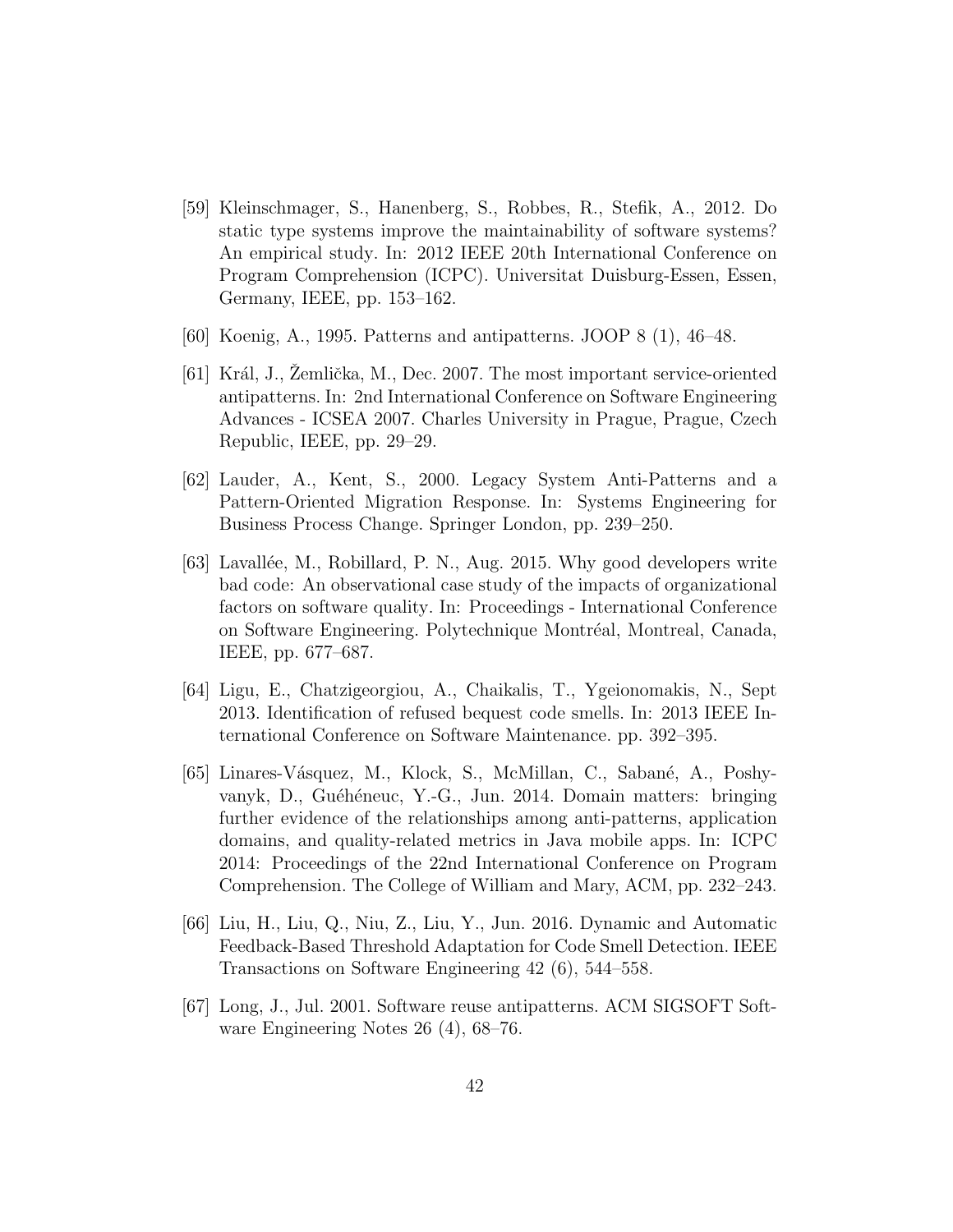- <span id="page-42-12"></span><span id="page-42-11"></span><span id="page-42-10"></span><span id="page-42-9"></span><span id="page-42-3"></span>[68] MacCormack, A., Sturtevant, D. J., 2016. Technical debt and system architecture: The impact of coupling on defect-related activity. Journal of Systems and Software 120, 170 – 182.
- <span id="page-42-6"></span>[69] Macia, I., Garcia, A., von Staa, A., Dec. 2010. Defining and applying detection strategies for aspect-oriented code smells. In: Proceedings - 24th Brazilian Symposium on Software Engineering, SBES 2010. Pontificia Universidade Catolica do Rio de Janeiro, Rio de Janeiro, Brazil, IEEE, pp. 60–69.
- <span id="page-42-0"></span>[70] Maiga, A., Ali, N., Bhattacharya, N., Sabané, A., Guéhéneuc, Y.-G., Antoniol, G., Aïmeur, E., Sep. 2012. Support vector machines for antipattern detection. In: ASE 2012: Proceedings of the 27th IEEE/ACM International Conference on Automated Software Engineering. Polytechnic School of Montreal, ACM, pp. 278–281.
- <span id="page-42-7"></span>[71] Mansoor, U., Kessentini, M., Maxim, B. R., Deb, K., Feb. 2016. Multiobjective code-smells detection using good and bad design examples. Software Quality Journal, 1–24.
- <span id="page-42-2"></span>[72] M¨antyl¨a, M., Vanhanen, J., Lassenius, C., Sep. 2003. A Taxonomy and an Initial Empirical Study of Bad Smells in Code. In: ICSM '03: Proceedings of the International Conference on Software Maintenance. IEEE Computer Society.
- <span id="page-42-8"></span>[73] Mäntylä, M. V., Lassenius, C., Sep. 2006. Subjective evaluation of software evolvability using code smells: An empirical study. Empirical Software Engineering 11 (3), 395–431.
- <span id="page-42-5"></span>[74] Marinescu, R., 2004. Detection strategies: Metrics-based rules for detecting design flaws. In: Proceedings of the 20th IEEE International Conference on Software Maintenance. ICSM '04. IEEE Computer Society, pp. 350–359.
- <span id="page-42-4"></span>[75] Marinescu, R., Dec. 2005. Measurement and quality in object-oriented design. In: 21st IEEE International Conference on Software Maintenance (ICSM'05). Universitatea Politehnica din Timisoara, Timisoara, Romania, IEEE, pp. 701–704.
- <span id="page-42-1"></span>[76] Marquardt, K., 2001. Dependency structuresarchitectural diagnoses and therapies. In: Proceedings of the EuroPLop.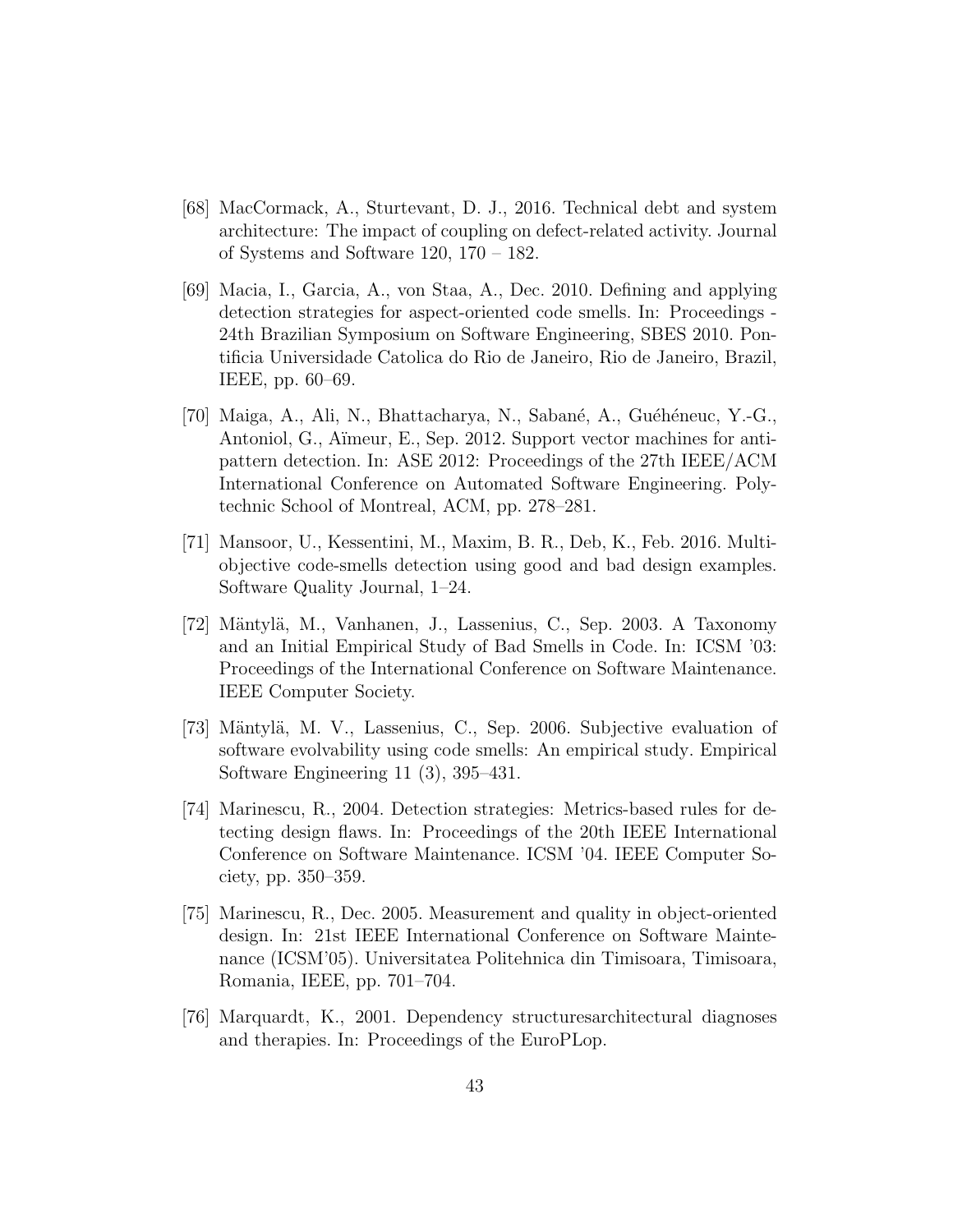- <span id="page-43-11"></span><span id="page-43-10"></span><span id="page-43-9"></span><span id="page-43-3"></span>[77] Martini, A., Bosch, J., Chaudron, M., Aug 2014. Architecture technical debt: Understanding causes and a qualitative model. In: 2014 40th EUROMICRO Conference on Software Engineering and Advanced Applications. pp. 85–92.
- <span id="page-43-0"></span>[78] Mens, T., Tourw´e, T., Feb. 2004. A Survey of Software Refactoring. IEEE Transactions on Software Engineering 30 (2), 126–139.
- <span id="page-43-1"></span>[79] Moha, N., Guéhéneuc, Y., Duchien, L., Meur, A. L., 2010. DECOR: A method for the specification and detection of code and design smells. IEEE Trans. Software Eng. 36 (1), 20–36.
- <span id="page-43-2"></span>[80] Moha, N., Guéhéneuc, Y.-G., 2007. Decor: a tool for the detection of design defects. In: ASE '07: Proceedings of the twenty-second IEEE/ACM international conference on Automated software engineering. University of Montreal, ACM, pp. 527–528.
- <span id="page-43-5"></span>[81] Monden, A., Nakae, D., Kamiya, T., Sato, S.-i., Matsumoto, K.-i., Jun. 2002. Software Quality Analysis by Code Clones in Industrial Legacy Software. In: METRICS '02: Proceedings of the 8th International Symposium on Software Metrics. IEEE Computer Society, p. 87.
- <span id="page-43-4"></span>[82] Moonen, L., Yamashita, A., Sep. 2012. Do code smells reflect important maintainability aspects? In: ICSM '12: Proceedings of the 2012 IEEE International Conference on Software Maintenance (ICSM). Simula Research Laboratory, IEEE Computer Society.
- <span id="page-43-6"></span>[83] Munro, M. J., Sep. 2005. Product Metrics for Automatic Identification of "Bad Smell" Design Problems in Java Source-Code. In: METRICS '05: Proceedings of the 11th IEEE International Software Metrics Symposium (METRICS'05). University of Strathclyde, IEEE Computer Society, pp. 15–15.
- <span id="page-43-8"></span>[84] Murphy-Hill, E., Black, A. P., 2008. Seven habits of a highly effective smell detector. In: the 2008 international workshop. Portland State University, Portland, United States, ACM Press, pp. 36–40.
- <span id="page-43-7"></span>[85] Murphy-Hill, E., Black, A. P., Oct. 2010. An interactive ambient visualization for code smells. In: SOFTVIS '10: Proceedings of the 5th international symposium on Software visualization. North Carolina State University, ACM.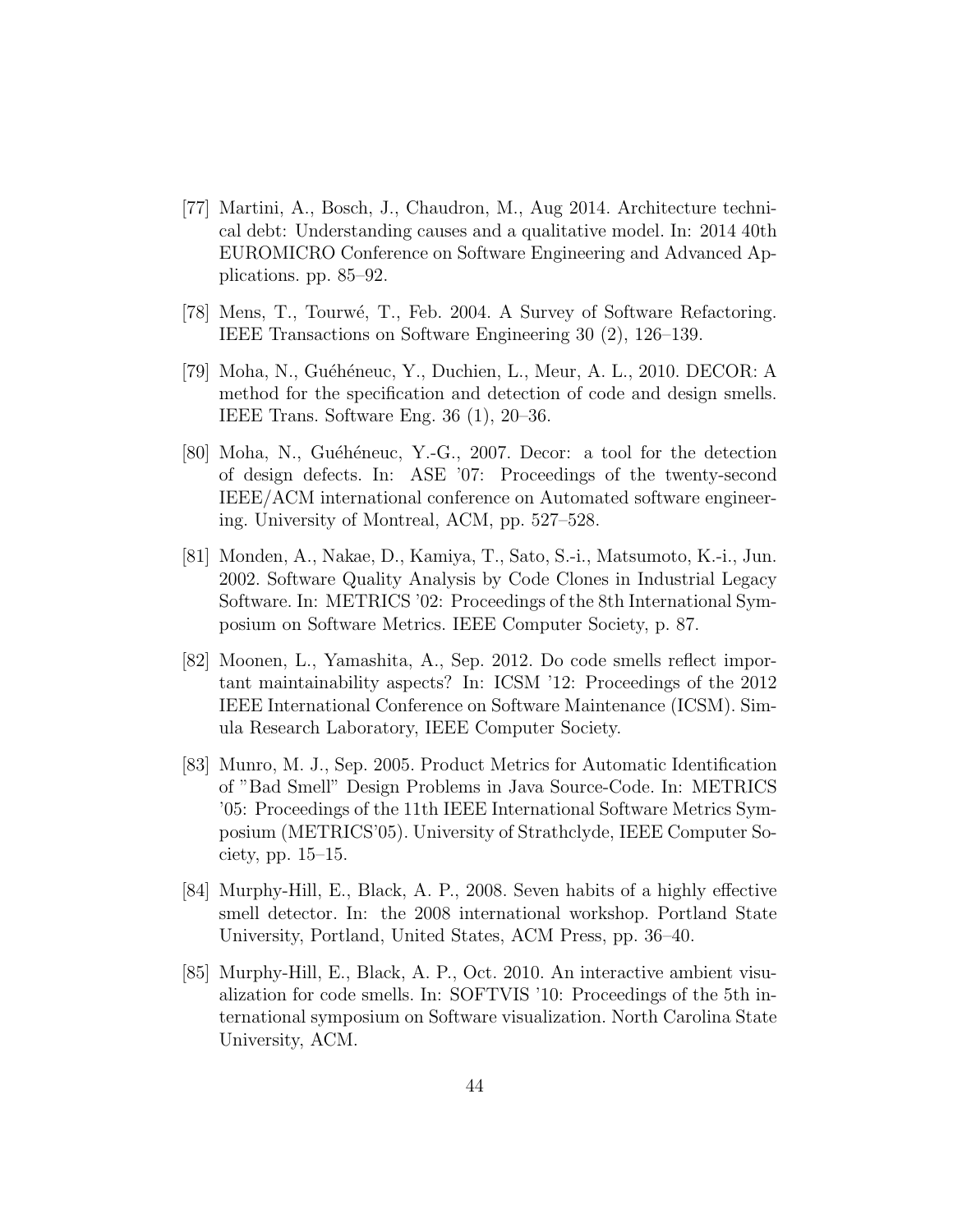- <span id="page-44-12"></span><span id="page-44-11"></span><span id="page-44-10"></span><span id="page-44-9"></span><span id="page-44-8"></span><span id="page-44-7"></span><span id="page-44-1"></span>[86] Nguyen, H. V., Nguyen, H. A., Nguyen, T. T., Nguyen, A. T., Nguyen, T. N., Sep. 2012. Detection of embedded code smells in dynamic web applications. In: ASE 2012: Proceedings of the 27th IEEE/ACM International Conference on Automated Software Engineering. Iowa State University, ACM, pp. 282–285.
- <span id="page-44-6"></span>[87] Nongpong, K., Jan. 2015. Feature envy factor: A metric for automatic feature envy detection. In: Proceedings of the 2015-7th International Conference on Knowledge and Smart Technology, KST 2015. Assumption University, Bangkok, Bangkok, Thailand, IEEE, pp. 7–12.
- <span id="page-44-2"></span>[88] Olbrich, S., Cruzes, D. S., Basili, V., Zazworka, N., Aug. 2009. The evolution and impact of code smells: A case study of two open source systems. In: 2009 3rd International Symposium on Empirical Software Engineering and Measurement (ESEM). IEEE, pp. 390–400.
- <span id="page-44-4"></span>[89] Oliveto, R., Khomh, F., Antoniol, G., Guéhéneuc, Y.-G., Mar. 2010. Numerical Signatures of Antipatterns: An Approach Based on B-Splines. In: CSMR '10: Proceedings of the 2010 14th European Conference on Software Maintenance and Reengineering. IEEE Computer Society, pp. 248–251.
- <span id="page-44-3"></span>[90] Ouni, A., Kula, R. G., Kessentini, M., Inoue, K., Jul. 2015. Web Service Antipatterns Detection Using Genetic Programming. In: GECCO '15: Proceedings of the 2015 Annual Conference on Genetic and Evolutionary Computation. Osaka University, ACM, pp. 1351–1358.
- <span id="page-44-5"></span>[91] Padilha, J., Pereira, J., Figueiredo, E., Almeida, J., Garcia, A., Sant'Anna, C., Jan. 2014. On the effectiveness of concern metrics to detect code smells: An empirical study. In: Lecture Notes in Computer Science (including subseries Lecture Notes in Artificial Intelligence and Lecture Notes in Bioinformatics). Universidade Federal de Minas Gerais, Belo Horizonte, Brazil, Springer International Publishing, pp. 656–671.
- <span id="page-44-0"></span>[92] Palma, F., Dubois, J., Moha, N., Guéhéneuc, Y.-G., Jan. 2014. Detection of REST patterns and antipatterns: A heuristics-based approach. In: Franch, X., Ghose, A. K., Lewis, G. A., Bhiri, S. (Eds.), Lecture Notes in Computer Science (including subseries Lecture Notes in Artificial Intelligence and Lecture Notes in Bioinformatics). Universite du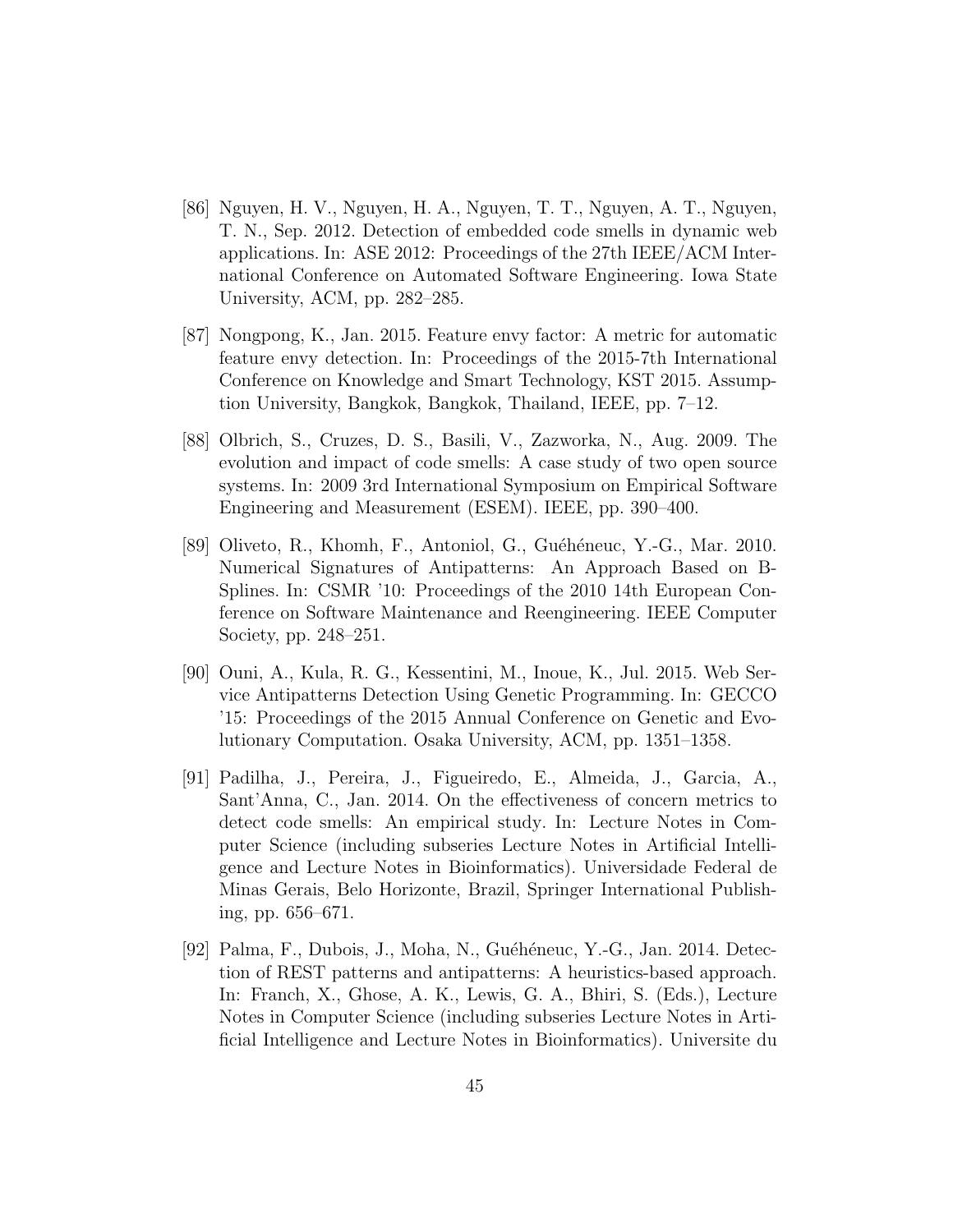<span id="page-45-9"></span><span id="page-45-8"></span>Quebec a Montreal, Montreal, Canada, Springer Berlin Heidelberg, pp. 230–244.

- <span id="page-45-1"></span>[93] Palma, F., Moha, N., Guéhéneuc, Y.-G., Jan. 2013. Detection of process antipatterns: A BPEL perspective. In: Proceedings - IEEE International Enterprise Distributed Object Computing Workshop, EDOC. Ercole Polytechnique, Canada, IEEE, pp. 173–177.
- <span id="page-45-0"></span>[94] Palma, F., Mohay, N., Jan. 2015. A study on the taxonomy of service antipatterns. In: 2015 IEEE 2nd International Workshop on Patterns Promotion and Anti-Patterns Prevention, PPAP 2015 - Proceedings. Ecole Polytechnique de Montreal, Montreal, Canada, IEEE, pp. 5–8.
- <span id="page-45-4"></span>[95] Palomba, F., Bavota, G., Di Penta, M., Oliveto, R., Poshyvanyk, D., De Lucia, A., May 2015. Mining version histories for detecting code smells. IEEE Transactions on Software Engineering 41 (5), 462–489.
- <span id="page-45-6"></span>[96] Palomba, F., Bavota, G., Penta, M. D., Oliveto, R., Lucia, A. D., Jul. 2014. Do They Really Smell Bad? A Study on Developers' Perception of Bad Code Smells. In: 2014 IEEE International Conference on Software Maintenance and Evolution (ICSME). IEEE, pp. 101–110.
- <span id="page-45-7"></span>[97] Palomba, F., De Lucia, A., Bavota, G., Oliveto, R., 2014. Anti-Pattern Detection. In: Anti-pattern detection: Methods, challenges, and open issues. Elsevier, pp. 201–238.
- <span id="page-45-2"></span>[98] Palomba, F., Nucci, D. D., Tufano, M., Bavota, G., Oliveto, R., Poshyvanyk, D., De Lucia, A., 2015. Landfill: An open dataset of code smells with public evaluation. In: Proceedings of the 12th Working Conference on Mining Software Repositories. MSR '15. IEEE Press, pp. 482–485.
- <span id="page-45-5"></span>[99] Palomba, F., Panichella, A., De Lucia, A., Oliveto, R., Zaidman, A., 2016. A textual-based technique for Smell Detection. In: 2016 IEEE 24th International Conference on Program Comprehension (ICPC). Universita di Salerno, Salerno, Italy, IEEE, pp. 1–10.
- <span id="page-45-3"></span>[100] Perepletchikov, M., Ryan, C., Aug. 2011. A controlled experiment for evaluating the impact of coupling on the maintainability of serviceoriented software. IEEE Transactions on Software Engineering 37 (4), 449–465.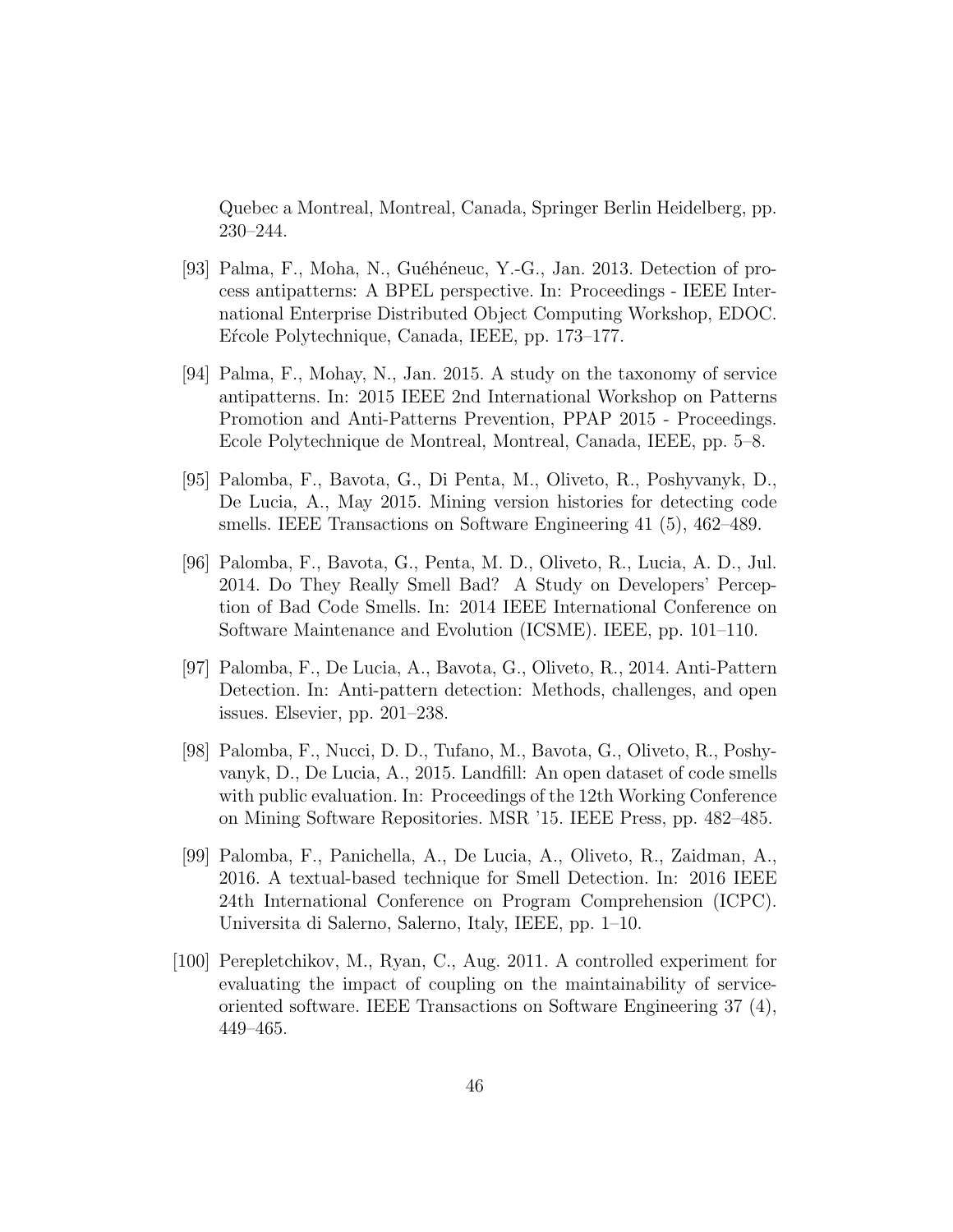- <span id="page-46-11"></span><span id="page-46-10"></span><span id="page-46-9"></span><span id="page-46-3"></span>[101] Peters, R., Zaidman, A., 2012. Evaluating the lifespan of code smells using software repository mining. In: Proceedings of the 2012 16th European Conference on Software Maintenance and Reengineering. CSMR '12. IEEE Computer Society, pp. 411–416.
- <span id="page-46-7"></span>[102] Rama, G. M., Feb. 2010. A desiderata for refactoring-based software modularity improvement. In: ISEC '10: Proceedings of the 3rd India software engineering conference. Infosys Technologies Limited India, ACM, pp. 93–102.
- <span id="page-46-1"></span>[103] Rasool, G., Arshad, Z., Nov. 2015. A review of code smell mining techniques. Journal of Software: Evolution and Process 27 (11), 867– 895.
- <span id="page-46-4"></span>[104] Riel, A. J., 1996. Object-Oriented Design Heuristics, 1st Edition. Addison-Wesley.
- <span id="page-46-5"></span>[105] Sabané, A., Di Penta, M., Antoniol, G., Guéhéneuc, Y.-G., Mar. 2013. A Study on the Relation between Antipatterns and the Cost of Class Unit Testing. In: CSMR '13: Proceedings of the 2013 17th European Conference on Software Maintenance and Reengineering. IEEE Computer Society, pp. 167–176.
- <span id="page-46-8"></span>[106] Sahin, D., Kessentini, M., Bechikh, S., Deb, K., Oct. 2014. Code-Smell Detection as a Bilevel Problem. ACM Transactions on Software Engineering and Methodology (TOSEM) 24 (1), 6–44.
- <span id="page-46-6"></span>[107] Salehie, M., Li, S., Tahvildari, L., Jun. 2006. A Metric-Based Heuristic Framework to Detect Object-Oriented Design Flaws. In: ICPC '06: Proceedings of the 14th IEEE International Conference on Program Comprehension (ICPC'06). University of Waterloo, IEEE Computer Society, pp. 159–168.
- <span id="page-46-2"></span>[108] Sharma, T., Nov. 2017. Detailed overview of software smells. URL <https://doi.org/10.5281/zenodo.1066043>
- <span id="page-46-0"></span>[109] Sharma, T., Fragkoulis, M., Spinellis, D., 2016. Does your configuration code smell? In: Proceedings of the 13th International Workshop on Mining Software Repositories. MSR'16. pp. 189–200.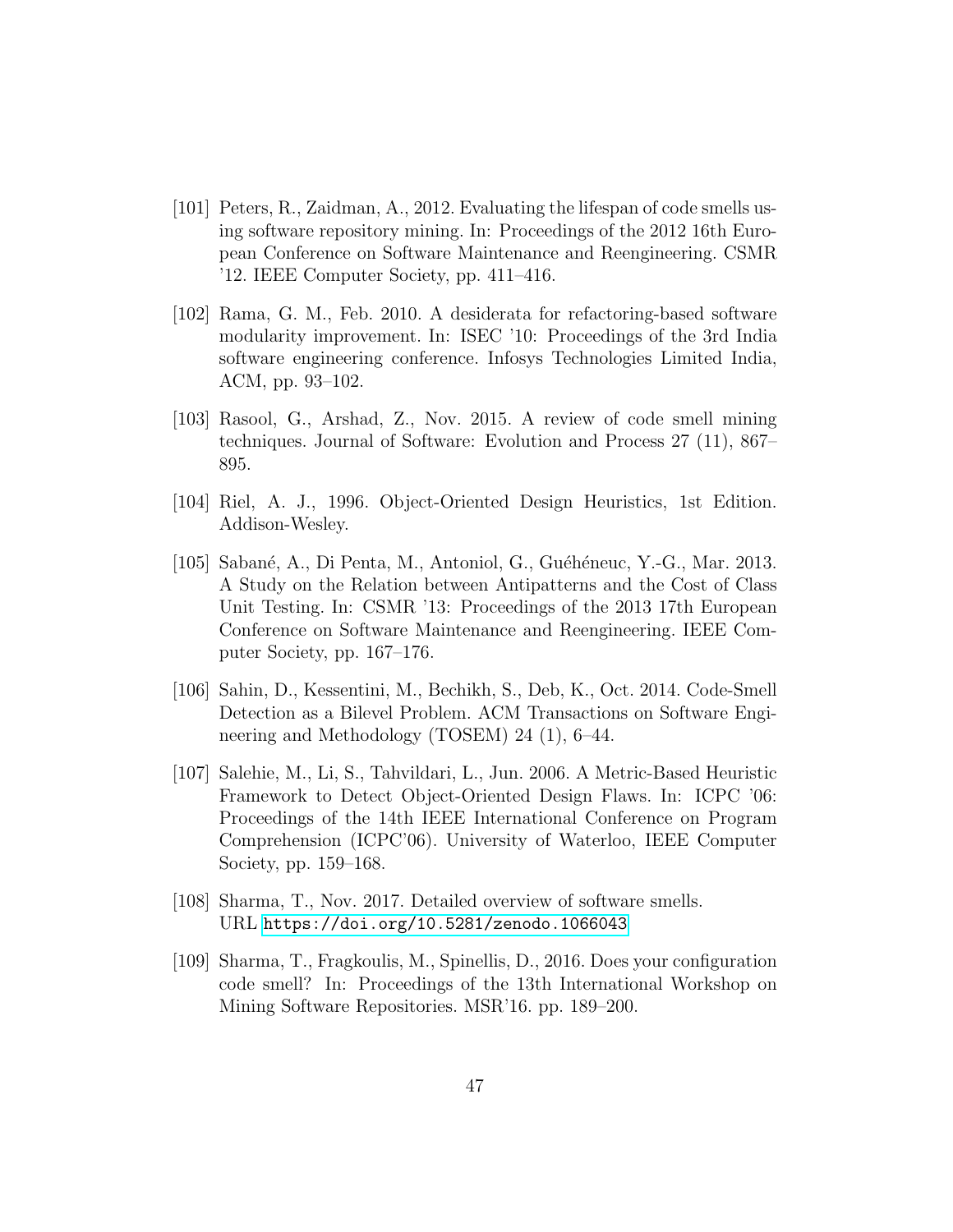- <span id="page-47-10"></span><span id="page-47-9"></span><span id="page-47-8"></span>[110] Sharma, T., Mishra, P., Tiwari, R., 2016. Designite — A Software Design Quality Assessment Tool. In: Proceedings of the First International Workshop on Bringing Architecture Design Thinking into Developers' Daily Activities. BRIDGE '16. ACM.
- <span id="page-47-2"></span>[111] Sharma, T., Spinellis, D., Nov. 2017. Definitions of a software smell. URL <https://doi.org/10.5281/zenodo.1066135>
- <span id="page-47-1"></span>[112] Sharma, T., Spinellis, D., Nov. 2017. Selected Resources for a Literature Survey on Software Smells. URL <https://doi.org/10.5281/zenodo.1069330>
- <span id="page-47-7"></span>[113] Sharma, V. S., Anwer, S., Dec. 2013. Detecting Performance Antipatterns before Migrating to the Cloud. In: CLOUDCOM '13: Proceedings of the 2013 IEEE International Conference on Cloud Computing Technology and Science - Volume 01. IEEE Computer Society, pp. 148– 151.
- <span id="page-47-4"></span>[114] Sharma, V. S., Anwer, S., Jan. 2014. Performance antipatterns: Detection and evaluation of their effects in the cloud. In: Proceedings - 2014 IEEE International Conference on Services Computing, SCC 2014. Accenture Services Pvt Ltd., India, Bangalore, India, IEEE, pp. 758–765.
- <span id="page-47-5"></span>[115] Silva, M. C. O., Valente, M. T., Terra, R., 2016. Does technical debt lead to the rejection of pull requests? CoRR abs/1604.01450.
- <span id="page-47-0"></span>[116] Singh, S., Kaur, S., 2017. A systematic literature review: Refactoring for disclosing code smells in object oriented software. Ain Shams Engineering Journal. URL [http://www.sciencedirect.com/science/article/pii/](http://www.sciencedirect.com/science/article/pii/S2090447917300412) [S2090447917300412](http://www.sciencedirect.com/science/article/pii/S2090447917300412)
- <span id="page-47-6"></span>[117] Sjoberg, D. I. K., Yamashita, A., Anda, B., Mockus, A., Dyba, T., Aug. 2013. Quantifying the Effect of Code Smells on Maintenance Effort. IEEE Transactions on Software Engineering 39 (8), 1144–1156.
- <span id="page-47-3"></span>[118] Smith, C., Dec. 2000. Software performance antipatterns. In: Proceedings Second International Workshop on Software and Performance WOSP 2000. Performance Engineering Services, Santa Fe, United States, pp. 127–136a.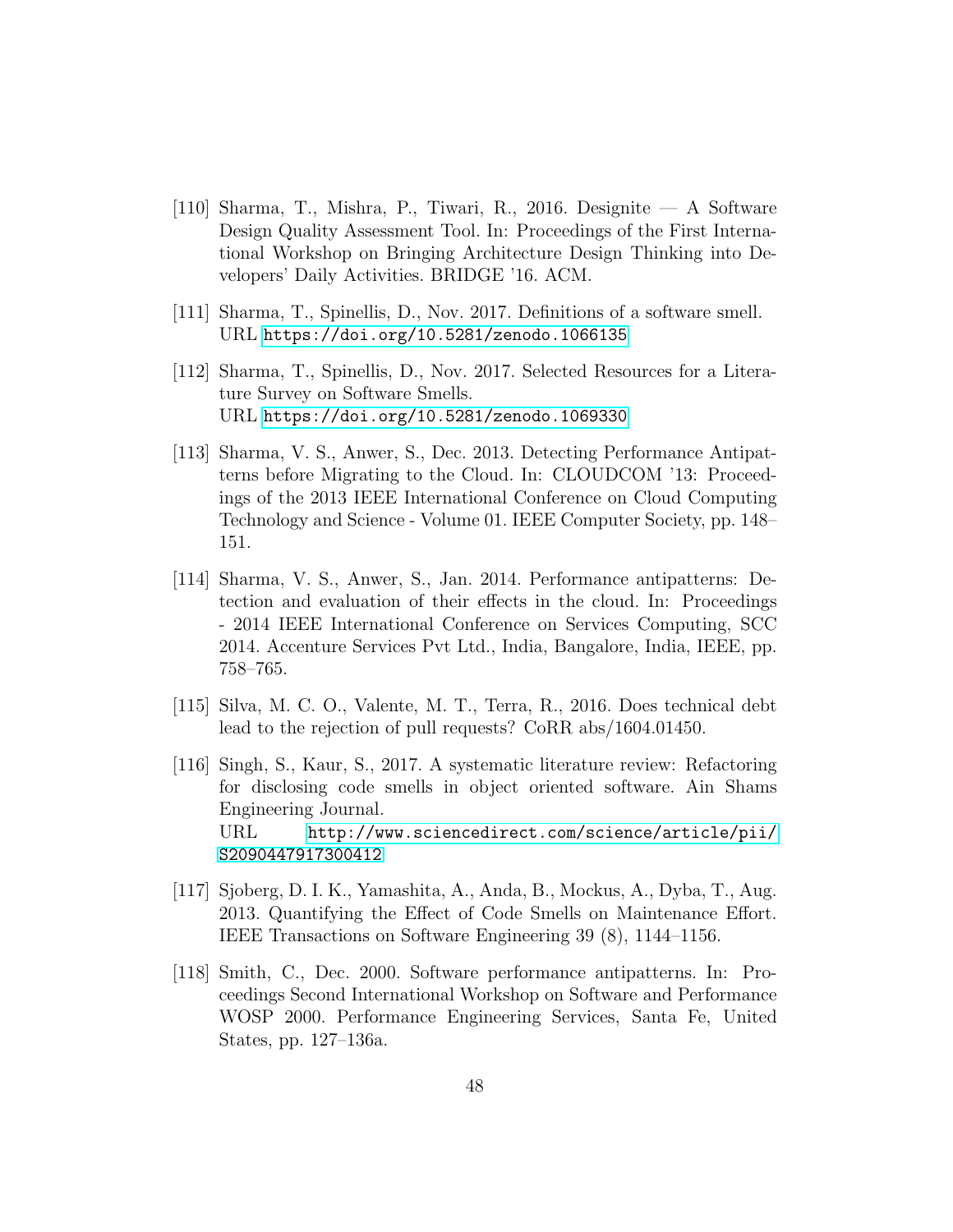- <span id="page-48-10"></span><span id="page-48-9"></span><span id="page-48-5"></span>[119] Soh, Z., Yamashita, A., Khomh, F., Gu´eh´eneuc, Y.-G., 2016. Do Code Smells Impact the Effort of Different Maintenance Programming Activities? In: 2016 IEEE 23rd International Conference on Software Analysis, Evolution, and Reengineering (SANER). IEEE, pp. 393–402.
- <span id="page-48-6"></span>[120] Spínola, R. O., Zazworka, N., Vetrò, A., Seaman, C., Shull, F., 2013. Investigating technical debt folklore: Shedding some light on technical debt opinion. In: Proceedings of the 4th International Workshop on Managing Technical Debt. MTD '13. IEEE Press, pp. 1–7.
- <span id="page-48-2"></span>[121] Stella, L. F. F., Jarzabek, S., Wadhwa, B., Dec. 2008. A comparative study of maintainability of web applications on J2EE, .NET and ruby on rails. In: Proceedings - 10th IEEE International Symposium on Web Site Evolution, WSE 2008. National University of Singapore, Singapore City, Singapore, IEEE, pp. 93–99.
- <span id="page-48-4"></span>[122] Stribrny, S., Mackin, F. B., Sep. 2006. When politics overshadow software quality. IEEE Software 23 (5), 72–73.
- <span id="page-48-0"></span>[123] Suryanarayana, G., Samarthyam, G., Sharma, T., 2014. Refactoring for Software Design Smells: Managing Technical Debt, 1st Edition. Morgan Kaufmann.
- <span id="page-48-3"></span>[124] Suryanarayana, G., Sharma, T., Samarthyam, G., 2015. Software Process versus Design Quality: Tug of War? IEEE Software 32 (4), 7–11.
- <span id="page-48-1"></span>[125] Tom, E., Aurum, A., Vidgen, R., 2013. An exploration of technical debt. Journal of Systems and Software 86 (6), 1498 – 1516.
- <span id="page-48-8"></span>[126] Trubiani, C., Koziolek, A., Mar. 2011. Detection and solution of software performance antipatterns in palladio architectural models. In: ICPE '11: Proceedings of the 2nd ACM/SPEC International Conference on Performance engineering. Karlsruhe Institute of Technology, ACM, pp. 11–11.
- <span id="page-48-7"></span>[127] Tsantalis, N., Chaikalis, T., Chatzigeorgiou, A., Apr. 2008. JDeodorant: Identification and Removal of Type-Checking Bad Smells. In: CSMR '08: Proceedings of the 2008 12th European Conference on Software Maintenance and Reengineering. University of Macedonia, IEEE Computer Society, pp. 329–331.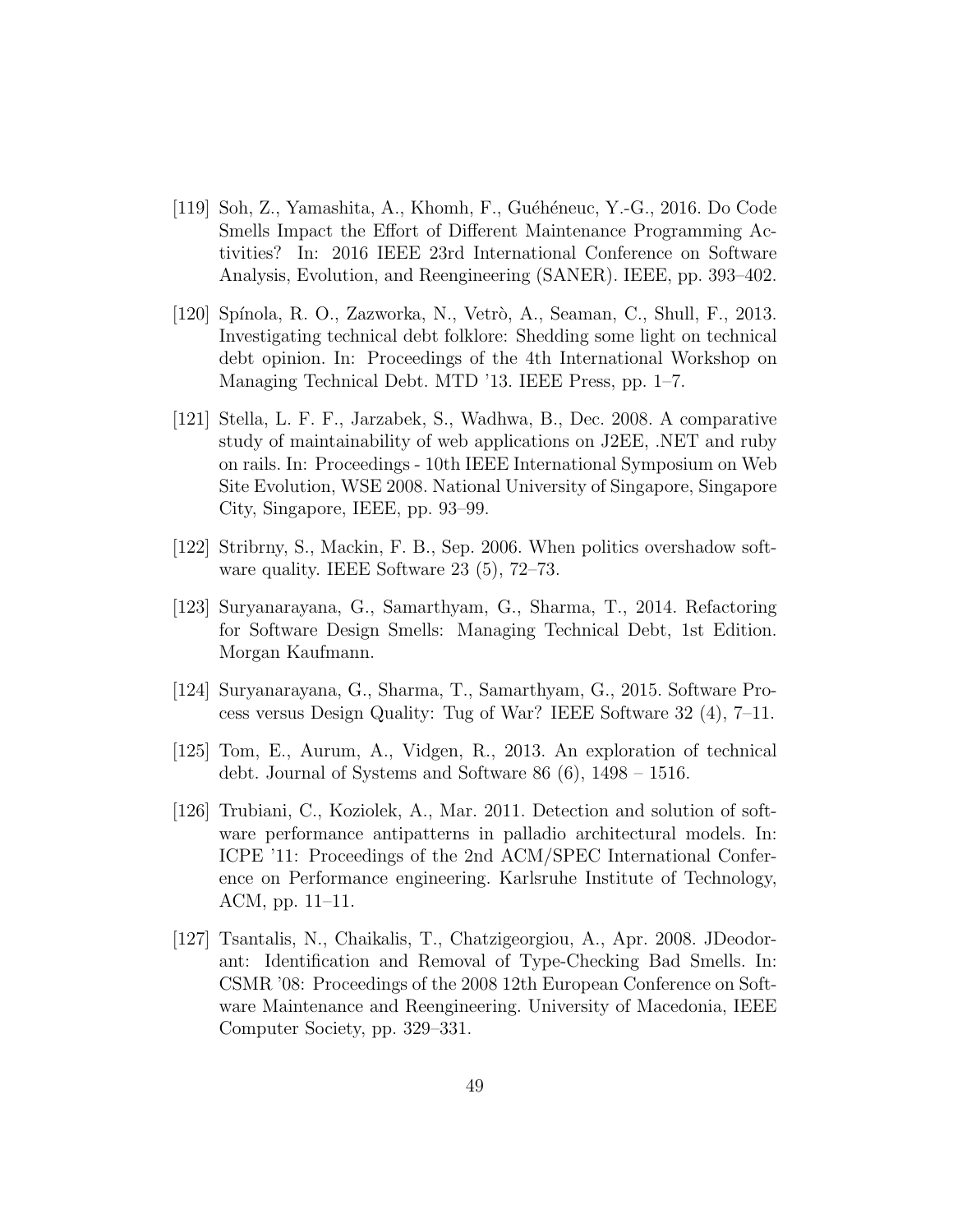- <span id="page-49-12"></span><span id="page-49-11"></span><span id="page-49-10"></span><span id="page-49-9"></span><span id="page-49-8"></span>[128] Tsantalis, N., Chatzigeorgiou, A., Oct. 2011. Identification of extract method refactoring opportunities for the decomposition of methods. Journal of Systems & Software 84 (10), 1757–1782.
- <span id="page-49-1"></span>[129] Van Emden, E., Moonen, L., 2002. Java quality assurance by detecting code smells. Ninth Working Conference on Reverse Engineering, 97– 106.
- <span id="page-49-6"></span>[130] Van Rompaey, B., Du Bois, B., Demeyer, S., Rieger, M., Dec. 2007. On The Detection of Test Smells: A Metrics-Based Approach for General Fixture and Eager Test. IEEE Transactions on Software Engineering 33 (12), 800–817.
- <span id="page-49-3"></span>[131] Vetr, A., Ardito, L., Procaccianti, G., Morisio, M., 2013. Definition, implementation and validation of energy code smells: an exploratory study on an embedded system. ThinkMind, pp. 34–39.
- <span id="page-49-7"></span>[132] Vidal, S., Vazquez, H., D´ıaz-Pace, J. A., Marcos, C., Garcia, A., Oizumi, W., Feb. 2016. JSpIRIT: A flexible tool for the analysis of code smells. In: Proceedings - International Conference of the Chilean Computer Science Society, SCCC. Universidad Nacional del Centro de la Provincia de Buenos Aires, Tandil, Argentina, IEEE, pp. 1–6.
- <span id="page-49-4"></span>[133] Vidal, S. A., Marcos, C., Díaz-Pace, J. A., 2014. An approach to prioritize code smells for refactoring. Automated Software Engineering 23 (3), 501–532.
- <span id="page-49-5"></span>[134] Wake, W. C., 2003. Refactoring Workbook, 1st Edition. Addison-Wesley Longman Publishing Co., Inc.
- <span id="page-49-2"></span>[135] Wang, C., Hirasawa, S., Takizawa, H., Kobayashi, H., May 2014. A Platform-Specific Code Smell Alert System for High Performance Computing Applications. In: IPDPSW '14: Proceedings of the 2014 IEEE International Parallel & Distributed Processing Symposium Workshops. IEEE Computer Society, pp. 652–661.
- <span id="page-49-0"></span>[136] Yamashita, A., 2014. Assessing the capability of code smells to explain maintenance problems: an empirical study combining quantitative and qualitative data. Empirical Software Engineering 19 (4), 1111–1143.